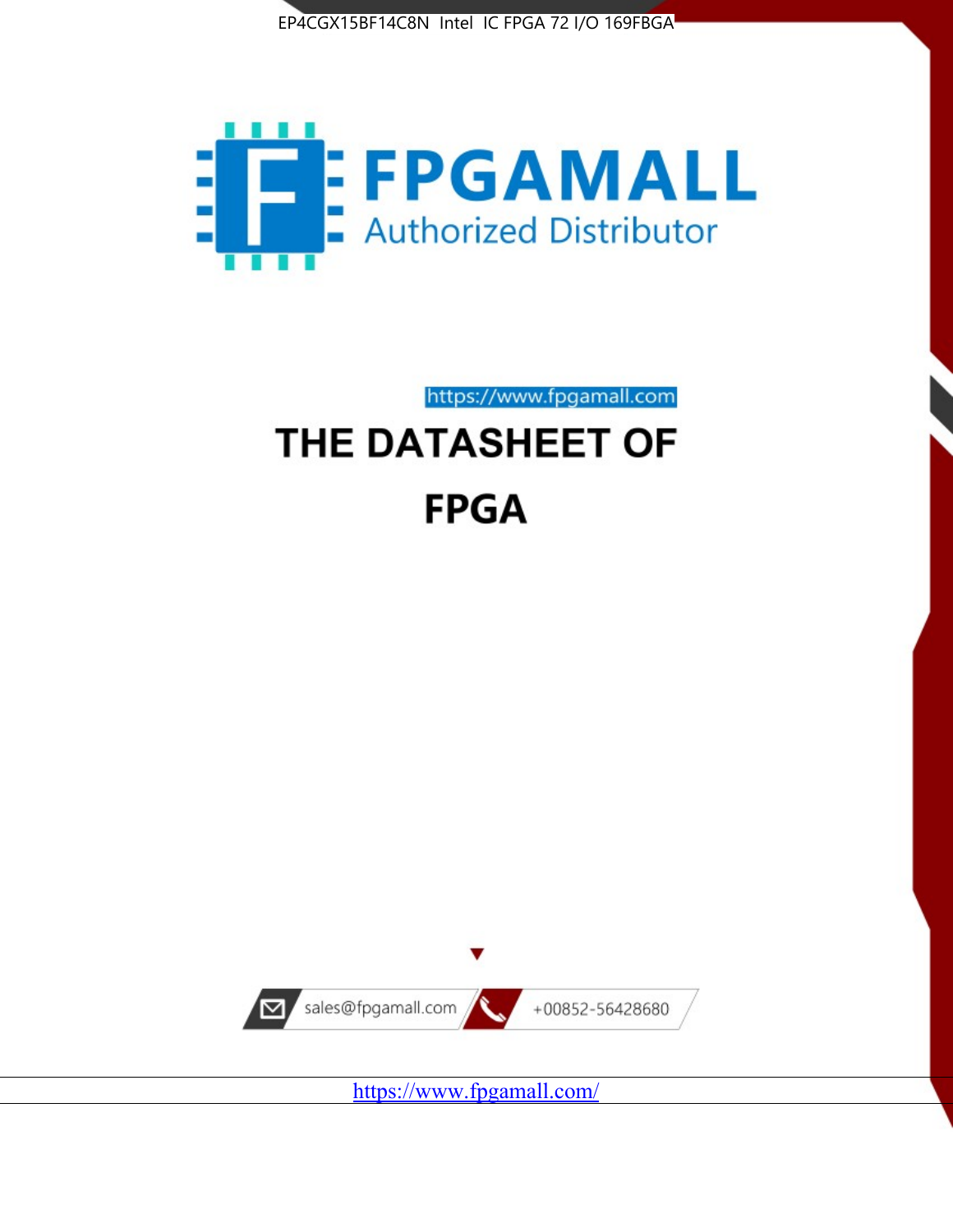

# **1. Cyclone IV Device Datasheet**

**CYIV-53001-2.0**

This chapter describes the electrical and switching characteristics for Cyclone<sup>®</sup> IV devices. Electrical characteristics include operating conditions and power consumption. Switching characteristics include transceiver specifications, core, and periphery performance. This chapter also describes I/O timing, including programmable I/O element (IOE) delay and programmable output buffer delay.

This chapter includes the following sections:

- "Operating Conditions" on page 1–1
- "Power Consumption" on page 1–16
- "Switching Characteristics" on page 1–16
- "I/O Timing" on page  $1-37$
- "Glossary" on page 1–37

# **Operating Conditions**

When Cyclone IV devices are implemented in a system, they are rated according to a set of defined parameters. To maintain the highest possible performance and reliability of Cyclone IV devices, you must consider the operating requirements described in this chapter.

Cyclone IV devices are offered in commercial, industrial, extended industrial and, automotive grades. Cyclone IV E devices offer –6 (fastest), –7, –8, –8L, and –9L speed grades for commercial devices, –8L speed grades for industrial devices, and –7 speed grade for extended industrial and automotive devices. Cyclone IV GX devices offer –6 (fastest), –7, and –8 speed grades for commercial devices and –7 speed grade for industrial devices.

**For more information about the supported speed grades for respective Cyclone IV** devices, refer to the *[Cyclone IV FPGA Device Family Overview](http://www.altera.com/literature/hb/cyclone-iv/cyiv-51001.pdf)* chapter.

**1** Cyclone IV E devices are offered in core voltages of 1.0 and 1.2 V. Cyclone IV E devices with a core voltage of 1.0 V have an 'L' prefix attached to the speed grade.

In this chapter, a prefix associated with the operating temperature range is attached to the speed grades; commercial with a "C" prefix, industrial with an "I" prefix, and automotive with an "A" prefix. Therefore, commercial devices are indicated as C6, C7, C8, C8L, or C9L per respective speed grade. Industrial devices are indicated as I7, I8, or I8L. Automotive devices are indicated as A7.

@2016 Altera Corporation. All rights reserved. ALTERA, ARRIA, CYCLONE, HARDCOPY, MAX, MEGACORE, NIOS, QUARTUS and STRATIX words and logos are trademarks of Altera Corporation and registered in the U.S. Patent and Trademark



Cyclone IV Device Handbook, Volume 3 March 2016

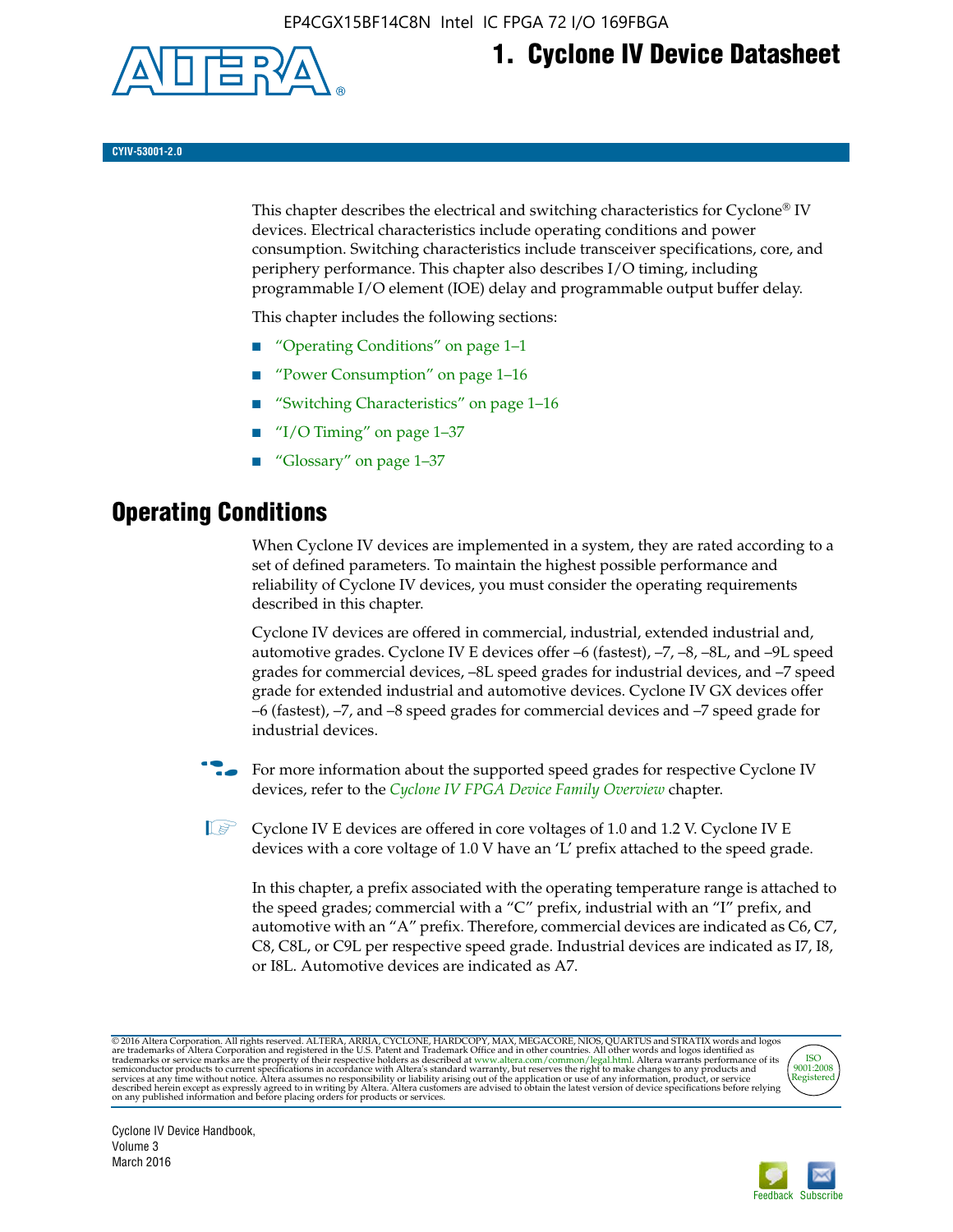**1 Cyclone IV E industrial devices I7 are offered with extended operating temperature** range.

# **Absolute Maximum Ratings**

Absolute maximum ratings define the maximum operating conditions for Cyclone IV devices. The values are based on experiments conducted with the device and theoretical modeling of breakdown and damage mechanisms. The functional operation of the device is not implied at these conditions. Table 1–1 lists the absolute maximum ratings for Cyclone IV devices.



Conditions beyond those listed in Table  $1-1$  cause permanent damage to the device. Additionally, device operation at the absolute maximum ratings for extended periods of time have adverse effects on the device.

| <b>Symbol</b>            | <b>Parameter</b>                                                                                                                | Min    | Max  | <b>Unit</b> |
|--------------------------|---------------------------------------------------------------------------------------------------------------------------------|--------|------|-------------|
| <b>V<sub>CCINT</sub></b> | Core voltage, PCI Express <sup>®</sup> (PCIe®) hard IP<br>block, and transceiver physical coding sublayer<br>(PCS) power supply | $-0.5$ | 1.8  | V           |
| $V_{CCA}$                | Phase-locked loop (PLL) analog power supply                                                                                     | $-0.5$ | 3.75 | $\vee$      |
| $V_{\text{CCD\_PLL}}$    | PLL digital power supply                                                                                                        | $-0.5$ | 1.8  | $\vee$      |
| V <sub>CCIO</sub>        | I/O banks power supply                                                                                                          | $-0.5$ | 3.75 | $\vee$      |
| V <sub>CC_CLKIN</sub>    | Differential clock input pins power supply                                                                                      | $-0.5$ | 4.5  | $\vee$      |
| $V_{\text{CCH_GXB}}$     | Transceiver output buffer power supply                                                                                          | $-0.5$ | 3.75 | V           |
| $V_{\text{CCA\_GXB}}$    | Transceiver physical medium attachment (PMA)<br>and auxiliary power supply                                                      | $-0.5$ | 3.75 | $\vee$      |
| $V_{CCL_GXB}$            | Transceiver PMA and auxiliary power supply                                                                                      | $-0.5$ | 1.8  | $\vee$      |
| $V_{1}$                  | DC input voltage                                                                                                                | $-0.5$ | 4.2  | $\vee$      |
| $I_{\text{OUT}}$         | DC output current, per pin                                                                                                      | $-25$  | 40   | mA          |
| $T_{\mathtt{STG}}$       | Storage temperature                                                                                                             | $-65$  | 150  | °C          |
| $T_{\rm J}$              | Operating junction temperature                                                                                                  | $-40$  | 125  | °C          |

**Table 1–1. Absolute Maximum Ratings for Cyclone IV Devices** *(1)*

**Note to Table 1–1:**

(1) Supply voltage specifications apply to voltage readings taken at the device pins with respect to ground, not at the power supply.

# **Maximum Allowed Overshoot or Undershoot Voltage**

During transitions, input signals may overshoot to the voltage shown in Table 1–2 and undershoot to –2.0 V for a magnitude of currents less than 100 mA and for periods shorter than 20 ns. Table 1–2 lists the maximum allowed input overshoot voltage and the duration of the overshoot voltage as a percentage over the lifetime of the device. The maximum allowed overshoot duration is specified as a percentage of high-time over the lifetime of the device.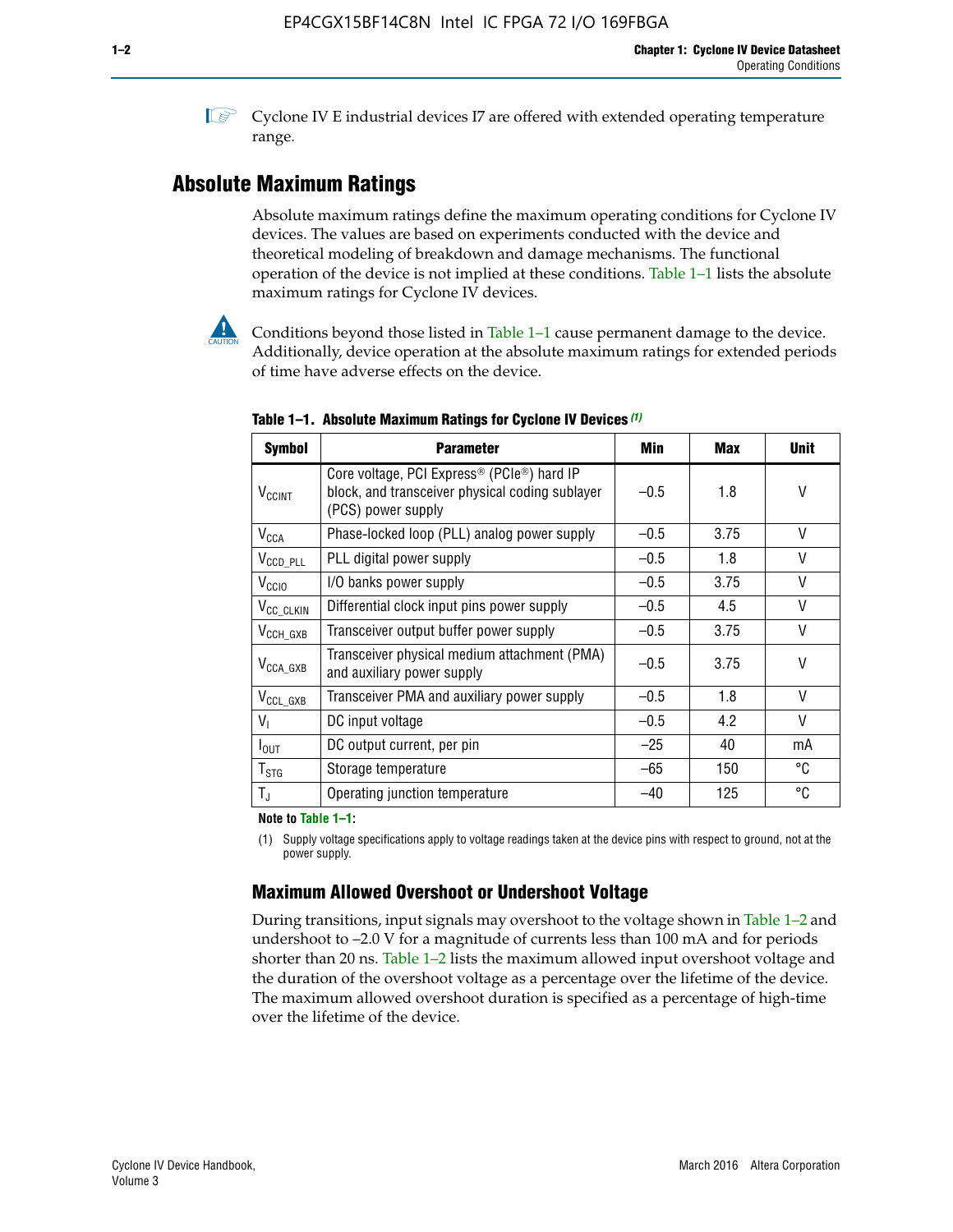$\mathbb{I}$  A DC signal is equivalent to 100% duty cycle. For example, a signal that overshoots to 4.3 V can only be at 4.3 V for 65% over the lifetime of the device; for a device lifetime of 10 years, this amounts to 65/10ths of a year.

| <b>Symbol</b> | <b>Parameter</b>    | <b>Condition (V)</b> | <b>Overshoot Duration as % of High Time</b> | <b>Unit</b>   |              |    |
|---------------|---------------------|----------------------|---------------------------------------------|---------------|--------------|----|
|               |                     | $V_1 = 4.20$         | 100                                         | $\%$          |              |    |
|               |                     | $V_1 = 4.25$         | 98                                          | $\%$          |              |    |
| $V_i$         | AC Input<br>Voltage | $V_1 = 4.30$         | 65                                          | $\%$          |              |    |
|               |                     | $V_1 = 4.35$         | 43                                          | $\frac{0}{0}$ |              |    |
|               |                     |                      |                                             |               | $V_1 = 4.40$ | 29 |
|               |                     | $V_1 = 4.45$         | 20                                          | $\%$          |              |    |
|               |                     | $V_1 = 4.50$         | 13                                          | $\%$          |              |    |
|               |                     | $V_1 = 4.55$         | 9                                           | $\%$          |              |    |
|               |                     | $V_1 = 4.60$         | 6                                           | $\%$          |              |    |

**Table 1–2. Maximum Allowed Overshoot During Transitions over a 10**-**Year Time Frame for Cyclone IV Devices**

Figure 1–1 shows the methodology to determine the overshoot duration. The overshoot voltage is shown in red and is present on the input pin of the Cyclone IV device at over 4.3 V but below 4.4 V. From Table 1–2, for an overshoot of 4.3 V, the percentage of high time for the overshoot can be as high as 65% over a 10-year period. Percentage of high time is calculated as ([delta  $T$ ]/T)  $\times$  100. This 10-year period assumes that the device is always turned on with 100% I/O toggle rate and 50% duty cycle signal. For lower I/O toggle rates and situations in which the device is in an idle state, lifetimes are increased.



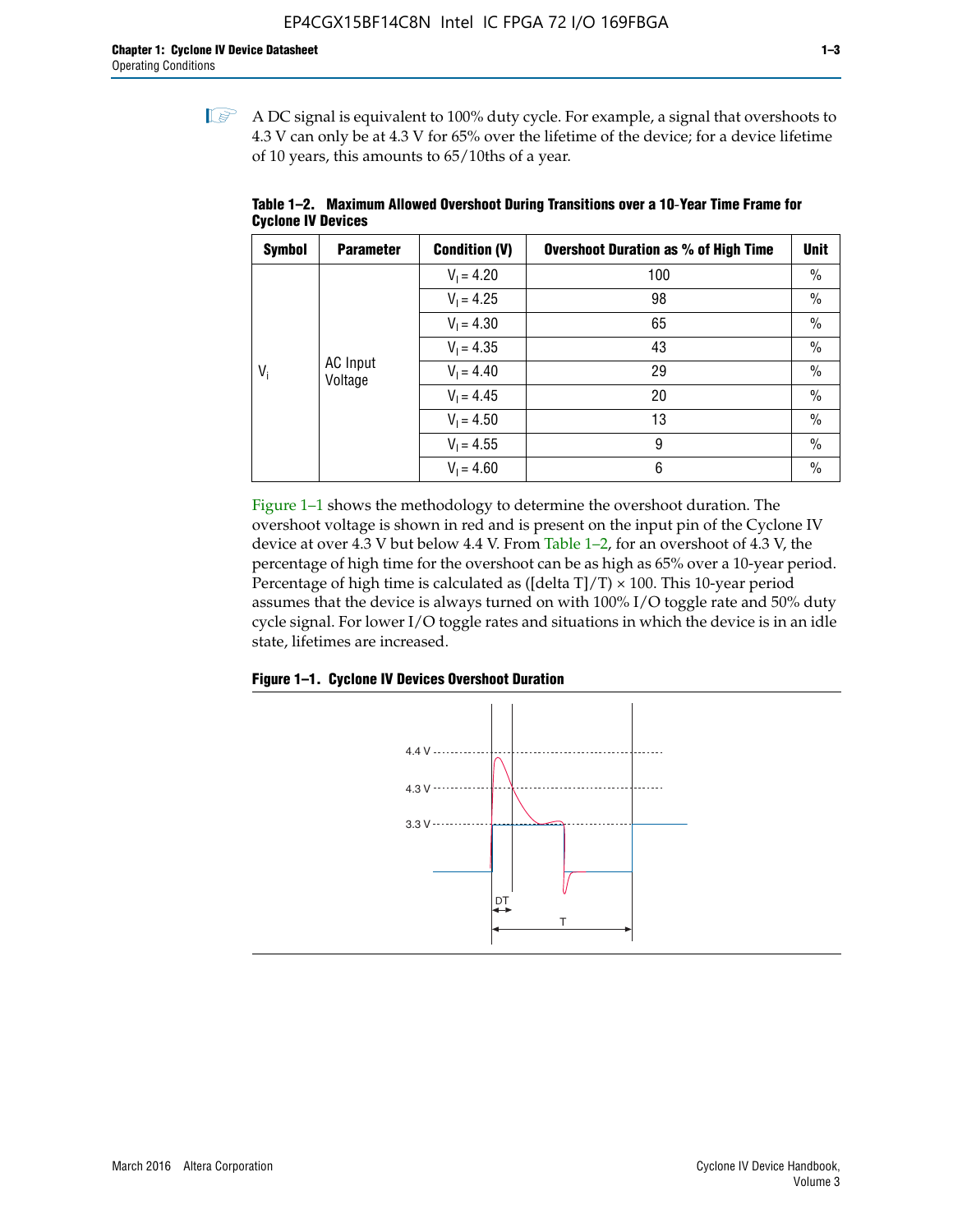# **Recommended Operating Conditions**

This section lists the functional operation limits for AC and DC parameters for Cyclone IV devices. Table 1–3 and Table 1–4 list the steady-state voltage and current values expected from Cyclone IV E and Cyclone IV GX devices. All supplies must be strictly monotonic without plateaus.

**Table 1–3. Recommended Operating Conditions for Cyclone IV E Devices** *(1)***,** *(2)* **(Part 1 of 2)**

| <b>Symbol</b>              | <b>Parameter</b>                                      | <b>Conditions</b>                      | <b>Min</b>  | <b>Typ</b>               | <b>Max</b>     | <b>Unit</b>  |
|----------------------------|-------------------------------------------------------|----------------------------------------|-------------|--------------------------|----------------|--------------|
|                            | Supply voltage for internal logic,<br>1.2-V operation |                                        | 1.15        | 1.2                      | 1.25           | $\mathsf{V}$ |
| $V_{CClNT}$ (3)            | Supply voltage for internal logic,<br>1.0-V operation |                                        | 0.97        | 1.0                      | 1.03           | $\mathsf{V}$ |
|                            | Supply voltage for output buffers,<br>3.3-V operation |                                        | 3.135       | 3.3                      | 3.465          | $\vee$       |
|                            | Supply voltage for output buffers,<br>3.0-V operation |                                        | 2.85        | 3                        | 3.15           | V            |
| $V_{\text{CC10}}$ (3), (4) | Supply voltage for output buffers,<br>2.5-V operation |                                        | 2.375       | 2.5                      | 2.625          | $\vee$       |
|                            | Supply voltage for output buffers,<br>1.8-V operation |                                        | 1.71        | 1.8                      | 1.89           | V            |
|                            | Supply voltage for output buffers,<br>1.5-V operation |                                        | 1.425       | 1.5                      | 1.575          | $\vee$       |
|                            | Supply voltage for output buffers,<br>1.2-V operation |                                        | 1.14        | 1.2                      | 1.26           | $\mathsf{V}$ |
| $V_{CCA}$ (3)              | Supply (analog) voltage for PLL<br>regulator          |                                        | 2.375       | 2.5                      | 2.625          | $\vee$       |
|                            | Supply (digital) voltage for PLL,<br>1.2-V operation  |                                        | 1.15        | 1.2                      | 1.25           | V            |
| $V_{\text{CCD\_PLL}}$ (3)  | Supply (digital) voltage for PLL,<br>1.0-V operation  |                                        | 0.97        | 1.0                      | 1.03           | $\vee$       |
| V <sub>1</sub>             | Input voltage                                         |                                        | $-0.5$      | $\overline{\phantom{0}}$ | 3.6            | $\mathsf{V}$ |
| $V_0$                      | Output voltage                                        |                                        | $\pmb{0}$   | —                        | $V_{\rm CClO}$ | $\mathsf{V}$ |
|                            |                                                       | For commercial use                     | $\mathbf 0$ |                          | 85             | °C           |
| $T_{\rm J}$                | Operating junction temperature                        | For industrial use                     | $-40$       |                          | 100            | °C           |
|                            |                                                       | For extended temperature               | $-40$       |                          | 125            | °C           |
|                            |                                                       | For automotive use                     | $-40$       |                          | 125            | °C           |
| $t_{\rm{RAMP}}$            | Power supply ramp time                                | Standard power-on reset<br>$(POR)$ (5) | $50 \mu s$  |                          | 50 ms          |              |
|                            |                                                       | Fast POR (6)                           | $50 \mu s$  | $\overline{\phantom{0}}$ | 3 ms           |              |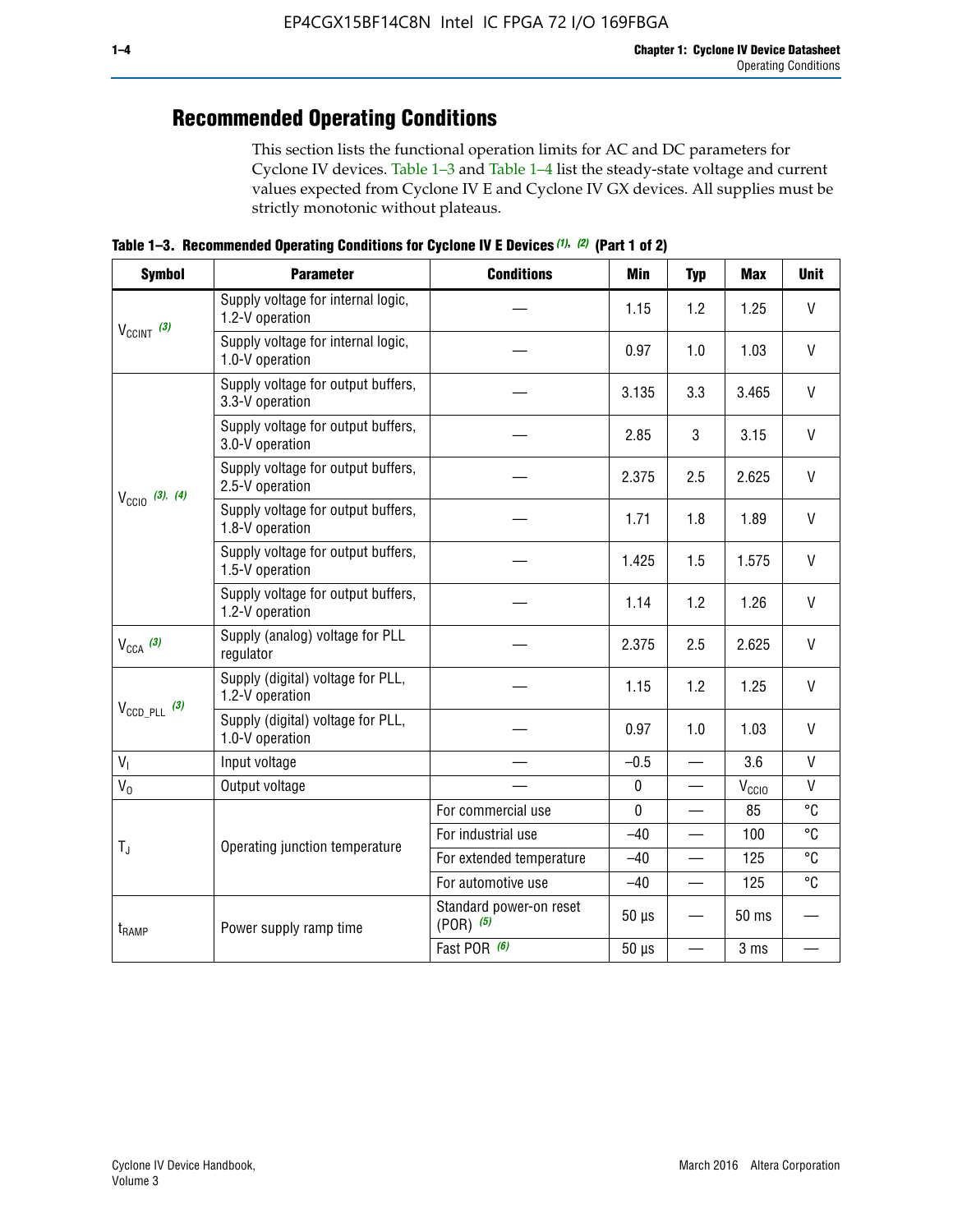#### **Table 1–3. Recommended Operating Conditions for Cyclone IV E Devices** *(1)***,** *(2)* **(Part 2 of 2)**

| Svmbol             | <b>Parameter</b>                                              | <b>Conditions</b> | Min | Typ | <b>Max</b> | Unit |
|--------------------|---------------------------------------------------------------|-------------------|-----|-----|------------|------|
| <sup>I</sup> Diode | Magnitude of DC current across<br>PCI-clamp diode when enable |                   |     | —   | 10         | mA   |

#### **Notes to Table 1–3:**

(1) Cyclone IV E 1.0 V core voltage devices only support C8L, C9L, and I8L speed grades. Cyclone IV E 1.2 V core voltage devices only support C6, C7, C8, I7, and A7 speed grades.

(2)  $V_{CCIO}$  for all I/O banks must be powered up during device operation. All vcca pins must be powered to 2.5 V (even when PLLs are not used) and must be powered up and powered down at the same time.

(3)  $V_{CC}$  must rise monotonically.

(4)  $V_{\text{CCIO}}$  powers all input buffers.

(5) The POR time for Standard POR ranges between 50 and 200 ms. Each individual power supply must reach the recommended operating range within 50 ms.

(6) The POR time for Fast POR ranges between 3 and 9 ms. Each individual power supply must reach the recommended operating range within 3 ms.

| <b>Symbol</b>              | <b>Parameter</b>                                                      | <b>Conditions</b> | Min   | <b>Typ</b> | <b>Max</b> | <b>Unit</b>  |
|----------------------------|-----------------------------------------------------------------------|-------------------|-------|------------|------------|--------------|
| $V_{\text{CCINT}}$ (3)     | Core voltage, PCIe hard IP block, and<br>transceiver PCS power supply |                   | 1.16  | 1.2        | 1.24       | V            |
| $V_{CCA}$ (1), (3)         | PLL analog power supply                                               |                   | 2.375 | 2.5        | 2.625      | V            |
| $V_{CCD\ PLL}$ (2)         | PLL digital power supply                                              |                   | 1.16  | 1.2        | 1.24       | V            |
|                            | I/O banks power supply for 3.3-V<br>operation                         |                   | 3.135 | 3.3        | 3.465      | V            |
| $V_{\text{CC10}}$ (3), (4) | I/O banks power supply for 3.0-V<br>operation                         |                   | 2.85  | 3          | 3.15       | V            |
|                            | I/O banks power supply for 2.5-V<br>operation                         |                   | 2.375 | 2.5        | 2.625      | V            |
|                            | I/O banks power supply for 1.8-V<br>operation                         |                   | 1.71  | 1.8        | 1.89       | V            |
|                            | I/O banks power supply for 1.5-V<br>operation                         |                   | 1.425 | 1.5        | 1.575      | V            |
|                            | I/O banks power supply for 1.2-V<br>operation                         |                   | 1.14  | 1.2        | 1.26       | V            |
|                            | Differential clock input pins power<br>supply for 3.3-V operation     |                   | 3.135 | 3.3        | 3.465      | V            |
|                            | Differential clock input pins power<br>supply for 3.0-V operation     |                   | 2.85  | 3          | 3.15       | $\mathsf{V}$ |
| V <sub>CC_CLKIN</sub>      | Differential clock input pins power<br>supply for 2.5-V operation     |                   | 2.375 | 2.5        | 2.625      | V            |
| (3), (5), (6)              | Differential clock input pins power<br>supply for 1.8-V operation     |                   | 1.71  | 1.8        | 1.89       | V            |
|                            | Differential clock input pins power<br>supply for 1.5-V operation     |                   | 1.425 | 1.5        | 1.575      | V            |
|                            | Differential clock input pins power<br>supply for 1.2-V operation     |                   | 1.14  | 1.2        | 1.26       | V            |
| $V_{\text{CCH_GXB}}$       | Transceiver output buffer power supply                                |                   | 2.375 | 2.5        | 2.625      | $\mathsf{V}$ |

#### **Table 1–4. Recommended Operating Conditions for Cyclone IV GX Devices (Part 1 of 2)**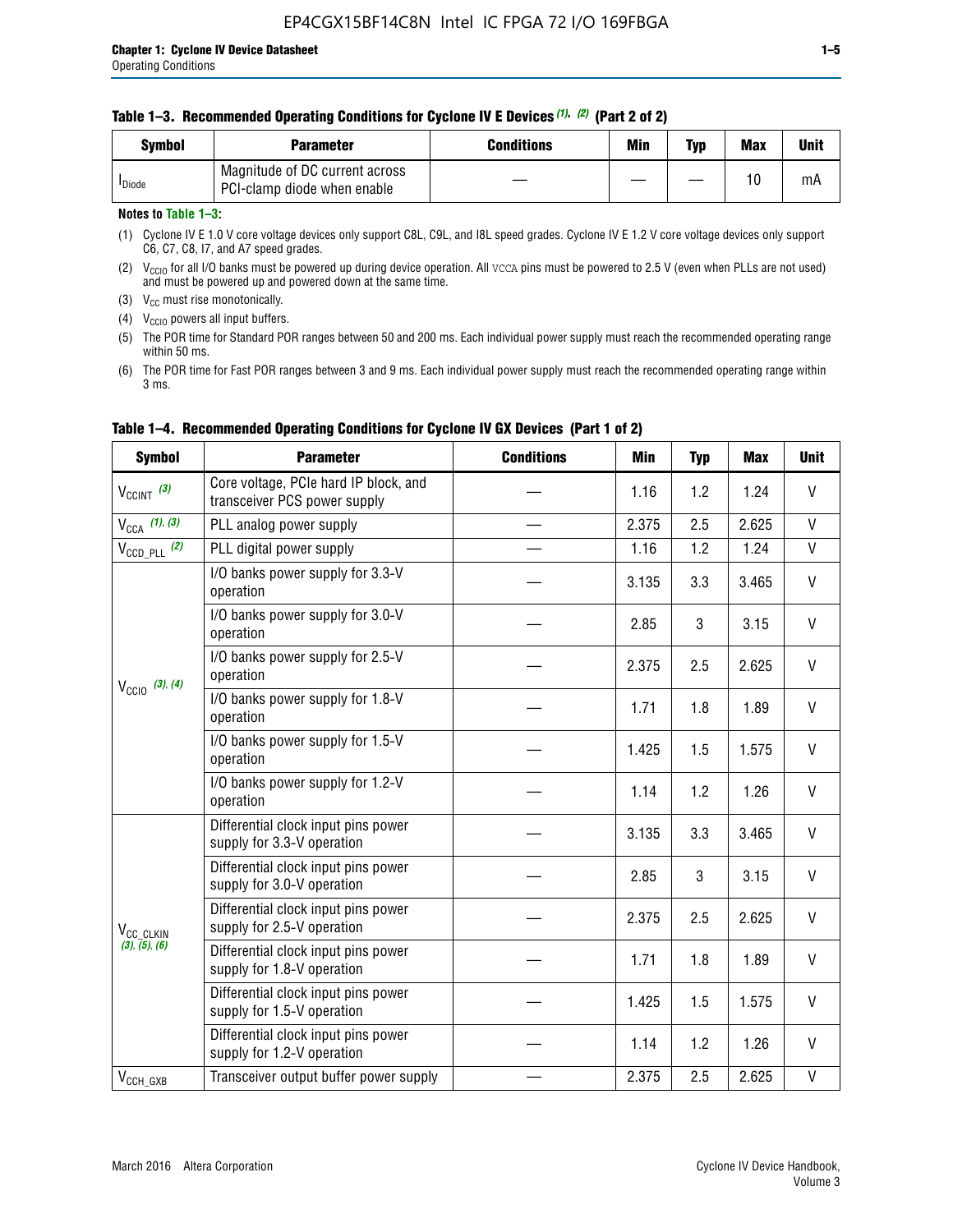| <b>Symbol</b>           | <b>Parameter</b>                                               | <b>Conditions</b>                        | Min          | Typ | Max               | <b>Unit</b> |
|-------------------------|----------------------------------------------------------------|------------------------------------------|--------------|-----|-------------------|-------------|
| $V_{\texttt{CCA\_GXB}}$ | Transceiver PMA and auxiliary power<br>supply                  |                                          | 2.375        | 2.5 | 2.625             | V           |
| $V_{CCL_GXB}$           | Transceiver PMA and auxiliary power<br>supply                  |                                          | 1.16         | 1.2 | 1.24              | V           |
| $V_{1}$                 | DC input voltage                                               |                                          | $-0.5$       |     | 3.6               | V           |
| $V_0$                   | DC output voltage                                              |                                          | $\Omega$     |     | V <sub>CCIO</sub> | ٧           |
|                         | Operating junction temperature                                 | For commercial use                       | $\mathbf{0}$ |     | 85                | °C          |
| $\mathsf{T}_\mathrm{J}$ |                                                                | For industrial use                       | $-40$        |     | 100               | °C          |
| t <sub>RAMP</sub>       | Power supply ramp time                                         | Standard power-on reset<br>$(POR)$ $(7)$ | $50 \mu s$   |     | $50 \text{ ms}$   |             |
|                         |                                                                | Fast POR (8)                             | $50 \mu s$   |     | 3 <sub>ms</sub>   |             |
| <b>I</b> Diode          | Magnitude of DC current across<br>PCI-clamp diode when enabled |                                          |              |     | 10                | mA          |

**Table 1–4. Recommended Operating Conditions for Cyclone IV GX Devices (Part 2 of 2)**

#### **Notes to Table 1–4:**

- (1) All VCCA pins must be powered to 2.5 V (even when PLLs are not used) and must be powered up and powered down at the same time.
- (2) You must connect  $V_{CCD-PLL}$  to  $V_{CCINT}$  through a decoupling capacitor and ferrite bead.
- (3) Power supplies must rise monotonically.
- (4)  $V_{\text{CCIO}}$  for all I/O banks must be powered up during device operation. Configurations pins are powered up by V<sub>CCIO</sub> of I/O Banks 3, 8, and 9 where I/O Banks 3 and 9 only support V<sub>CCIO</sub> of 1.5, 1.8, 2.5, 3.0, and 3.3 V. For fast passive parallel (FPP) configuration mode, the V<sub>CCIO</sub> level of I/O<br>Bank 8 must be powered up to 1.5, 1.8, 2.5, 3.0, and 3.3 V.
- (5) You must set  $V_{CC_CCLKIN}$  to 2.5 V if you use CLKIN as a high-speed serial interface (HSSI) refclk or as a DIFFCLK input.
- (6) The CLKIN pins in I/O Banks 3B and 8B can support single-ended I/O standard when the pins are used to clock left PLLs in non-transceiver applications.
- (7) The POR time for Standard POR ranges between 50 and 200 ms.  $V_{\text{CCIA}}$ ,  $V_{\text{CCIA}}$ , and  $V_{\text{CCIO}}$  of I/O Banks 3, 8, and 9 must reach the recommended operating range within 50 ms.
- (8) The POR time for Fast POR ranges between 3 and 9 ms.  $V_{\text{CCH},T}$ ,  $V_{\text{CCA}}$ , and  $V_{\text{CCI}}$  of I/O Banks 3, 8, and 9 must reach the recommended operating range within 3 ms.

# **ESD Performance**

This section lists the electrostatic discharge (ESD) voltages using the human body model (HBM) and charged device model (CDM) for Cyclone IV devices general purpose I/Os (GPIOs) and high-speed serial interface (HSSI) I/Os. Table 1–5 lists the ESD for Cyclone IV devices GPIOs and HSSI I/Os.

|  |  |  |  | Table 1–5. ESD for Cyclone IV Devices GPIOs and HSSI I/Os |  |
|--|--|--|--|-----------------------------------------------------------|--|
|--|--|--|--|-----------------------------------------------------------|--|

| <b>Symbol</b>  | <b>Parameter</b>                      | <b>Passing Voltage</b> | <b>Unit</b> |
|----------------|---------------------------------------|------------------------|-------------|
|                | ESD voltage using the HBM (GPIOs) (1) | ± 2000                 |             |
| <b>VESDHBM</b> | ESD using the HBM (HSSI I/Os) (2)     | ± 1000                 |             |
|                | ESD using the CDM (GPIOs)             | ± 500                  |             |
| <b>VESDCDM</b> | ESD using the CDM (HSSI I/Os) (2)     | ± 250                  |             |

#### **Notes to Table 1–5:**

(1) The passing voltage for EP4CGX15 and EP4CGX30 row I/Os is ±1000V.

(2) This value is applicable only to Cyclone IV GX devices.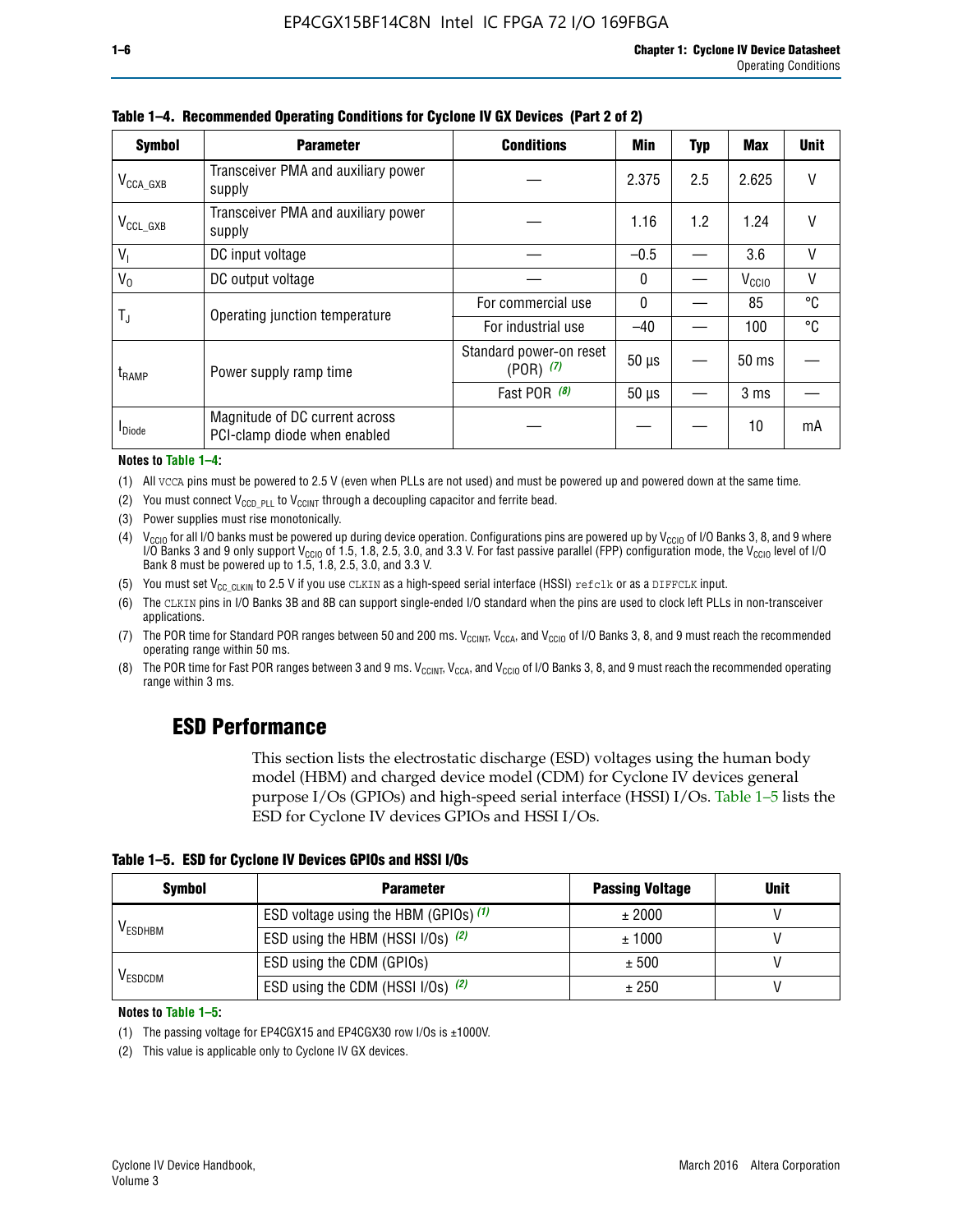# **DC Characteristics**

This section lists the I/O leakage current, pin capacitance, on-chip termination (OCT) tolerance, and bus hold specifications for Cyclone IV devices.

# **Supply Current**

The device supply current requirement is the minimum current drawn from the power supply pins that can be used as a reference for power size planning. Use the Excel-based early power estimator (EPE) to get the supply current estimates for your design because these currents vary greatly with the resources used. Table 1–6 lists the I/O pin leakage current for Cyclone IV devices.

**Table 1–6. I/O Pin Leakage Current for Cyclone IV Devices** *(1)***,** *(2)*

| <b>Symbol</b> | <b>Parameter</b>                     | <b>Conditions</b>                   | <b>Device</b> | Min   | Typ | <b>Max</b> | <b>Unit</b> |
|---------------|--------------------------------------|-------------------------------------|---------------|-------|-----|------------|-------------|
| -lı           | Input pin leakage current            | $V_1 = 0$ V to $V_{\text{CCIOMAX}}$ |               | $-10$ |     | 10         | μA          |
| $I_{0Z}$      | Tristated I/O pin leakage<br>current | $V_0 = 0$ V to $V_{\text{CCIOMAX}}$ |               | $-10$ |     | 10         | μA          |

**Notes to Table 1–6:**

(1) This value is specified for normal device operation. The value varies during device power-up. This applies for all V<sub>CCIO</sub> settings (3.3, 3.0, 2.5, 1.8, 1.5, and 1.2 V).

(2) The 10 µA I/O leakage current limit is applicable when the internal clamping diode is off. A higher current can be observed when the diode is on.

### **Bus Hold**

The bus hold retains the last valid logic state after the source driving it either enters the high impedance state or is removed. Each I/O pin has an option to enable bus hold in user mode. Bus hold is always disabled in configuration mode.

Table 1–7 lists bus hold specifications for Cyclone IV devices.

|                                                   |                                  | $V_{CClO}$ (V) |            |       |            |            |            |            |            |       |            |       |            |             |
|---------------------------------------------------|----------------------------------|----------------|------------|-------|------------|------------|------------|------------|------------|-------|------------|-------|------------|-------------|
| <b>Parameter</b>                                  | <b>Condition</b>                 | 1.2            |            | 1.5   |            | 1.8        |            | 2.5        |            | 3.0   |            | 3.3   |            | <b>Unit</b> |
|                                                   |                                  | <b>Min</b>     | <b>Max</b> | Min   | <b>Max</b> | <b>Min</b> | <b>Max</b> | <b>Min</b> | <b>Max</b> | Min   | <b>Max</b> | Min   | <b>Max</b> |             |
| <b>Bus hold</b><br>low,<br>sustaining<br>current  | $V_{IN}$ > $V_{IL}$<br>(maximum) | 8              |            | 12    |            | $30\,$     |            | 50         |            | 70    |            | 70    |            | μA          |
| <b>Bus hold</b><br>high,<br>sustaining<br>current | $V_{IN}$ < $V_{IL}$<br>(minimum) | $-8$           |            | $-12$ |            | $-30$      |            | $-50$      |            | $-70$ |            | $-70$ |            | μA          |
| <b>Bus hold</b><br>low,<br>overdrive<br>current   | $0 V < V_{IN} < V_{CG10}$        |                | 125        |       | 175        |            | 200        |            | 300        |       | 500        |       | 500        | μA          |
| <b>Bus hold</b><br>high,<br>overdrive<br>current  | $0 V < V_{IN} < V_{CG10}$        |                | $-125$     |       | $-175$     |            | $-200$     |            | $-300$     |       | $-500$     |       | $-500$     | μA          |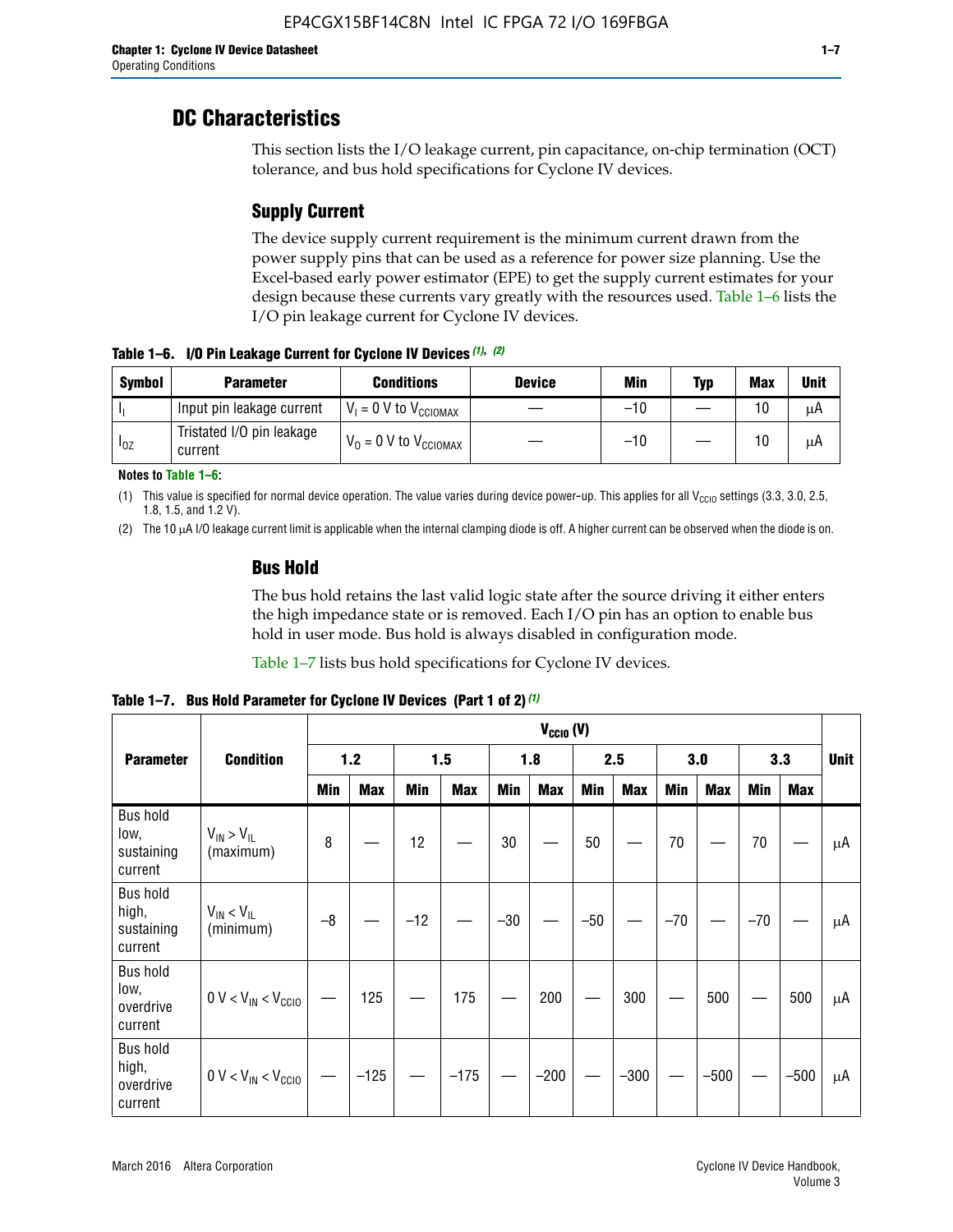| <b>Parameter</b>       |                  |            | $V_{CGI0} (V)$ |            |            |      |            |     |            |            |            |            |     |             |
|------------------------|------------------|------------|----------------|------------|------------|------|------------|-----|------------|------------|------------|------------|-----|-------------|
|                        | <b>Condition</b> | 1.2        |                | 1.5        |            | 1.8  |            | 2.5 |            | 3.0        |            | 3.3        |     | <b>Unit</b> |
|                        |                  | <b>Min</b> | <b>Max</b>     | <b>Min</b> | <b>Max</b> | Min  | <b>Max</b> | Min | <b>Max</b> | <b>Min</b> | <b>Max</b> | <b>Min</b> | Max |             |
| Bus hold trip<br>point |                  | 0.3        | 0.9            | 0.375      | 1.125      | 0.68 | 1.07       | 0.7 | 1.7        | 0.8        |            | 0.8        |     |             |

**Table 1–7. Bus Hold Parameter for Cyclone IV Devices (Part 2 of 2)** *(1)*

**Note to Table 1–7:**

(1) Bus hold trip points are based on the calculated input voltages from the JEDEC standard.

#### **OCT Specifications**

Table 1–8 lists the variation of OCT without calibration across process, temperature, and voltage (PVT).

**Table 1–8. Series OCT Without Calibration Specifications for Cyclone IV Devices**

|                                   |                      | <b>Resistance Tolerance</b> |                                                                             |               |
|-----------------------------------|----------------------|-----------------------------|-----------------------------------------------------------------------------|---------------|
| <b>Description</b>                | $V_{\text{CCIO}}(V)$ | <b>Commercial Maximum</b>   | <b>Industrial, Extended</b><br>industrial, and<br><b>Automotive Maximum</b> | <b>Unit</b>   |
|                                   | 3.0                  | ±30                         | ±40                                                                         | $\%$          |
|                                   | 2.5                  | ±30                         | ±40                                                                         | $\frac{0}{0}$ |
| Series OCT without<br>calibration | 1.8                  | ±40                         | ±50                                                                         | $\frac{0}{0}$ |
|                                   | 1.5                  | ±50                         | ±50                                                                         | $\frac{0}{0}$ |
|                                   | 1.2                  | ±50                         | ±50                                                                         | $\frac{0}{0}$ |

OCT calibration is automatically performed at device power-up for OCT-enabled I/Os.

Table 1–9 lists the OCT calibration accuracy at device power-up.

|  |  | Table 1–9.  Series OCT with Calibration at Device Power-Up Specifications for Cyclone IV Devices |  |  |  |  |  |  |
|--|--|--------------------------------------------------------------------------------------------------|--|--|--|--|--|--|
|--|--|--------------------------------------------------------------------------------------------------|--|--|--|--|--|--|

|                       |                |                           | <b>Calibration Accuracy</b>                                                 |               |
|-----------------------|----------------|---------------------------|-----------------------------------------------------------------------------|---------------|
| <b>Description</b>    | $V_{CGI0} (V)$ | <b>Commercial Maximum</b> | <b>Industrial, Extended</b><br>industrial, and<br><b>Automotive Maximum</b> | Unit          |
|                       | 3.0            | ±10                       | ±10                                                                         | $\%$          |
| Series OCT with       | 2.5            | ±10                       | ±10                                                                         | $\%$          |
| calibration at device | 1.8            | ±10                       | ±10                                                                         | $\frac{0}{0}$ |
| power-up              | 1.5            | ±10                       | ±10                                                                         | $\frac{0}{0}$ |
|                       | 1.2            | ±10                       | ±10                                                                         | $\frac{0}{0}$ |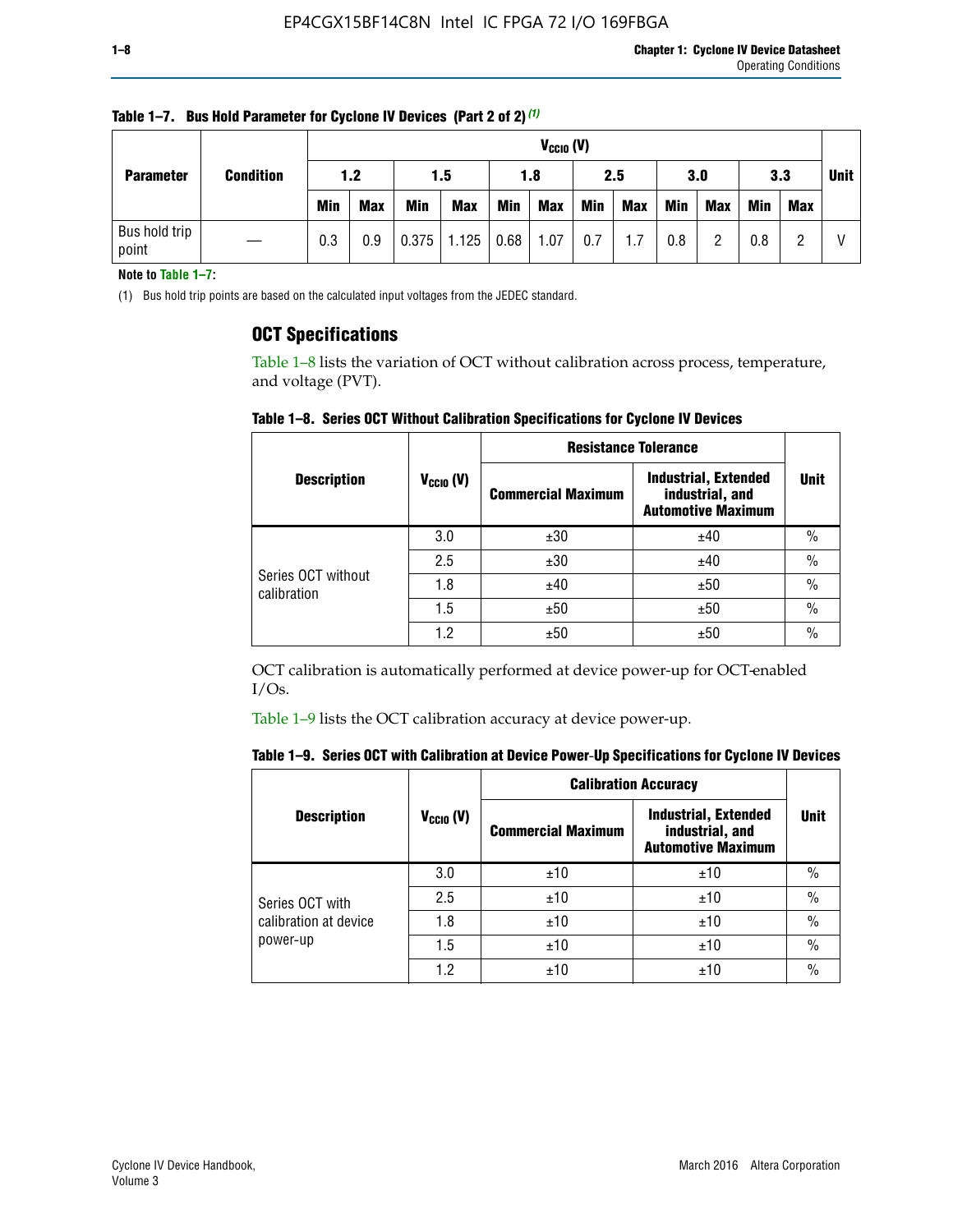The OCT resistance may vary with the variation of temperature and voltage after calibration at device power-up. Use Table 1–10 and Equation 1–1 to determine the final OCT resistance considering the variations after calibration at device power-up. Table 1–10 lists the change percentage of the OCT resistance with voltage and temperature.

**Table 1–10. OCT Variation After Calibration at Device Power**-**Up for Cyclone IV Devices**

| <b>Nominal Voltage</b> | dR/dT (%/°C) | $dR/dV$ (%/mV) |
|------------------------|--------------|----------------|
| 3.0                    | 0.262        | $-0.026$       |
| 2.5                    | 0.234        | $-0.039$       |
| 1.8                    | 0.219        | $-0.086$       |
| 1.5                    | 0.199        | $-0.136$       |
| 1.2                    | 0.161        | $-0.288$       |

#### **Equation 1–1. Final OCT Resistance** *(1)***,** *(2)***,** *(3)***,** *(4)***,** *(5)***,** *(6)*

 $\Delta R_V = (V_2 - V_1) \times 1000 \times dR/dV$  ––––––––––––(7)  $\Delta R_T = (T_2 - T_1) \times dR/dT$  ––––––– (8) For  $\Delta R_x < 0$ ; MF<sub>x</sub> = 1/ ( $|\Delta R_x|/100 + 1$ ) –––––– (9) For  $\Delta R_x > 0$ ;  $\text{MF}_x = \Delta R_x / 100 + 1$  ——– (10)  $MF = MF_V \times MF_T$  –––––––––––(11) Rfinal = Rinitial × MF ––––– *(12)*

#### **Notes to Equation 1–1:**

- (1)  $T_2$  is the final temperature.
- (2)  $T_1$  is the initial temperature.
- (3) MF is multiplication factor.
- (4)  $R<sub>final</sub>$  is final resistance.
- (5) Rinitial is initial resistance.
- (6) Subscript x refers to both  $\sqrt{v}$  and  $\sqrt{v}$ .
- (7)  $\Delta R_V$  is a variation of resistance with voltage.
- (8)  $\Delta R_T$  is a variation of resistance with temperature.
- (9) dR/dT is the change percentage of resistance with temperature after calibration at device power-up.
- (10) dR/dV is the change percentage of resistance with voltage after calibration at device power-up.
- (11)  $V_2$  is final voltage.
- (12)  $V_1$  is the initial voltage.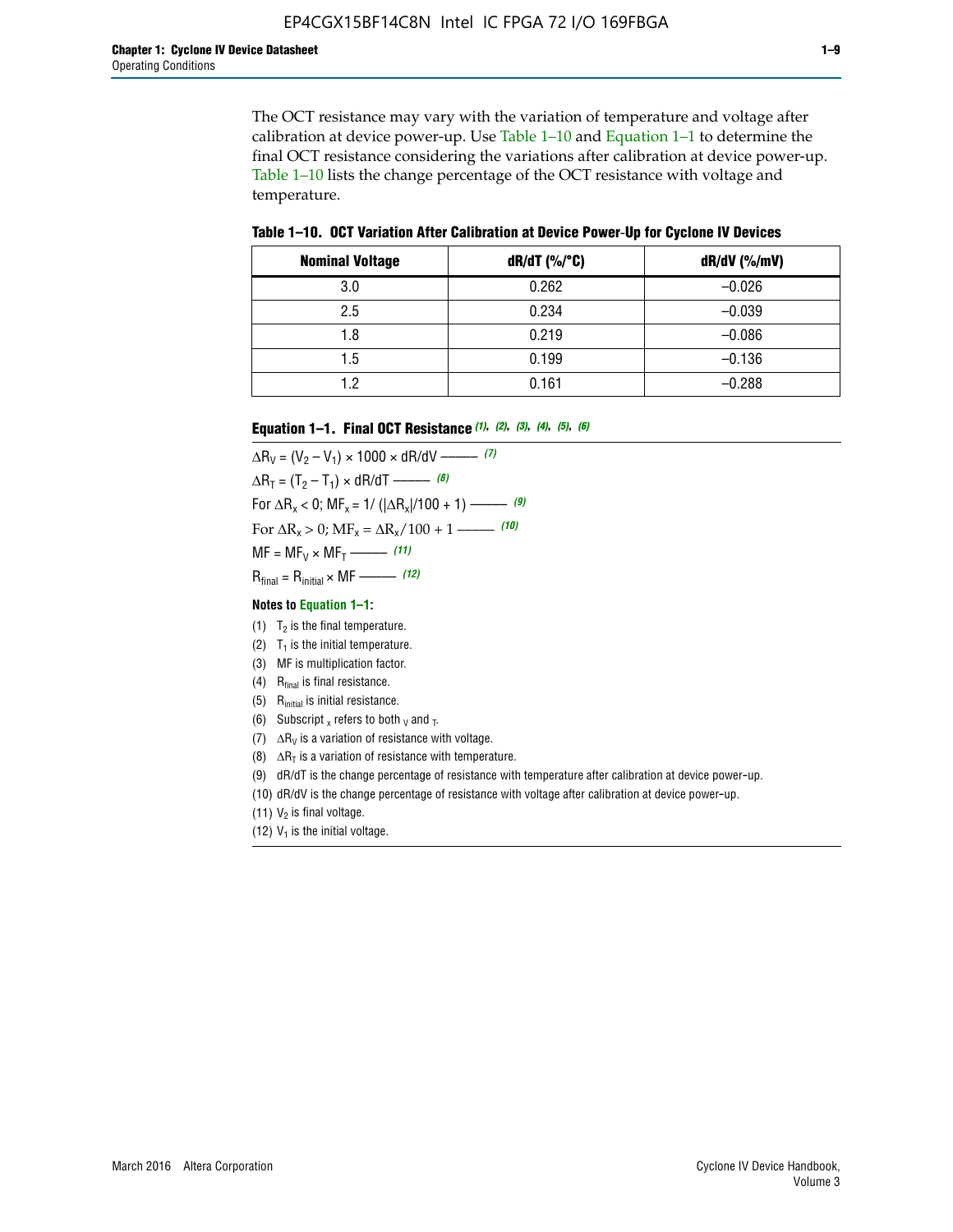Example 1-1 shows how to calculate the change of  $50$ - $\Omega$  I/O impedance from 25°C at 3.0 V to 85°C at 3.15 V.

#### **Example 1–1. Impedance Change**

 $\Delta R_V = (3.15 - 3) \times 1000 \times -0.026 = -3.83$  $\Delta R_T = (85 - 25) \times 0.262 = 15.72$ Because  $\Delta R_V$  is negative,  $MF_V = 1 / (3.83/100 + 1) = 0.963$ Because  $\Delta R_T$  is positive,  $MF_T = 15.72/100 + 1 = 1.157$  $MF = 0.963 \times 1.157 = 1.114$  $R_{final} = 50 \times 1.114 = 55.71 \Omega$ 

### **Pin Capacitance**

Table 1–11 lists the pin capacitance for Cyclone IV devices.

**Table 1–11. Pin Capacitance for Cyclone IV Devices** *(1)*

| <b>Symbol</b>       | <b>Parameter</b>                                                                                    | Typical-<br><b>Quad Flat</b><br>Pack<br>(QFP) | Typical-<br><b>Quad Flat</b><br><b>No Leads</b><br>(QFN) | Typical-<br><b>Ball-Grid</b><br>Array<br>(BGA) | <b>Unit</b> |
|---------------------|-----------------------------------------------------------------------------------------------------|-----------------------------------------------|----------------------------------------------------------|------------------------------------------------|-------------|
| C <sub>IOTB</sub>   | Input capacitance on top and bottom I/O pins                                                        |                                               |                                                          | 6                                              | рF          |
| $C_{IOLR}$          | Input capacitance on right I/O pins                                                                 |                                               |                                                          | 5                                              | рF          |
| $C_{LVDSLR}$        | Input capacitance on right I/O pins with dedicated LVDS output                                      | 8                                             | 8                                                        | 7                                              | рF          |
| $C_{VREFLR}$<br>(2) | Input capacitance on right dual-purpose VREF pin when used as<br>$V_{BFF}$ or user I/O pin          | 21                                            | 21                                                       | 21                                             | pF          |
| $C_{VREFTB}$<br>(2) | Input capacitance on top and bottom dual-purpose VREF pin when<br>used as $V_{BFF}$ or user I/O pin | 23(3)                                         | 23                                                       | 23                                             | рF          |
| $C_{CLKTB}$         | Input capacitance on top and bottom dedicated clock input pins                                      |                                               | 7                                                        | 6                                              | рF          |
| $C_{CLKLR}$         | Input capacitance on right dedicated clock input pins                                               | 6                                             | 6                                                        | 5                                              | рF          |

#### **Notes to Table 1–11:**

(1) The pin capacitance applies to FBGA, UBGA, and MBGA packages.

(2) When you use the VREF pin as a regular input or output, you can expect a reduced performance of toggle rate and  $t_{\rm CO}$  because of higher pin capacitance.

(3) CVREFTB for the EP4CE22 device is 30 pF.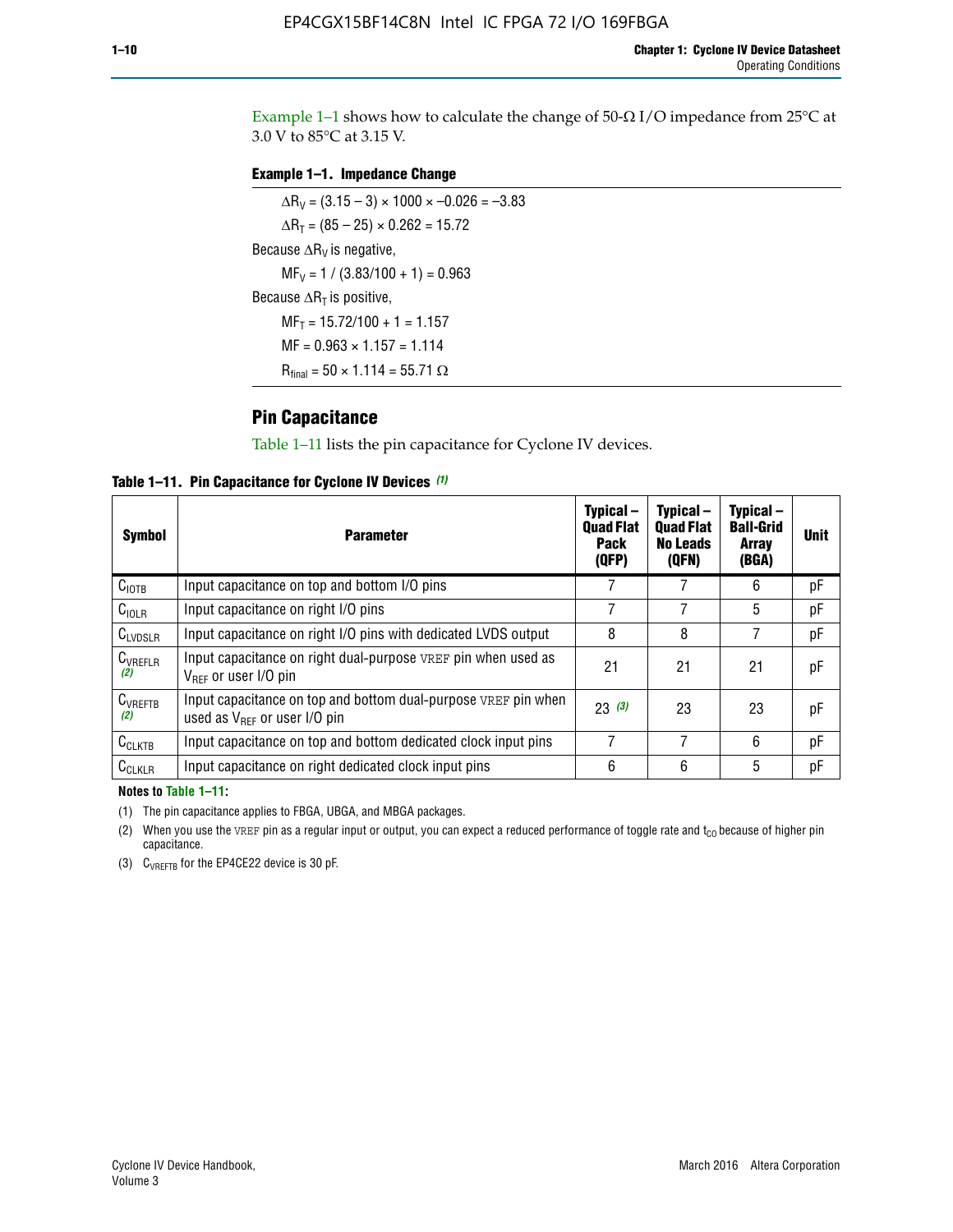# **Internal Weak Pull-Up and Weak Pull-Down Resistor**

Table 1–12 lists the weak pull-up and pull-down resistor values for Cyclone IV devices.

**Table 1–12. Internal Weak Pull**-**Up and Weak Pull**-**Down Resistor Values for Cyclone IV Devices** *(1)*

| <b>Symbol</b> | <b>Parameter</b>                                                            | <b>Conditions</b>                                  | Min | <b>Typ</b> | <b>Max</b> | <b>Unit</b> |
|---------------|-----------------------------------------------------------------------------|----------------------------------------------------|-----|------------|------------|-------------|
|               |                                                                             | $V_{\text{CC10}} = 3.3 \text{ V} \pm 5\%$ (2), (3) | 7   | 25         | 41         | $k\Omega$   |
|               | Value of the I/O pin pull-up resistor                                       | $V_{\text{CC10}} = 3.0 \text{ V} \pm 5\%$ (2), (3) | 7   | 28         | 47         | kΩ          |
|               | before and during configuration, as                                         | $V_{\text{CC10}} = 2.5 V \pm 5\%$ (2), (3)         | 8   | 35         | 61         | kΩ          |
| $R_{PU}$      | well as user mode if you enable the<br>programmable pull-up resistor option | $V_{\text{CGI0}} = 1.8 V \pm 5\%$ (2), (3)         | 10  | 57         | 108        | $k\Omega$   |
|               |                                                                             | $V_{\text{CC10}} = 1.5 V \pm 5\%$ (2), (3)         | 13  | 82         | 163        | $k\Omega$   |
|               |                                                                             | $V_{\text{CC10}} = 1.2 V \pm 5\%$ (2), (3)         | 19  | 143        | 351        | kΩ          |
|               |                                                                             | $V_{\text{CC10}} = 3.3 V \pm 5\%$ (4)              | 6   | 19         | 30         | kΩ          |
|               |                                                                             | $V_{\text{CC10}} = 3.0 V \pm 5\%$ (4)              | 6   | 22         | 36         | $k\Omega$   |
| $R_{PD}$      | Value of the I/O pin pull-down resistor<br>before and during configuration  | $V_{\text{CC10}} = 2.5 V \pm 5\%$ (4)              | 6   | 25         | 43         | kΩ          |
|               |                                                                             | $V_{\text{CC10}} = 1.8 V \pm 5\%$ (4)              | 7   | 35         | 71         | $k\Omega$   |
|               |                                                                             | $V_{\text{CC10}} = 1.5 V \pm 5\%$ (4)              | 8   | 50         | 112        | kΩ          |

#### **Notes to Table 1–12:**

- (1) All I/O pins have an option to enable weak pull-up except the configuration, test, and JTAG pins. The weak pull-down feature is only available for JTAG TCK.
- (2) Pin pull-up resistance values may be lower if an external source drives the pin higher than  $V_{\text{CCIO}}$ .
- (3)  $R_{PU} = (V_{CC10} V_1)/I_{R_PU}$ Minimum condition: –40°C; V<sub>CCIO</sub> = V<sub>CC</sub> + 5%, V<sub>I</sub> = V<sub>CC</sub> + 5% – 50 mV; Typical condition: 25°C; V<sub>CCIO</sub> = V<sub>CC</sub>, V<sub>I</sub> = 0 V; Maximum condition: 100°C;  $V_{\text{CCIO}} = V_{\text{CC}} - 5\%$ ,  $V_1 = 0$  V; in which V<sub>I</sub> refers to the input voltage at the I/O pin.
- (4)  $R_{PD} = V_I/I_{R_PD}$ Minimum condition:  $-40^{\circ}$ C; V<sub>CCIO</sub> = V<sub>CC</sub> + 5%, V<sub>I</sub> = 50 mV; Typical condition: 25°C;  $V_{\text{CCIO}} = V_{\text{CC}}$ ,  $V_{\text{I}} = V_{\text{CC}} - 5\%$ ; Maximum condition: 100°C; V<sub>CClO</sub> = V<sub>CC</sub> – 5%, V<sub>I</sub> = V<sub>CC</sub> – 5%; in which V<sub>I</sub> refers to the input voltage at the I/O pin.

### **Hot-Socketing**

Table 1–13 lists the hot-socketing specifications for Cyclone IV devices.

**Table 1–13. Hot**-**Socketing Specifications for Cyclone IV Devices**

| Symbol          | <b>Parameter</b>                  | <b>Maximum</b> |
|-----------------|-----------------------------------|----------------|
| $I$ IOPIN(DC)   | DC current per I/O pin            | $300 \mu A$    |
| $I_{IOPIN(AC)}$ | AC current per I/O pin            | 8 mA $(1)$     |
| IXCVRTX(DC)     | DC current per transceiver TX pin | 100 mA         |
| IXCVRRX(DC)     | DC current per transceiver RX pin | 50 mA          |

**Note to Table 1–13:**

(1) The I/O ramp rate is 10 ns or more. For ramp rates faster than 10 ns, |IIOPIN| = C dv/dt, in which C is the I/O pin capacitance and dv/dt is the slew rate.

 $\mathbb{I} \rightarrow \mathbb{I}$  During hot-socketing, the I/O pin capacitance is less than 15 pF and the clock pin capacitance is less than 20 pF.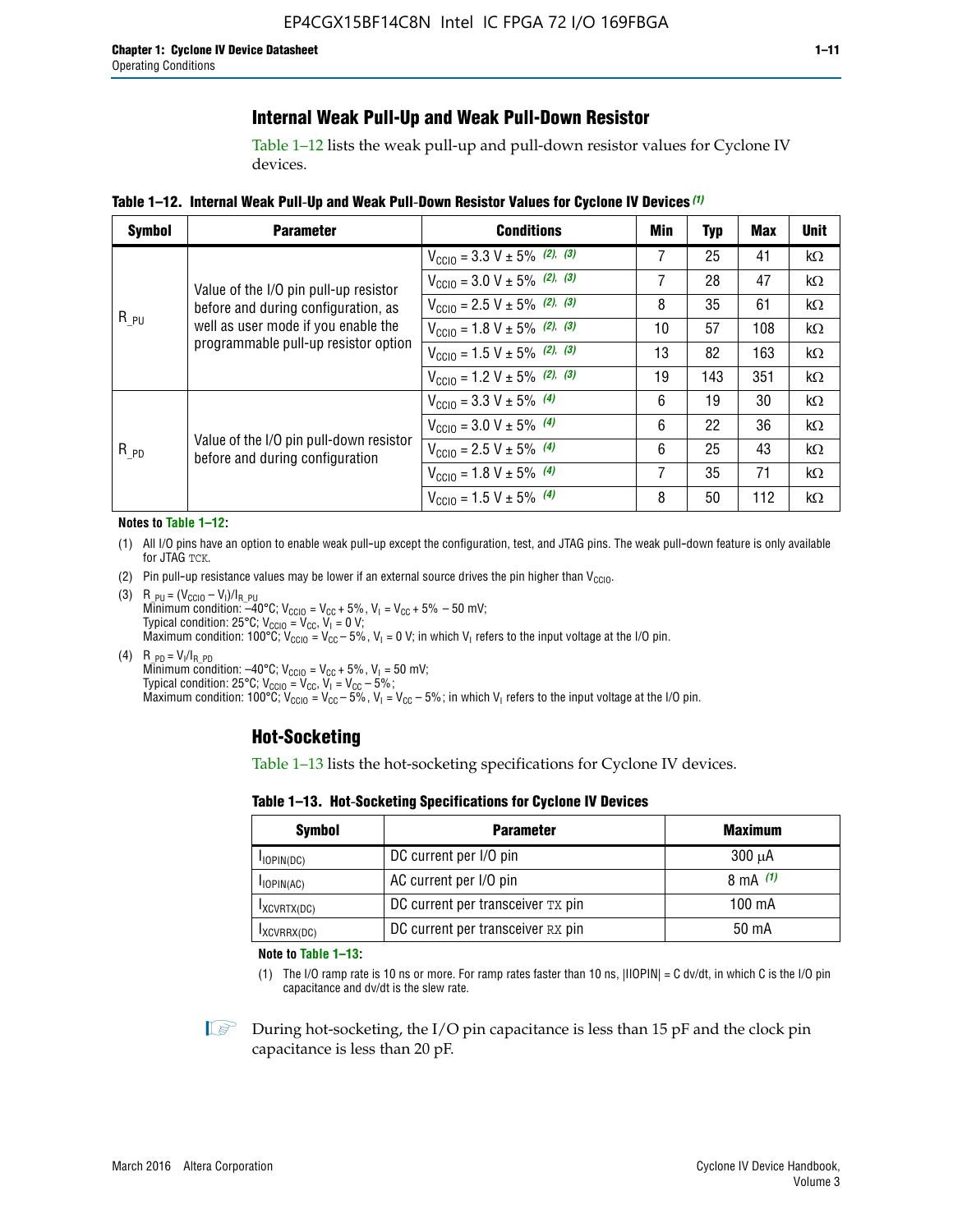# **Schmitt Trigger Input**

Cyclone IV devices support Schmitt trigger input on the TDI, TMS, TCK, nSTATUS, nCONFIG, nCE, CONF\_DONE, and DCLK pins. A Schmitt trigger feature introduces hysteresis to the input signal for improved noise immunity, especially for signals with slow edge rate. Table 1–14 lists the hysteresis specifications across the supported  $V<sub>CCIO</sub>$  range for Schmitt trigger inputs in Cyclone IV devices.

**Table 1–14. Hysteresis Specifications for Schmitt Trigger Input in Cyclone IV Devices**

| <b>Symbol</b>                  | <b>Parameter</b>               | <b>Conditions (V)</b>   | <b>Minimum</b> | <b>Unit</b> |
|--------------------------------|--------------------------------|-------------------------|----------------|-------------|
|                                |                                | $V_{\text{CGI0}} = 3.3$ | 200            | mV          |
|                                | Hysteresis for Schmitt trigger | $V_{\text{CGI0}} = 2.5$ | 200            | mV          |
| $\mathsf{V}_{\mathsf{SCHMIT}}$ | input                          | $V_{\text{CCIO}} = 1.8$ | 140            | mV          |
|                                |                                | $V_{\text{CC10}} = 1.5$ | 110            | mV          |

# **I/O Standard Specifications**

The following tables list input voltage sensitivities ( $V<sub>IH</sub>$  and  $V<sub>II</sub>$ ), output voltage ( $V<sub>OH</sub>$ and  $V_{OL}$ ), and current drive characteristics ( $I_{OH}$  and  $I_{OL}$ ), for various I/O standards supported by Cyclone IV devices. Table 1–15 through Table 1–20 provide the I/O standard specifications for Cyclone IV devices.

|                   | $V_{CClO}(V)$ |     |            | $V_{IL}(V)$<br>$V_{IH} (V)$ |                            | $V_{OL}(V)$                | $V_{OH} (V)$            | l <sub>OL</sub>              | l <sub>oh</sub>              |                |             |
|-------------------|---------------|-----|------------|-----------------------------|----------------------------|----------------------------|-------------------------|------------------------------|------------------------------|----------------|-------------|
| I/O Standard      | Min           | Typ | <b>Max</b> | Min                         | <b>Max</b>                 | Min                        | <b>Max</b>              | Max                          | Min                          | (mA)<br>(4)    | (mA)<br>(4) |
| 3.3-V LVTTL (3)   | 3.135         | 3.3 | 3.465      |                             | 0.8                        | 1.7                        | 3.6                     | 0.45                         | 2.4                          | 4              | $-4$        |
| 3.3-V LVCMOS (3)  | 3.135         | 3.3 | 3.465      |                             | 0.8                        | 1.7                        | 3.6                     | 0.2                          | $V_{\text{CCIO}} - 0.2$      | $\overline{2}$ | $-2$        |
| 3.0-V LVTTL $(3)$ | 2.85          | 3.0 | 3.15       | $-0.3$                      | 0.8                        | 1.7                        | $V_{\text{CC10}} + 0.3$ | 0.45                         | 2.4                          | 4              | $-4$        |
| 3.0-V LVCMOS (3)  | 2.85          | 3.0 | 3.15       | $-0.3$                      | 0.8                        | 1.7                        | $V_{\text{CCI}0}$ + 0.3 | 0.2                          | $V_{\text{CC10}} - 0.2$      | 0.1            | $-0.1$      |
| $2.5 V$ (3)       | 2.375         | 2.5 | 2.625      | $-0.3$                      | 0.7                        | 1.7                        | $V_{\text{CCI}0}$ + 0.3 | 0.4                          | 2.0                          | 1              | $-1$        |
| 1.8V              | 1.71          | 1.8 | 1.89       | $-0.3$                      | 0.35x<br>V <sub>CCIO</sub> | 0.65x<br>V <sub>CCIO</sub> | 2.25                    | 0.45                         | $V_{CGIO}$ –<br>0.45         | $\overline{c}$ | $-2$        |
| 1.5V              | 1.425         | 1.5 | 1.575      | $-0.3$                      | 0.35x<br>V <sub>CCIO</sub> | 0.65x<br>V <sub>CCIO</sub> | $V_{\text{CC10}} + 0.3$ | 0.25x<br>$V_{\rm CClO}$      | 0.75x<br>V <sub>CCIO</sub>   | $\overline{2}$ | $-2$        |
| 1.2V              | 1.14          | 1.2 | 1.26       | $-0.3$                      | 0.35x<br>V <sub>CCIO</sub> | 0.65x<br>V <sub>CCIO</sub> | $V_{\text{CGI0}} + 0.3$ | 0.25x<br>$V_{\rm CClO}$      | 0.75x<br>V <sub>CCIO</sub>   | $\overline{2}$ | $-2$        |
| 3.0-V PCI         | 2.85          | 3.0 | 3.15       |                             | 0.3x<br>V <sub>CCIO</sub>  | 0.5x<br>V <sub>CCIO</sub>  | $V_{\text{CC10}} + 0.3$ | $0.1 \times V_{CC10}$        | $0.9 \times V_{\text{CC10}}$ | 1.5            | $-0.5$      |
| 3.0-V PCI-X       | 2.85          | 3.0 | 3.15       |                             | 0.35x<br>V <sub>CCIO</sub> | 0.5x<br>V <sub>CCIO</sub>  | $V_{\text{CC}10} + 0.3$ | $0.1 \times V_{\text{CC10}}$ | $0.9 \times V_{\text{CC10}}$ | 1.5            | $-0.5$      |

**Table 1–15. Single**-**Ended I/O Standard Specifications for Cyclone IV Devices** *(1)***,** *(2)*

#### **Notes to Table 1–15:**

(1) For voltage-referenced receiver input waveform and explanation of terms used in Table 1–15, refer to "Glossary" on page 1–37.

(2) AC load  $CL = 10$  pF

(3) For more information about interfacing Cyclone IV devices with 3.3/3.0/2.5-V LVTTL/LVCMOS I/O standards, refer to *[AN 447: Interfacing Cyclone III](http://www.altera.com/literature/an/an447.pdf)  [and Cyclone IV Devices with 3.3/3.0/2.5-V LVTTL/LVCMOS I/O Systems](http://www.altera.com/literature/an/an447.pdf)*.

(4) To meet the IOL and IOH specifications, you must set the current strength settings accordingly. For example, to meet the **3.3-V LVTTL** specification (4 mA), set the current strength settings to 4 mA or higher. Setting at lower current strength may not meet the lou and lon specifications in the handbook.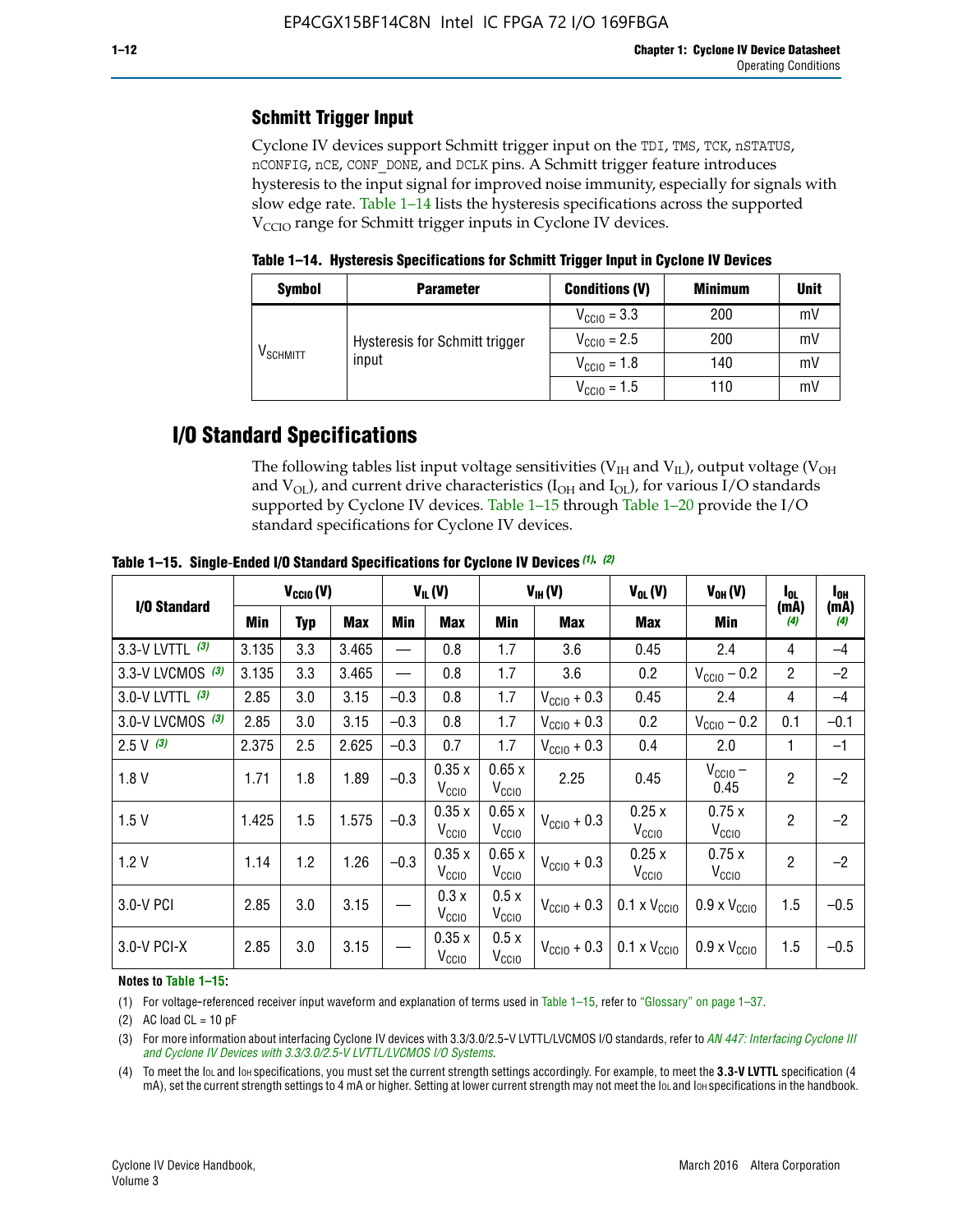| 1/0                    | $V_{CGI0}(V)$ |            |            | $V_{REF}(V)$                                                           |                                                                      |                                                                        | $V_{TT} (V)$ (2)    |                           |                     |  |
|------------------------|---------------|------------|------------|------------------------------------------------------------------------|----------------------------------------------------------------------|------------------------------------------------------------------------|---------------------|---------------------------|---------------------|--|
| <b>Standard</b>        | Min           | <b>Typ</b> | <b>Max</b> | Min                                                                    | <b>Typ</b>                                                           | <b>Max</b>                                                             | Min                 | <b>Typ</b>                | <b>Max</b>          |  |
| SSTL-2<br>Class I, II  | 2.375         | 2.5        | 2.625      | 1.19                                                                   | 1.25                                                                 | 1.31                                                                   | $V_{REF}$ –<br>0.04 | V <sub>REF</sub>          | $V_{REF}$ +<br>0.04 |  |
| SSTL-18<br>Class I, II | 1.7           | 1.8        | 1.9        | 0.833                                                                  | 0.9                                                                  | 0.969                                                                  | $V_{REF}$ –<br>0.04 | V <sub>REF</sub>          | $V_{REF}$ +<br>0.04 |  |
| HSTL-18<br>Class I, II | 1.71          | 1.8        | .89        | 0.85                                                                   | 0.9                                                                  | 0.95                                                                   | 0.85                | 0.9                       | 0.95                |  |
| HSTL-15<br>Class I, II | 1.425         | 1.5        | 1.575      | 0.71                                                                   | 0.75                                                                 | 0.79                                                                   | 0.71                | 0.75                      | 0.79                |  |
| HSTL-12<br>Class I, II | 1.14          | 1.2        | 1.26       | $0.48 \times V_{\text{CC10}}$ (3)<br>$0.47 \times V_{\text{CC10}}$ (4) | $0.5 \times V_{\text{CC10}}$ (3)<br>$0.5 \times V_{\text{CC10}}$ (4) | $0.52 \times V_{\text{CC10}}$ (3)<br>$0.53 \times V_{\text{CC10}}$ (4) |                     | 0.5x<br>V <sub>CCIO</sub> |                     |  |

|  |  |  |  | Table 1–16. Single-Ended SSTL and HSTL I/O Reference Voltage Specifications for Cyclone IV Devices (1) |
|--|--|--|--|--------------------------------------------------------------------------------------------------------|
|--|--|--|--|--------------------------------------------------------------------------------------------------------|

**Notes to Table 1–16:**

(1) For an explanation of terms used in Table 1–16, refer to "Glossary" on page 1–37.

(2)  $V_{TT}$  of the transmitting device must track  $V_{REF}$  of the receiving device.

(3) Value shown refers to DC input reference voltage,  $V_{REF(DC)}$ .

(4) Value shown refers to AC input reference voltage,  $V_{REF(AC)}$ .

|  | Table 1–17.  Single-Ended SSTL and HSTL I/O Standards Signal Specifications for Cyclone IV Devices |  |  |  |  |  |
|--|----------------------------------------------------------------------------------------------------|--|--|--|--|--|
|--|----------------------------------------------------------------------------------------------------|--|--|--|--|--|

| $\mathbf{I}/\mathbf{0}$    |            | $V_{IL(DC)}(V)$      |                      | $V_{IH(DC)}(V)$   |         | $V_{IL(AC)}(V)$     |                     | $V_{IH(AC)}(V)$      | $V_{OL}(V)$                        | $V_{OH} (V)$                       | $I_{0L}$ | $I_{0H}$ |
|----------------------------|------------|----------------------|----------------------|-------------------|---------|---------------------|---------------------|----------------------|------------------------------------|------------------------------------|----------|----------|
| <b>Standard</b>            | <b>Min</b> | <b>Max</b>           | <b>Min</b>           | <b>Max</b>        | Min     | <b>Max</b>          | Min                 | <b>Max</b>           | <b>Max</b>                         | Min                                | (mA)     | (mA)     |
| SSTL-2<br>Class I          |            | $V_{REF}$ –<br>0.18  | $V_{REF} +$<br>0.18  |                   |         | $V_{REF}$ –<br>0.35 | $V_{REF} +$<br>0.35 |                      | $V_{TT}$ –<br>0.57                 | $V_{TT}$ +<br>0.57                 | 8.1      | $-8.1$   |
| SSTL-2<br>Class II         |            | $V_{REF}$ –<br>0.18  | $V_{REF} +$<br>0.18  |                   |         | $V_{REF}$ –<br>0.35 | $V_{REF} +$<br>0.35 |                      | $V_{TT}$ –<br>0.76                 | $V_{TT}$ +<br>0.76                 | 16.4     | $-16.4$  |
| SSTL-18<br>Class I         |            | $V_{REF}-$<br>0.125  | $V_{REF}$ +<br>0.125 |                   |         | $V_{REF}$ –<br>0.25 | $V_{REF}$ +<br>0.25 |                      | $V_{TT}$ –<br>0.475                | $V_{TT}$ +<br>0.475                | 6.7      | $-6.7$   |
| SSTL-18<br>Class II        |            | $V_{REF}$ –<br>0.125 | $V_{REF}$ +<br>0.125 |                   |         | $V_{REF}$ –<br>0.25 | $V_{REF}$ +<br>0.25 |                      | 0.28                               | $V_{CC10}$ –<br>0.28               | 13.4     | $-13.4$  |
| <b>HSTL-18</b><br>Class I  |            | $V_{REF}$ –<br>0.1   | $V_{REF}$ +<br>0.1   |                   |         | $V_{REF}$ –<br>0.2  | $V_{REF}$ +<br>0.2  |                      | 0.4                                | $V_{CCIO}$ –<br>0.4                | 8        | $-8$     |
| HSTL-18<br>Class II        |            | $V_{REF}$ –<br>0.1   | $V_{REF}$ +<br>0.1   |                   |         | $V_{REF}$ –<br>0.2  | $V_{REF}$ +<br>0.2  |                      | 0.4                                | $V_{CC10} -$<br>0.4                | 16       | $-16$    |
| HSTL-15<br>Class I         |            | $V_{REF}$ –<br>0.1   | $V_{REF}$ +<br>0.1   |                   |         | $V_{REF}$ –<br>0.2  | $V_{REF}$ +<br>0.2  |                      | 0.4                                | $V_{CC10}$ –<br>0.4                | 8        | $-8$     |
| HSTL-15<br>Class II        |            | $V_{REF}$ –<br>0.1   | $V_{REF}$ +<br>0.1   |                   |         | $V_{REF}$ –<br>0.2  | $V_{REF} +$<br>0.2  |                      | 0.4                                | $V_{\text{CCIO}} -$<br>0.4         | 16       | $-16$    |
| <b>HSTL-12</b><br>Class I  | $-0.15$    | $V_{REF}$ –<br>0.08  | $V_{REF} +$<br>0.08  | $V_{CGI0} + 0.15$ | $-0.24$ | $V_{REF}$ –<br>0.15 | $V_{REF} +$<br>0.15 | $V_{CClO}$ +<br>0.24 | $0.25 \times$<br>V <sub>CCIO</sub> | $0.75 \times$<br>V <sub>CCIO</sub> | 8        | $-8$     |
| <b>HSTL-12</b><br>Class II | $-0.15$    | $V_{REF}-$<br>0.08   | $V_{REF} +$<br>0.08  | $V_{CGI0} + 0.15$ | $-0.24$ | $V_{REF}$ –<br>0.15 | $V_{REF} +$<br>0.15 | $V_{CCIO}$ +<br>0.24 | $0.25 \times$<br>V <sub>CCIO</sub> | $0.75 \times$<br>V <sub>CCIO</sub> | 14       | $-14$    |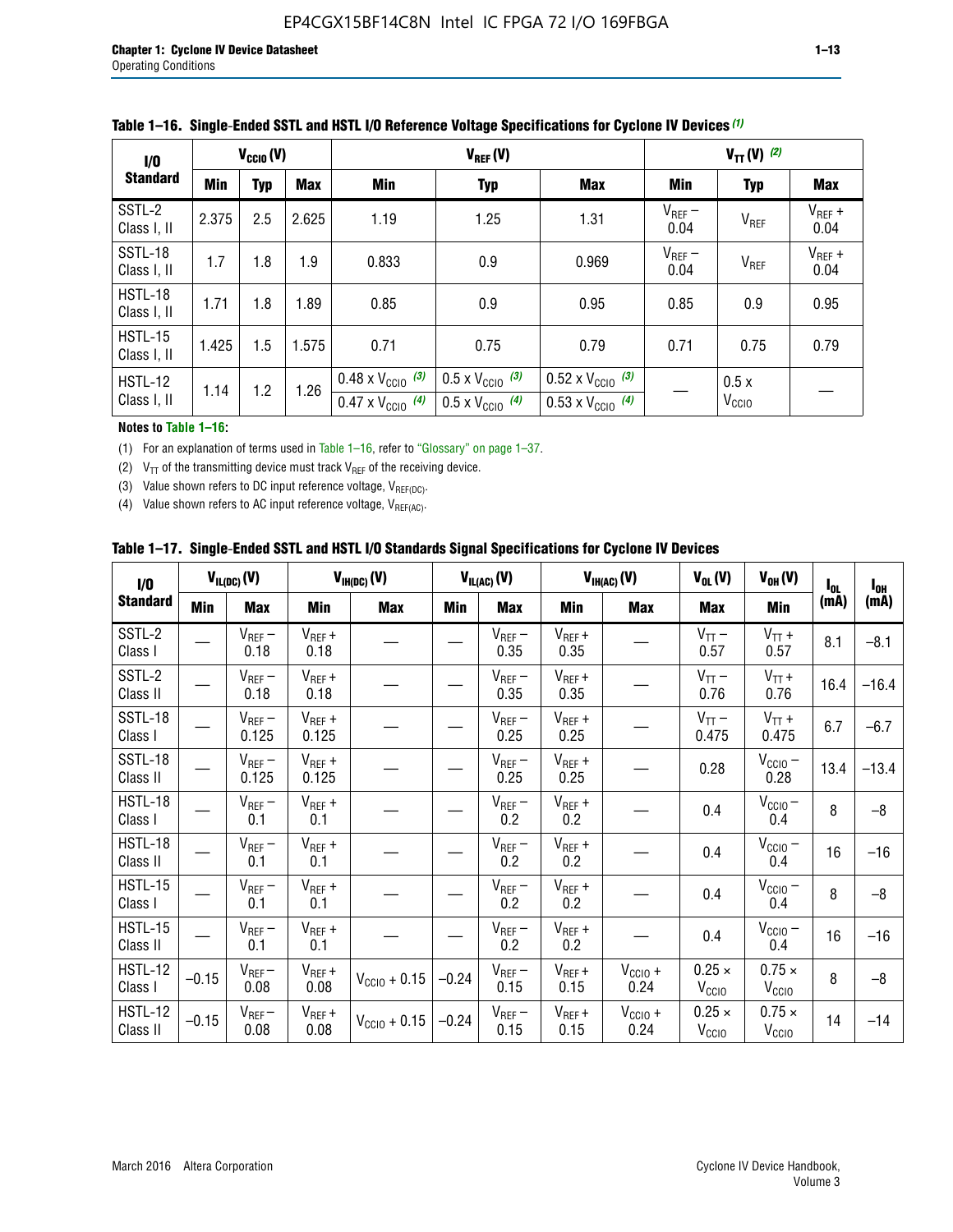**f For more information about receiver input and transmitter output waveforms, and for** other differential I/O standards, refer to the *[I/O Features in Cyclone IV Devices](http://www.altera.com/literature/hb/cyclone-iv/cyiv-51006.pdf)* chapter*.*

**Table 1–18. Differential SSTL I/O Standard Specifications for Cyclone IV Devices** *(1)*

| I/O Standard           |       | $V_{\text{CCIO}}(V)$ |            |      | $V_{\text{Swing(DC)}}(V)$ | $V_{X(AC)}(V)$            |            | $V_{\text{Swing}(AC)}$<br>(V)   |     | $V_{OX(AC)}(V)$              |                                |            |                                 |
|------------------------|-------|----------------------|------------|------|---------------------------|---------------------------|------------|---------------------------------|-----|------------------------------|--------------------------------|------------|---------------------------------|
|                        | Min   | Typ                  | <b>Max</b> | Min  | <b>Max</b>                | <b>Min</b>                | <b>Typ</b> | <b>Max</b>                      | Min | <b>Max</b>                   | Min                            | <b>Typ</b> | <b>Max</b>                      |
| SSTL-2<br>Class I, II  | 2.375 | 2.5                  | 2.625      | 0.36 | V <sub>CCIO</sub>         | $V_{\text{CC10}}/2 - 0.2$ |            | $V_{\text{CC10}}/2$<br>$+0.2$   | 0.7 | $V_{\text{CCI}}$<br>$\Omega$ | $V_{\text{CC10}}/2 -$<br>0.125 |            | $V_{\text{CC10}}/2$<br>$+0.125$ |
| SSTL-18<br>Class I, II | 1.7   | .8                   | .90        | 0.25 | V <sub>CCIO</sub>         | $V_{CC10}/2 -$<br>0.175   |            | $V_{\text{CC10}}/2$<br>$+0.175$ | 0.5 | $V_{\text{CCI}}$<br>0        | $V_{\text{CC10}}/2 -$<br>0.125 |            | $V_{\text{CC10}}/2$<br>$+0.125$ |

#### **Note to Table 1–18:**

(1) Differential SSTL requires a  $V_{REF}$  input.

**Table 1–19. Differential HSTL I/O Standard Specifications for Cyclone IV Devices** *(1)*

|                               | $V_{CClO}(V)$ |     |            | $V_{\text{DIF(DC)}}(V)$ |                   | $V_{X(AC)}(V)$                |            | $V_{CM(DC)}(V)$            |                            |            |                            | $V_{\text{DIF(AC)}}(V)$ |                            |
|-------------------------------|---------------|-----|------------|-------------------------|-------------------|-------------------------------|------------|----------------------------|----------------------------|------------|----------------------------|-------------------------|----------------------------|
| I/O Standard                  | Min           | Typ | <b>Max</b> | Min                     | <b>Max</b>        | Min                           | <b>Typ</b> | <b>Max</b>                 | Min                        | <b>Typ</b> | <b>Max</b>                 | Mi<br>n                 | <b>Max</b>                 |
| HSTL-18<br>Class I, II        | 1.71          | 1.8 | .89        | 0.2                     |                   | 0.85                          |            | 0.95                       | 0.85                       |            | 0.95                       | 0.4                     |                            |
| <b>HSTL-15</b><br>Class I, II | 1.425         | 1.5 | .575       | $0.2\,$                 |                   | 0.71                          |            | 0.79                       | 0.71                       |            | 0.79                       | 0.4                     |                            |
| <b>HSTL-12</b><br>Class I, II | 1.14          | 1.2 | 1.26       | 0.16                    | V <sub>CCIO</sub> | $0.48 \times V_{\text{CC10}}$ |            | 0.52x<br>V <sub>CCIO</sub> | 0.48x<br>V <sub>CCIO</sub> |            | 0.52x<br>V <sub>CCIO</sub> | 0.3                     | 0.48x<br>V <sub>CCIO</sub> |

#### **Note to Table 1–19:**

(1) Differential HSTL requires a  $V_{REF}$  input.

**Table 1–20. Differential I/O Standard Specifications for Cyclone IV Devices** *(1)* **(Part 1 of 2)**

| I/O Standard                            |       | $V_{CCl0} (V)$ |            |            | $V_{ID}$ (mV) |      | $V_{\text{lcm}}(V)^{(2)}$                           |            |     | $V_{0D}$ (mV) $(3)$ |     |       | $V_{0S} (V)^{(3)}$ |       |
|-----------------------------------------|-------|----------------|------------|------------|---------------|------|-----------------------------------------------------|------------|-----|---------------------|-----|-------|--------------------|-------|
|                                         | Min   | Typ            | <b>Max</b> | <b>Min</b> | <b>Max</b>    | Min  | <b>Condition</b>                                    | <b>Max</b> | Min | Typ                 | Max | Min   | <b>Typ</b>         | Max   |
|                                         |       |                |            |            |               | 0.05 | $D_{MAX} \leq 500$ Mbps                             | 1.80       |     |                     |     |       |                    |       |
| <b>LVPECL</b><br>(Row I/Os)<br>(6)      | 2.375 | 2.5            | 2.625      | 100        |               | 0.55 | 500 Mbps $\leq$ D <sub>MAX</sub><br>$\leq$ 700 Mbps | 1.80       |     |                     |     |       |                    |       |
|                                         |       |                |            |            |               | 1.05 | $D_{MAX}$ > 700 Mbps                                | 1.55       |     |                     |     |       |                    |       |
|                                         |       |                |            |            |               | 0.05 | $D_{MAX} \leq 500$ Mbps                             | 1.80       |     |                     |     |       |                    |       |
| <b>LVPECL</b><br>(Column<br>$1/Os)$ (6) | 2.375 | 2.5            | 2.625      | 100        |               | 0.55 | 500 Mbps $\leq D_{MAX}$<br>$\leq$ 700 Mbps          | 1.80       |     |                     |     |       |                    |       |
|                                         |       |                |            |            |               | 1.05 | $D_{MAX}$ > 700 Mbps                                | 1.55       |     |                     |     |       |                    |       |
|                                         |       |                |            |            |               | 0.05 | $D_{MAX} \leq 500$ Mbps                             | 1.80       |     |                     |     |       |                    |       |
| LVDS (Row<br>I/Os)                      | 2.375 | 2.5            | 2.625      | 100        |               | 0.55 | 500 Mbps $\leq D_{MAX}$<br>$\leq 700$ Mbps          | 1.80       | 247 |                     | 600 | 1.125 | 1.25               | 1.375 |
|                                         |       |                |            |            |               | 1.05 | $D_{MAX}$ > 700 Mbps                                | 1.55       |     |                     |     |       |                    |       |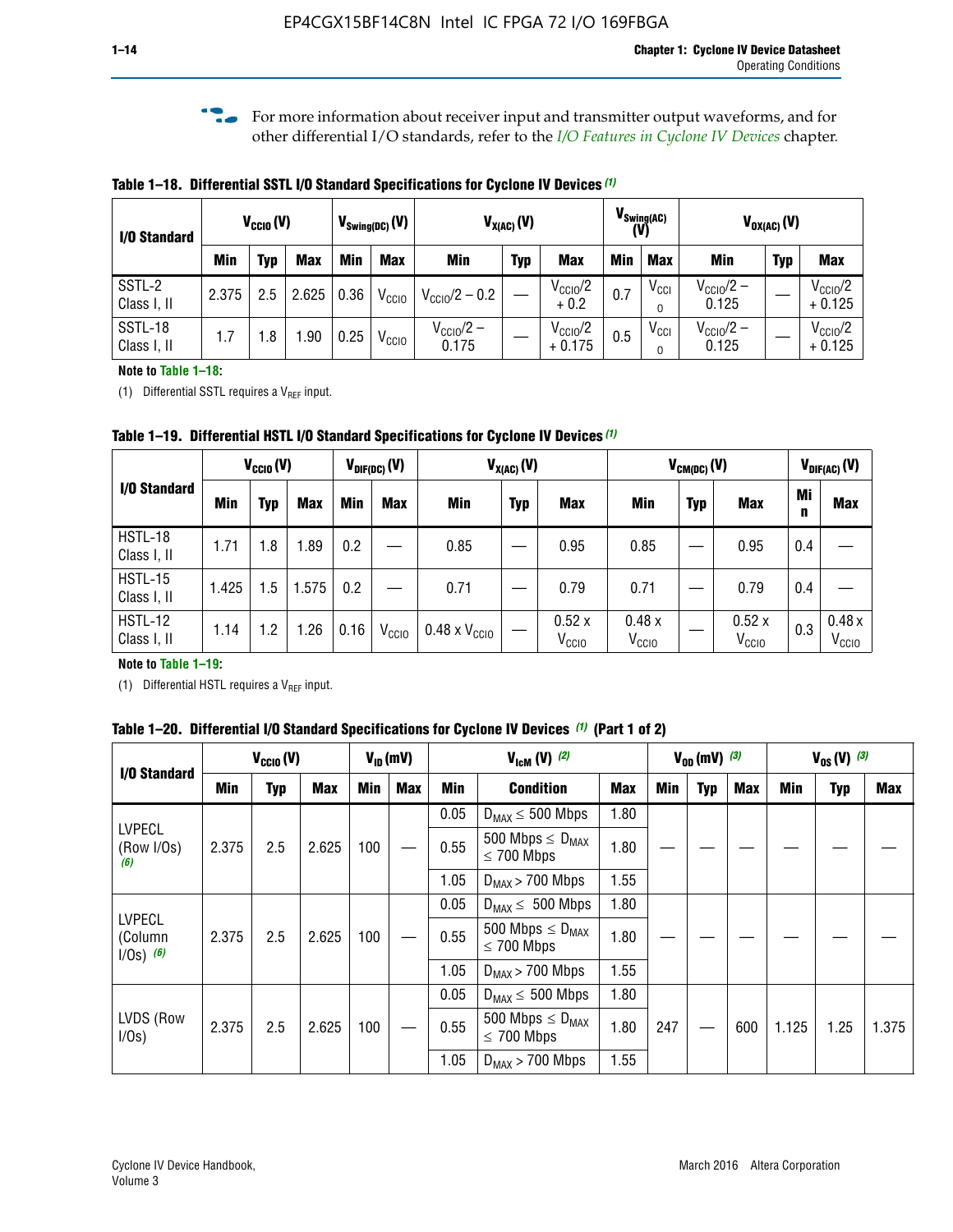#### EP4CGX15BF14C8N Intel IC FPGA 72 I/O 169FBGA

|                                          |            | $V_{\text{CCIO}}(V)$ |            |     | $V_{ID}(mV)$ |            | $V_{\text{ICM}}(V)$ (2)                    |            |            | $V_{OD}$ (mV) $(3)$ |            |            | $V_{0S} (V)$ (3) |            |
|------------------------------------------|------------|----------------------|------------|-----|--------------|------------|--------------------------------------------|------------|------------|---------------------|------------|------------|------------------|------------|
| I/O Standard                             | <b>Min</b> | <b>Typ</b>           | <b>Max</b> | Min | <b>Max</b>   | <b>Min</b> | <b>Condition</b>                           | <b>Max</b> | <b>Min</b> | <b>Typ</b>          | <b>Max</b> | <b>Min</b> | <b>Typ</b>       | <b>Max</b> |
|                                          |            |                      |            |     |              | 0.05       | $D_{MAX} \leq 500$ Mbps                    | 1.80       |            |                     |            |            |                  |            |
| <b>LVDS</b><br>(Column<br>$I/Os$ )       | 2.375      | 2.5                  | 2.625      | 100 |              | 0.55       | 500 Mbps $\leq D_{MAX}$<br>$\leq 700$ Mbps | 1.80       | 247        |                     | 600        | 1.125      | 1.25             | 1.375      |
|                                          |            |                      |            |     |              | 1.05       | $D_{MAX}$ > 700 Mbps                       | 1.55       |            |                     |            |            |                  |            |
| <b>BLVDS (Row</b><br>$1/0s)$ (4)         | 2.375      | 2.5                  | 2.625      | 100 |              |            |                                            |            |            |                     |            |            |                  |            |
| <b>BLVDS</b><br>(Column<br>$1/0s)$ (4)   | 2.375      | 2.5                  | 2.625      | 100 |              |            |                                            |            |            |                     |            |            |                  |            |
| mini-LVDS<br>(Row I/Os)<br>(5)           | 2.375      | 2.5                  | 2.625      |     |              |            |                                            |            | 300        |                     | 600        | 1.0        | 1.2              | 1.4        |
| mini-LVDS<br>(Column<br>$1/0s)$ (5)      | 2.375      | 2.5                  | 2.625      |     |              |            |                                            |            | 300        |                     | 600        | 1.0        | 1.2              | 1.4        |
| RSDS <sup>®</sup> (Row<br>$1/0s$ ) $(5)$ | 2.375      | 2.5                  | 2.625      |     |              |            |                                            |            | 100        | 200                 | 600        | 0.5        | 1.2              | 1.5        |
| <b>RSDS</b><br>(Column<br>$1/0s)$ (5)    | 2.375      | 2.5                  | 2.625      |     |              |            |                                            |            | 100        | 200                 | 600        | 0.5        | 1.2              | 1.5        |
| PPDS (Row<br>$1/0s)$ (5)                 | 2.375      | 2.5                  | 2.625      |     |              |            |                                            |            | 100        | 200                 | 600        | 0.5        | 1.2              | 1.4        |
| <b>PPDS</b><br>(Column<br>$1/0s)$ (5)    | 2.375      | 2.5                  | 2.625      |     |              |            |                                            |            | 100        | 200                 | 600        | 0.5        | 1.2              | 1.4        |

#### **Table 1–20. Differential I/O Standard Specifications for Cyclone IV Devices** *(1)* **(Part 2 of 2)**

#### **Notes to Table 1–20:**

(1) For an explanation of terms used in Table 1–20, refer to "Glossary" on page 1–37.

(2)  $V_{IN}$  range: 0  $V \le V_{IN} \le 1.85$  V.

(3) R<sub>L</sub> range:  $90 \le R_L \le 110 \Omega$ .

(4) There are no fixed  $V_{IN}$ ,  $V_{OD}$ , and  $V_{OS}$  specifications for BLVDS. They depend on the system topology.

(5) The Mini-LVDS, RSDS, and PPDS standards are only supported at the output pins.

(6) The LVPECL I/O standard is only supported on dedicated clock input pins. This I/O standard is not supported for output pins.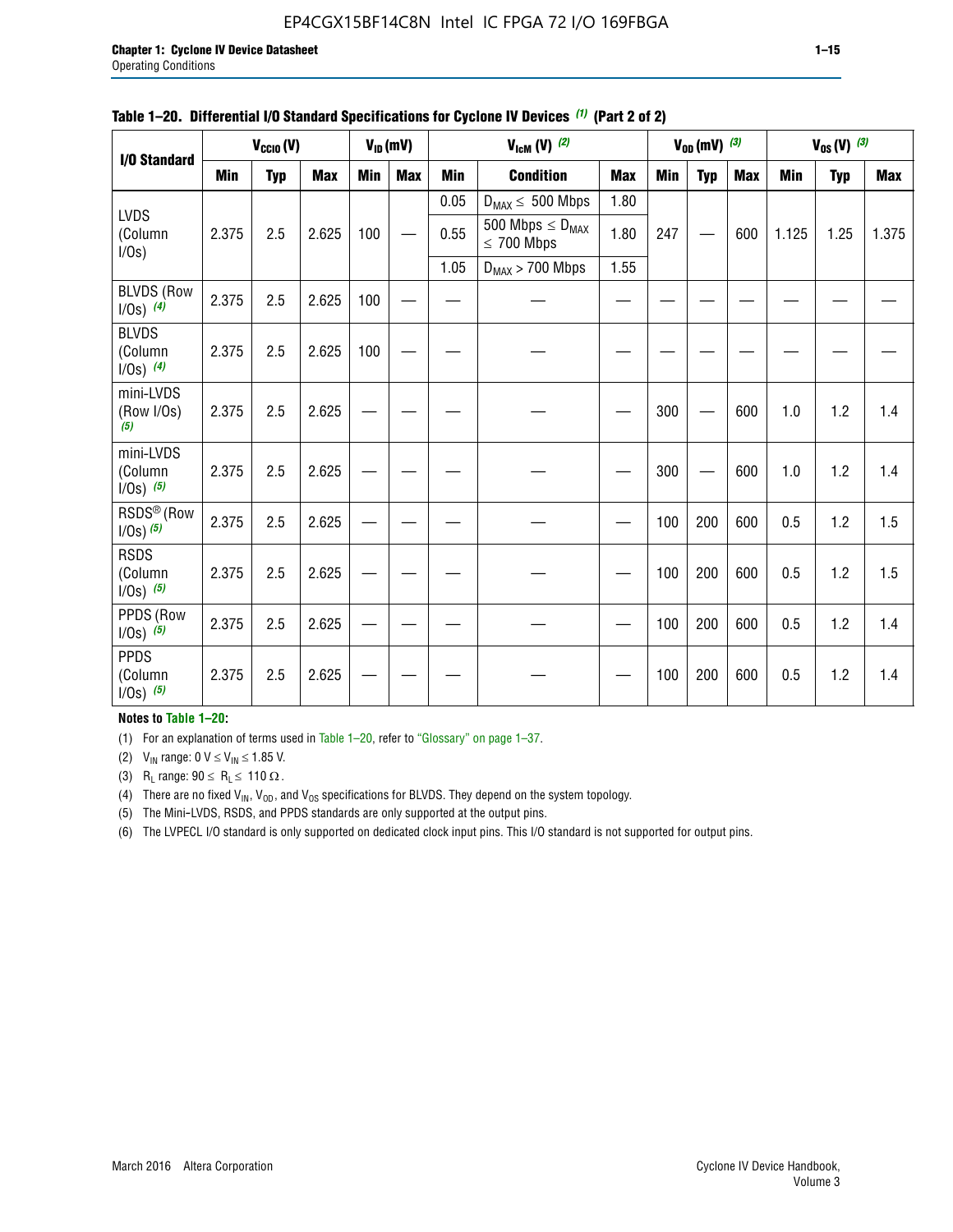# **Power Consumption**

Use the following methods to estimate power for a design:

- the Excel-based EPE
- the Quartus® II PowerPlay power analyzer feature

The interactive Excel-based EPE is used prior to designing the device to get a magnitude estimate of the device power. The Quartus II PowerPlay power analyzer provides better quality estimates based on the specifics of the design after place-and-route is complete. The PowerPlay power analyzer can apply a combination of user-entered, simulation-derived, and estimated signal activities that, combined with detailed circuit models, can yield very accurate power estimates.

f For more information about power estimation tools, refer to the *[Early Power Estimator](http://www.altera.com/literature/ug/ug_epe.pdf
)  [User Guide](http://www.altera.com/literature/ug/ug_epe.pdf
)* and the *[PowerPlay Power Analysis](http://www.altera.com/literature/hb/qts/qts_qii53013.pdf)* chapter in volume 3 of the *Quartus II Handboo*k.

# **Switching Characteristics**

This section provides performance characteristics of Cyclone IV core and periphery blocks for commercial grade devices.

These characteristics can be designated as Preliminary or Final.

- Preliminary characteristics are created using simulation results, process data, and other known parameters. The upper-right hand corner of these tables show the designation as "Preliminary".
- Final numbers are based on actual silicon characterization and testing. The numbers reflect the actual performance of the device under worst-case silicon process, voltage, and junction temperature conditions. There are no designations on finalized tables.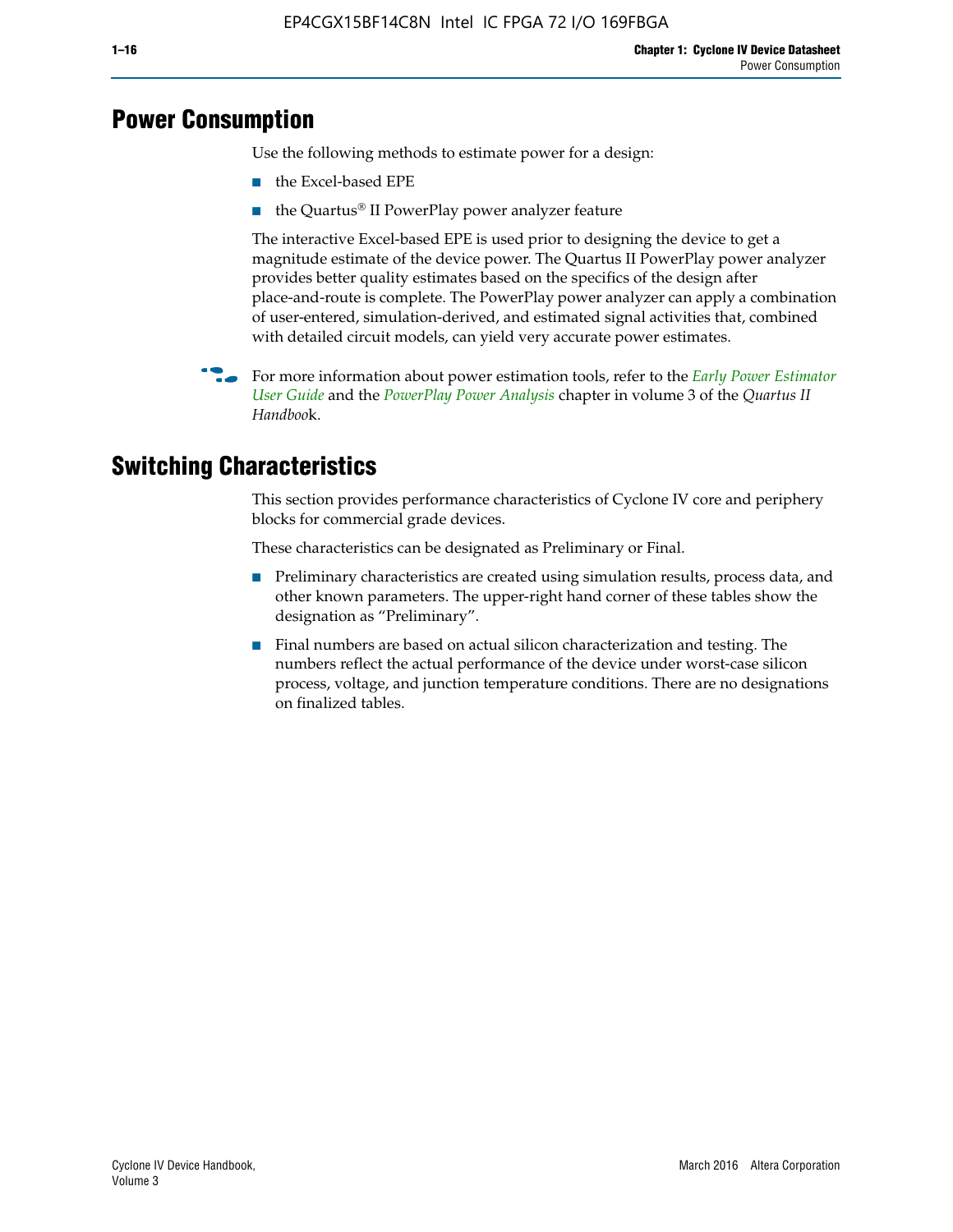# **Transceiver Performance Specifications**

Table 1–21 lists the Cyclone IV GX transceiver specifications.

|  |  |  |  | Table 1-21. Transceiver Specification for Cyclone IV GX Devices (Part 1 of 4) |  |
|--|--|--|--|-------------------------------------------------------------------------------|--|
|--|--|--|--|-------------------------------------------------------------------------------|--|

| Symbol/                                                   | <b>Conditions</b>                                    |                     | C <sub>6</sub>  |                                                                     |                     | C7, I7          |                          |                     | C <sub>8</sub>  |                | <b>Unit</b>  |
|-----------------------------------------------------------|------------------------------------------------------|---------------------|-----------------|---------------------------------------------------------------------|---------------------|-----------------|--------------------------|---------------------|-----------------|----------------|--------------|
| <b>Description</b>                                        |                                                      | Min                 | <b>Typ</b>      | <b>Max</b>                                                          | <b>Min</b>          | <b>Typ</b>      | <b>Max</b>               | <b>Min</b>          | <b>Typ</b>      | <b>Max</b>     |              |
| <b>Reference Clock</b>                                    |                                                      |                     |                 |                                                                     |                     |                 |                          |                     |                 |                |              |
| Supported I/O<br><b>Standards</b>                         |                                                      |                     |                 | 1.2 V PCML, 1.5 V PCML, 3.3 V PCML, Differential LVPECL, LVDS, HCSL |                     |                 |                          |                     |                 |                |              |
| Input frequency<br>from REFCLK input<br>pins              |                                                      | 50                  |                 | 156.25                                                              | 50                  |                 | 156.25                   | 50                  |                 | 156.25         | <b>MHz</b>   |
| Spread-spectrum<br>modulating clock<br>frequency          | Physical interface<br>for PCI Express<br>(PIPE) mode | 30                  |                 | 33                                                                  | 30                  |                 | 33                       | 30                  |                 | 33             | kHz          |
| Spread-spectrum<br>downspread                             | PIPE mode                                            |                     | 0 to<br>$-0.5%$ |                                                                     |                     | 0 to<br>$-0.5%$ | $\overline{\phantom{0}}$ |                     | 0 to<br>$-0.5%$ |                |              |
| Peak-to-peak<br>differential input<br>voltage             |                                                      | 0.1                 |                 | 1.6                                                                 | 0.1                 |                 | 1.6                      | 0.1                 |                 | 1.6            | $\mathsf{V}$ |
| V <sub>ICM</sub> (AC coupled)                             |                                                      |                     | $1100 \pm 5\%$  |                                                                     |                     | $1100 \pm 5\%$  |                          |                     | $1100 \pm 5\%$  |                | mV           |
| $V_{ICM}$ (DC coupled)                                    | HCSL I/O<br>standard for PCIe<br>reference clock     | 250                 |                 | 550                                                                 | 250                 |                 | 550                      | 250                 |                 | 550            | mV           |
| <b>Transmitter REFCLK</b><br>Phase Noise (1)              | Frequency offset                                     |                     |                 | $-123$                                                              |                     |                 | $-123$                   |                     |                 | $-123$         | dBc/Hz       |
| <b>Transmitter REFCLK</b><br>Total Jitter (1)             | $= 1$ MHz $- 8$ MHZ                                  |                     |                 | 42.3                                                                |                     |                 | 42.3                     |                     |                 | 42.3           | ps           |
| $R_{ref}$                                                 |                                                      |                     | 2000<br>±1%     |                                                                     |                     | 2000<br>± 1%    |                          |                     | 2000<br>± 1%    |                | $\Omega$     |
| <b>Transceiver Clock</b>                                  |                                                      |                     |                 |                                                                     |                     |                 |                          |                     |                 |                |              |
| cal blk clk clock<br>frequency                            |                                                      | 10                  |                 | 125                                                                 | 10                  |                 | 125                      | 10                  |                 | 125            | <b>MHz</b>   |
| fixedclk Clock<br>frequency                               | <b>PCIe Receiver</b><br>Detect                       |                     | 125             |                                                                     |                     | 125             |                          |                     | 125             |                | <b>MHz</b>   |
| reconfig_clk<br>clock frequency                           | Dynamic<br>reconfiguration<br>clock frequency        | 2.5/<br>37.5<br>(2) |                 | 50                                                                  | 2.5/<br>37.5<br>(2) |                 | $50\,$                   | 2.5/<br>37.5<br>(2) |                 | 50             | MHz          |
| Delta time between<br>reconfig clk                        |                                                      |                     |                 | $\overline{2}$                                                      |                     |                 | $\overline{2}$           |                     |                 | $\overline{2}$ | ms           |
| Transceiver block<br>minimum<br>power-down pulse<br>width |                                                      |                     | $\mathbf{1}$    |                                                                     |                     | 1               |                          |                     | $\mathbf{1}$    |                | $\mu s$      |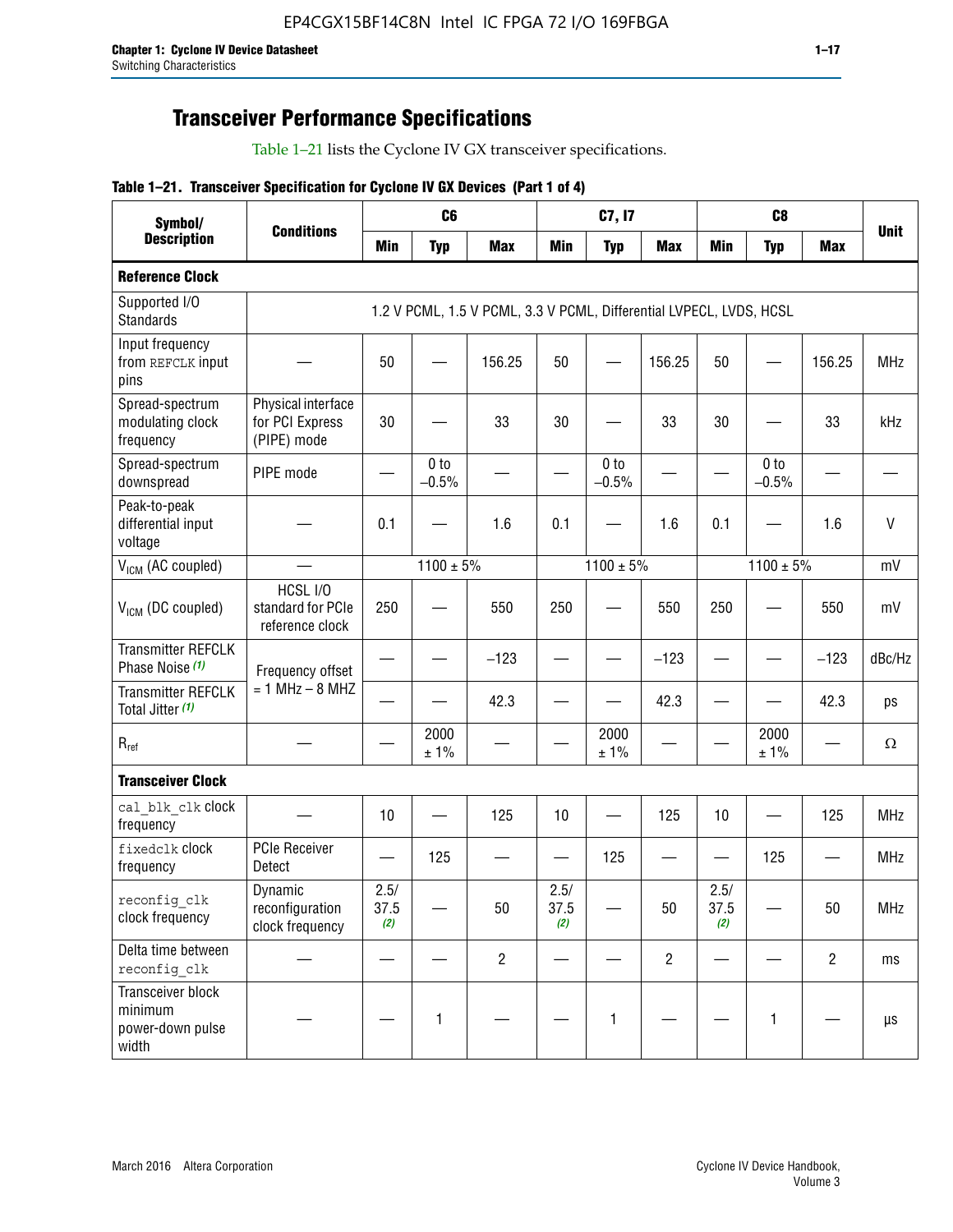| Symbol/                                                                                        | C <sub>8</sub><br>C <sub>6</sub><br>C7, I7<br><b>Conditions</b>           |                          |                          |                                 |                          |                                        |                                     |            |                          |                                  |              |
|------------------------------------------------------------------------------------------------|---------------------------------------------------------------------------|--------------------------|--------------------------|---------------------------------|--------------------------|----------------------------------------|-------------------------------------|------------|--------------------------|----------------------------------|--------------|
| <b>Description</b>                                                                             |                                                                           | Min                      | <b>Typ</b>               | <b>Max</b>                      | <b>Min</b>               | <b>Typ</b>                             | <b>Max</b>                          | <b>Min</b> | <b>Typ</b>               | <b>Max</b>                       | <b>Unit</b>  |
| <b>Receiver</b>                                                                                |                                                                           |                          |                          |                                 |                          |                                        |                                     |            |                          |                                  |              |
| Supported I/O<br><b>Standards</b>                                                              | 1.4 V PCML,<br>1.5 V PCML,<br>2.5 V PCML,<br>LVPECL, LVDS                 |                          |                          |                                 |                          |                                        |                                     |            |                          |                                  |              |
| Data rate (F324 and<br>smaller package) (15)                                                   |                                                                           | 600                      |                          | 2500                            | 600                      |                                        | 2500                                | 600        |                          | 2500                             | <b>Mbps</b>  |
| Data rate (F484 and<br>larger package) (15)                                                    |                                                                           | 600                      |                          | 3125                            | 600                      |                                        | 3125                                | 600        |                          | 2500                             | <b>Mbps</b>  |
| Absolute V <sub>MAX</sub> for a<br>receiver pin $(3)$                                          |                                                                           |                          |                          | 1.6                             |                          |                                        | 1.6                                 |            |                          | 1.6                              | $\mathsf{V}$ |
| Operational V <sub>MAX</sub> for<br>a receiver pin                                             |                                                                           |                          |                          | 1.5                             |                          |                                        | 1.5                                 |            |                          | 1.5                              | V            |
| Absolute V <sub>MIN</sub> for a<br>receiver pin                                                |                                                                           | $-0.4$                   |                          |                                 | $-0.4$                   |                                        |                                     | $-0.4$     |                          |                                  | $\mathsf{V}$ |
| Peak-to-peak<br>differential input<br>voltage V <sub>ID</sub> (diff p-p)                       | $V_{IGM} = 0.82 V$<br>setting, Data Rate<br>$= 600$ Mbps to<br>3.125 Gbps | 0.1                      |                          | 2.7                             | 0.1                      |                                        | 2.7                                 | 0.1        |                          | 2.7                              | V            |
| <b>V<sub>ICM</sub></b>                                                                         | $V_{IGM} = 0.82 V$<br>setting                                             |                          | $820 \pm$<br>10%         |                                 |                          | $820 \pm$<br>10%                       |                                     |            | $820 \pm$<br>10%         |                                  | mV           |
| Differential on-chip                                                                           | 100 $-\Omega$ setting                                                     | $\overline{\phantom{0}}$ | 100                      |                                 |                          | 100                                    |                                     |            | 100                      |                                  | $\Omega$     |
| termination resistors                                                                          | 150 $-\Omega$ setting                                                     |                          | 150                      |                                 |                          | 150                                    |                                     |            | 150                      |                                  | $\Omega$     |
| Differential and<br>common mode<br>return loss                                                 | PIPE, Serial<br>Rapid I/O SR,<br>SATA, CPRI LV,<br>SDI, XAUI              |                          |                          |                                 |                          | Compliant                              |                                     |            |                          |                                  |              |
| Programmable ppm<br>detector $(4)$                                                             |                                                                           |                          |                          |                                 |                          | $\pm$ 62.5, 100, 125, 200,<br>250, 300 |                                     |            |                          |                                  | ppm          |
| Clock data recovery<br>(CDR) ppm<br>tolerance (without<br>spread-spectrum<br>clocking enabled) |                                                                           |                          |                          | $±300$ (5),<br>±350<br>(6), (7) |                          |                                        | ±300<br>$(5)$ ,<br>±350<br>(6), (7) |            |                          | ±300<br>(5),<br>±350<br>(6), (7) | ppm          |
| CDR ppm tolerance<br>(with synchronous<br>spread-spectrum<br>clocking enabled) $(8)$           |                                                                           |                          |                          | 350 to<br>$-5350$<br>(7), (9)   |                          |                                        | 350 to<br>$-5350$<br>(7), (9)       |            |                          | 350 to<br>$-5350$<br>(7), (9)    | ppm          |
| Run length                                                                                     |                                                                           |                          | 80                       | $\overline{\phantom{0}}$        | $\overline{\phantom{0}}$ | 80                                     | $\overline{\phantom{0}}$            | —          | 80                       | $\overline{\phantom{0}}$         | UI           |
|                                                                                                | No Equalization                                                           | $\overline{\phantom{0}}$ | —                        | 1.5                             | $\overline{\phantom{0}}$ | $\overline{\phantom{0}}$               | 1.5                                 | —          | $\overline{\phantom{0}}$ | 1.5                              | dB           |
| Programmable                                                                                   | <b>Medium Low</b>                                                         |                          | —                        | 4.5                             |                          | $\overline{\phantom{0}}$               | 4.5                                 | —          |                          | 4.5                              | dB           |
| equalization                                                                                   | Medium High                                                               | $\overline{\phantom{0}}$ | $\overline{\phantom{0}}$ | 5.5                             | —                        |                                        | 5.5                                 | —          |                          | 5.5                              | dB           |
|                                                                                                | High                                                                      |                          |                          | $\overline{7}$                  |                          |                                        | $\overline{7}$                      |            |                          | $\overline{7}$                   | dB           |

#### **Table 1–21. Transceiver Specification for Cyclone IV GX Devices (Part 2 of 4)**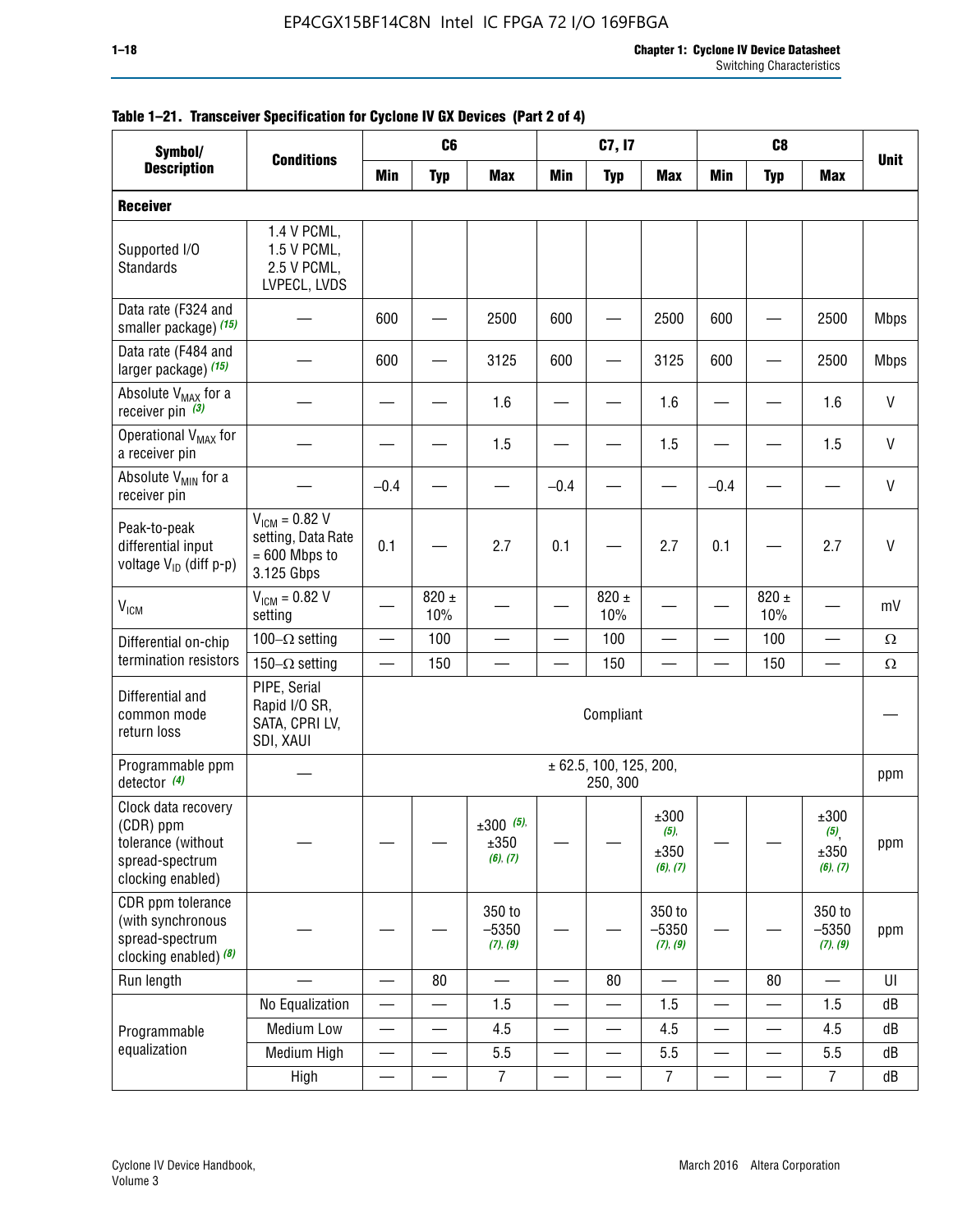| Symbol/                                                                        |                                                                     |                                | C6                       |                          | C7, I7                   |                          |            |                          | C <sub>8</sub>           |                          |                                |
|--------------------------------------------------------------------------------|---------------------------------------------------------------------|--------------------------------|--------------------------|--------------------------|--------------------------|--------------------------|------------|--------------------------|--------------------------|--------------------------|--------------------------------|
| <b>Description</b>                                                             | <b>Conditions</b>                                                   | <b>Min</b>                     | <b>Typ</b>               | <b>Max</b>               | <b>Min</b>               | <b>Typ</b>               | <b>Max</b> | <b>Min</b>               | <b>Typ</b>               | <b>Max</b>               | <b>Unit</b>                    |
| Signal detect/loss<br>threshold                                                | PIPE mode                                                           | 65                             |                          | 175                      | 65                       |                          | 175        | 65                       |                          | 175                      | mV                             |
| $t_{LTR}$ (10)                                                                 | $\overline{\phantom{0}}$                                            |                                | $\overline{\phantom{0}}$ | 75                       | $\overline{\phantom{0}}$ | $\overline{\phantom{0}}$ | 75         | $\overline{\phantom{0}}$ |                          | 75                       | $\mu s$                        |
| (11)<br>tLTR-LTD_Manual                                                        |                                                                     | 15                             |                          |                          | 15                       |                          |            | 15                       |                          |                          | $\mu s$                        |
| $t_{\text{LTD}}$ (12)                                                          |                                                                     | $\pmb{0}$                      | 100                      | 4000                     | $\pmb{0}$                | 100                      | 4000       | 0                        | 100                      | 4000                     | ns                             |
| $t_{\text{LTD\_Manual}}$ (13)                                                  | $\overline{\phantom{0}}$                                            |                                | $\overline{\phantom{0}}$ | 4000                     | $\qquad \qquad$          | —                        | 4000       | $\overline{\phantom{0}}$ | $\overline{\phantom{0}}$ | 4000                     | ns                             |
| $t_{\text{LTD\_Auto}}$ (14)                                                    | $\overline{\phantom{0}}$                                            |                                | $\equiv$                 | 4000                     | $\overline{\phantom{0}}$ | $\overline{\phantom{0}}$ | 4000       | $\overline{\phantom{0}}$ | $\overline{\phantom{0}}$ | 4000                     | ns                             |
| Receiver buffer and<br><b>CDR</b> offset<br>cancellation time<br>(per channel) |                                                                     |                                |                          | 17000                    |                          |                          | 17000      |                          |                          | 17000                    | recon<br>fig_c<br>lk<br>cycles |
|                                                                                | DC Gain Setting =<br>0                                              |                                | 0                        |                          |                          | 0                        |            |                          | 0                        |                          | dB                             |
| Programmable DC<br>gain                                                        | DC Gain Setting =<br>1                                              |                                | 3                        |                          |                          | 3                        |            |                          | 3                        |                          | dB                             |
|                                                                                | DC Gain Setting =<br>$\overline{2}$                                 |                                | 6                        |                          |                          | 6                        |            |                          | 6                        |                          | dB                             |
| <b>Transmitter</b>                                                             |                                                                     |                                |                          |                          |                          |                          |            |                          |                          |                          |                                |
| Supported I/O<br><b>Standards</b>                                              | 1.5 V PCML                                                          |                                |                          |                          |                          |                          |            |                          |                          |                          |                                |
| Data rate (F324 and<br>smaller package)                                        |                                                                     | 600                            |                          | 2500                     | 600                      |                          | 2500       | 600                      |                          | 2500                     | <b>Mbps</b>                    |
| Data rate (F484 and<br>larger package)                                         |                                                                     | 600                            |                          | 3125                     | 600                      |                          | 3125       | 600                      |                          | 2500                     | <b>Mbps</b>                    |
| $V_{OCM}$                                                                      | 0.65 V setting                                                      |                                | 650                      | $\overline{\phantom{0}}$ |                          | 650                      |            |                          | 650                      | $\overline{\phantom{0}}$ | mV                             |
| Differential on-chip                                                           | 100 $-\Omega$ setting                                               | $\qquad \qquad \longleftarrow$ | 100                      | $\overline{\phantom{0}}$ |                          | 100                      |            | —                        | 100                      | —                        | $\Omega$                       |
| termination resistors                                                          | 150 $-\Omega$ setting                                               |                                | 150                      |                          |                          | 150                      |            |                          | 150                      |                          | $\Omega$                       |
| Differential and<br>common mode<br>return loss                                 | PIPE, CPRI LV,<br>Serial Rapid I/O<br>SR, SDI, XAUI,<br><b>SATA</b> |                                |                          |                          |                          | Compliant                |            |                          |                          |                          | —                              |
| Rise time                                                                      |                                                                     | 50                             |                          | 200                      | 50                       |                          | 200        | 50                       |                          | 200                      | ps                             |
| Fall time                                                                      |                                                                     | 50                             |                          | 200                      | 50                       |                          | 200        | 50                       |                          | 200                      | ps                             |
| Intra-differential pair<br>skew                                                |                                                                     |                                |                          | 15                       |                          |                          | 15         |                          |                          | 15                       | ps                             |
| Intra-transceiver<br>block skew                                                |                                                                     |                                |                          | 120                      |                          |                          | 120        |                          |                          | 120                      | ps                             |

#### **Table 1–21. Transceiver Specification for Cyclone IV GX Devices (Part 3 of 4)**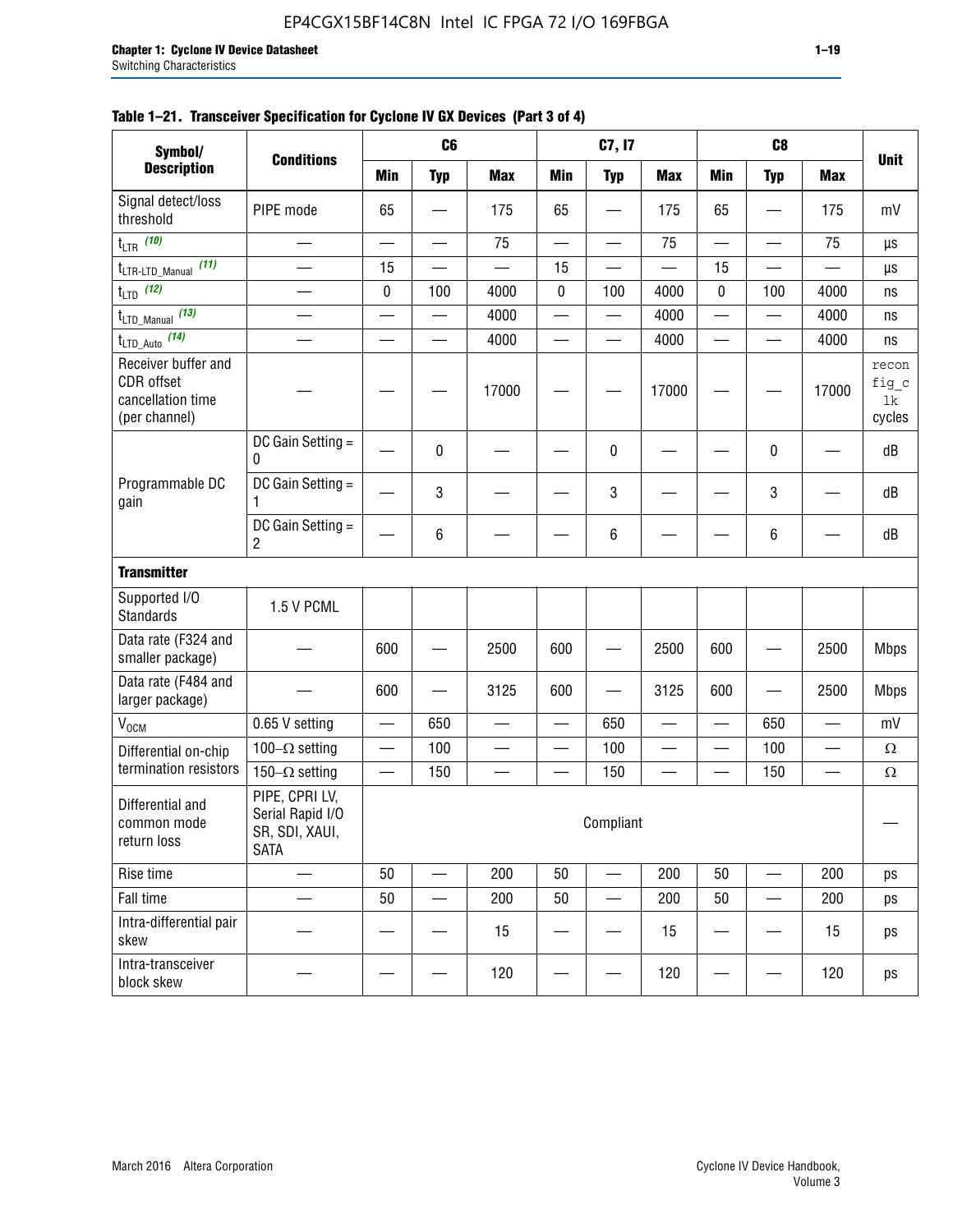#### **Table 1–21. Transceiver Specification for Cyclone IV GX Devices (Part 4 of 4)**

| Symbol/                                          | <b>Conditions</b> | C <sub>6</sub>                     |     |            | C7, I7     |            |            | C8         |     |            | <b>Unit</b> |
|--------------------------------------------------|-------------------|------------------------------------|-----|------------|------------|------------|------------|------------|-----|------------|-------------|
| <b>Description</b>                               |                   | Min                                | Typ | <b>Max</b> | <b>Min</b> | <b>Typ</b> | <b>Max</b> | <b>Min</b> | Typ | <b>Max</b> |             |
| <b>PLD-Transceiver Interface</b>                 |                   |                                    |     |            |            |            |            |            |     |            |             |
| Interface speed<br>(F324 and smaller<br>package) |                   | 25                                 |     | 125        | 25         |            | 125        | 25         |     | 125        | <b>MHz</b>  |
| Interface speed<br>(F484 and larger<br>package)  |                   | 25                                 |     | 156.25     | 25         |            | 156.25     | 25         |     | 156.25     | <b>MHz</b>  |
| Digital reset pulse<br>width                     |                   | Minimum is 2 parallel clock cycles |     |            |            |            |            |            |     |            |             |

#### **Notes to Table 1–21:**

(1) This specification is valid for transmitter output jitter specification with a maximum total jitter value of 112 ps, typically for 3.125 Gbps SRIO and XAUI protocols.

(2) The minimum reconfig\_clk frequency is 2.5 MHz if the transceiver channel is configured in **Transmitter Only** mode. The minimum reconfig\_clk frequency is 37.5 MHz if the transceiver channel is configured in **Receiver Only** or **Receiver and Transmitter** mode.

(3) The device cannot tolerate prolonged operation at this absolute maximum.

- (4) The rate matcher supports only up to  $\pm 300$  parts per million (ppm).
- (5) Supported for the F169 and F324 device packages only.
- (6) Supported for the F484, F672, and F896 device packages only. Pending device characterization.
- (7) To support CDR ppm tolerance greater than ±300 ppm, implement ppm detector in user logic and configure CDR to Manual Lock Mode.
- (8) Asynchronous spread-spectrum clocking is not supported.
- (9) For the EP4CGX30 (F484 package only), EP4CGX50, and EP4CGX75 devices, the CDR ppl tolerance is ±200 ppm.
- (10) Time taken until pll\_locked goes high after pll\_powerdown deasserts.
- (11) Time that the CDR must be kept in lock-to-reference mode after rx analogreset deasserts and before rx locktodata is asserted in manual mode.

(12) Time taken to recover valid data after the rx locktodata signal is asserted in manual mode (Figure 1–2), or after rx freqlocked signal goes high in automatic mode (Figure 1–3).

(13) Time taken to recover valid data after the rx locktodata signal is asserted in manual mode.

- (14) Time taken to recover valid data after the rx freqlocked signal goes high in automatic mode.
- (15) To support data rates lower than the minimum specification through oversampling, use the CDR in LTR mode only.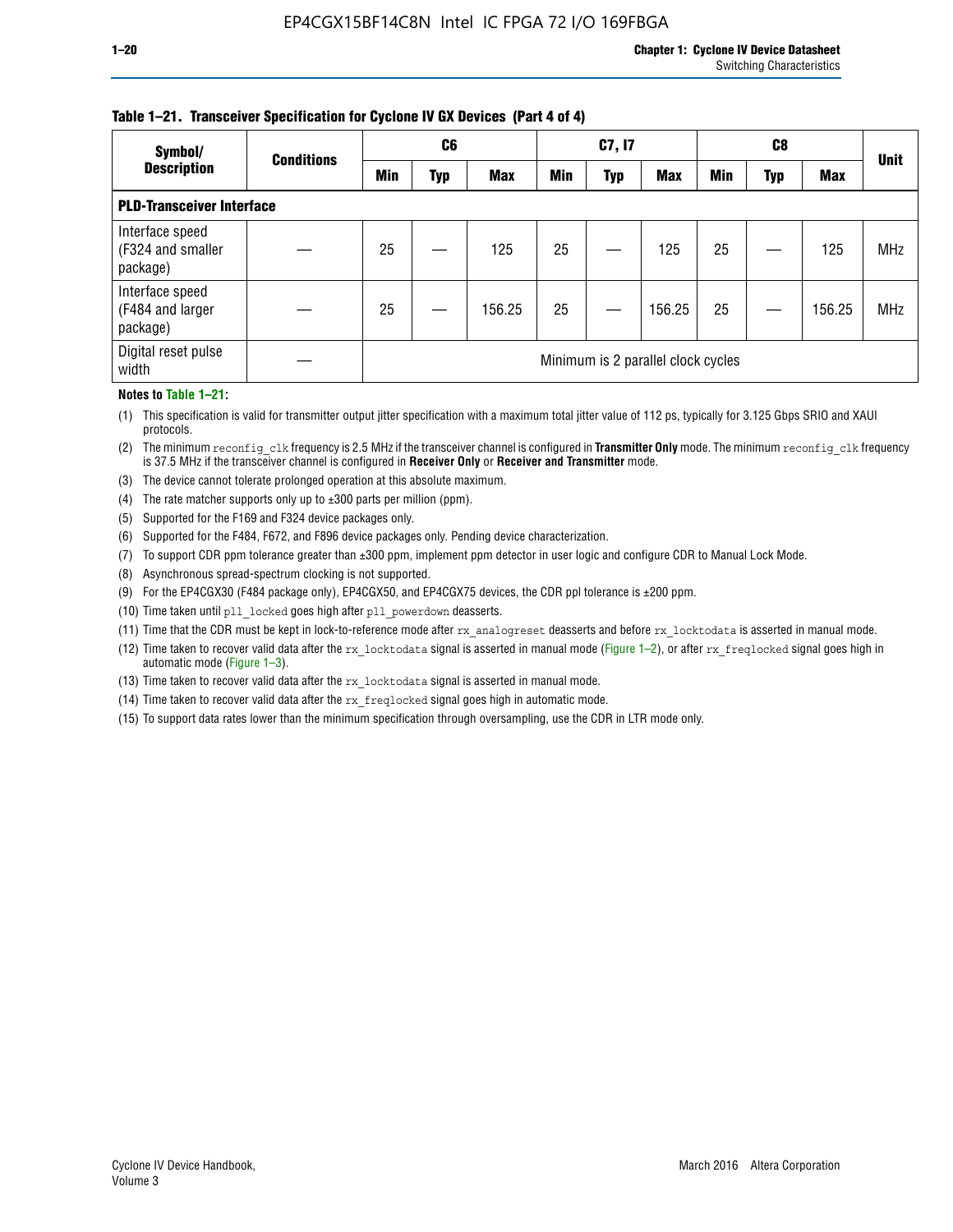Figure 1–2 shows the lock time parameters in manual mode.

 $\Box$  LTD = lock-to-data. LTR = lock-to-reference.





Figure 1–3 shows the lock time parameters in automatic mode.

**Figure 1–3. Lock Time Parameters for Automatic Mode**

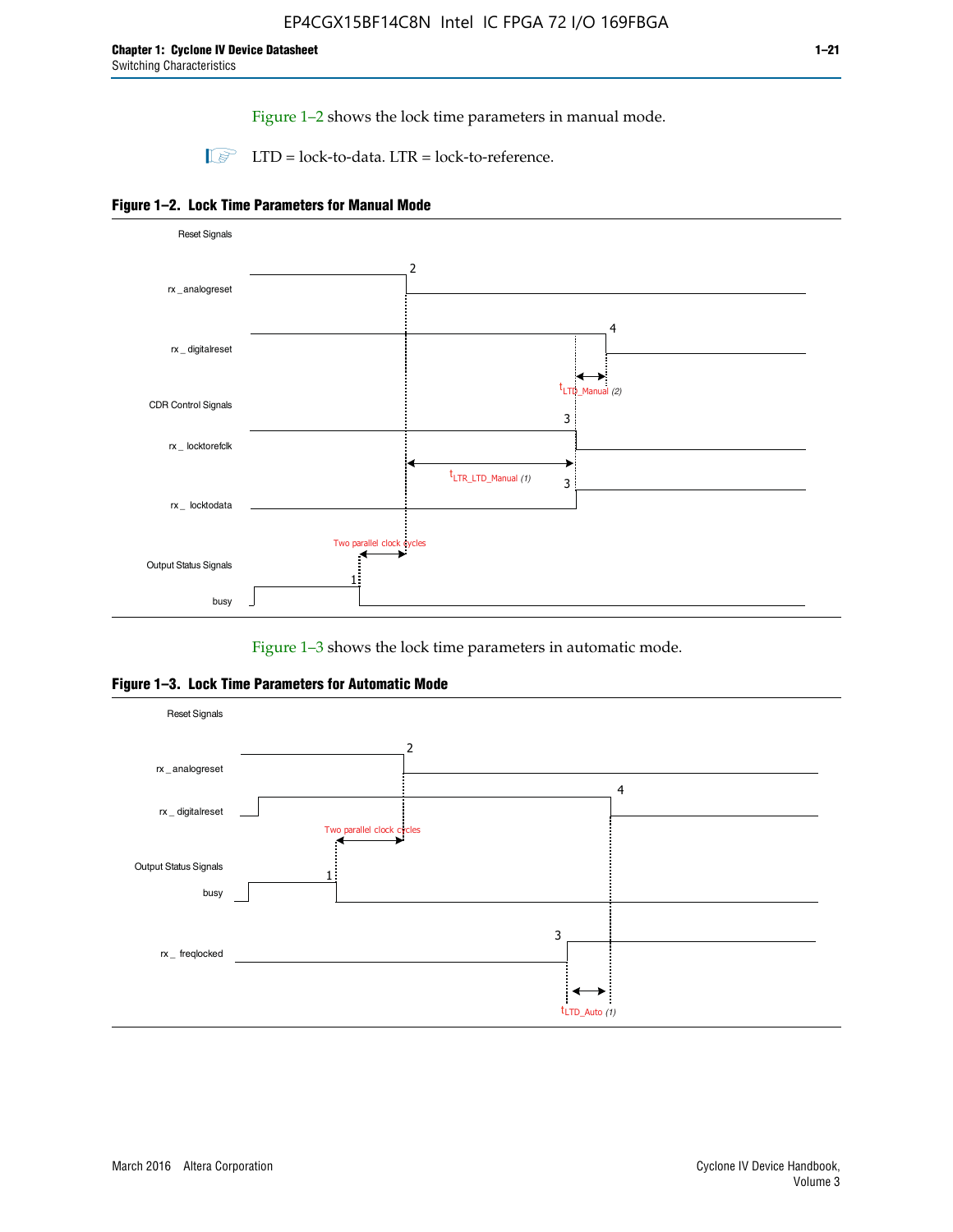#### Figure 1–4 shows the differential receiver input waveform.





Figure 1–5 shows the transmitter output waveform.





Table 1–22 lists the typical V<sub>OD</sub> for Tx term that equals 100  $\Omega$ .

| Table 1–22. Typical V <sub>0D</sub> Setting, Tx Term = 100 $\Omega$ |  |  |  |  |  |  |  |
|---------------------------------------------------------------------|--|--|--|--|--|--|--|
|---------------------------------------------------------------------|--|--|--|--|--|--|--|

|                                                        |     |     |     | V <sub>op</sub> Setting (mV) |      |      |
|--------------------------------------------------------|-----|-----|-----|------------------------------|------|------|
| <b>Symbol</b>                                          |     |     |     | 4(1)                         |      |      |
| $\rm V_{OD}$ differential peak<br>to peak typical (mV) | 400 | 600 | 800 | 900                          | 1000 | 1200 |

**Note to Table 1–22:**

(1) This setting is required for compliance with the PCIe protocol.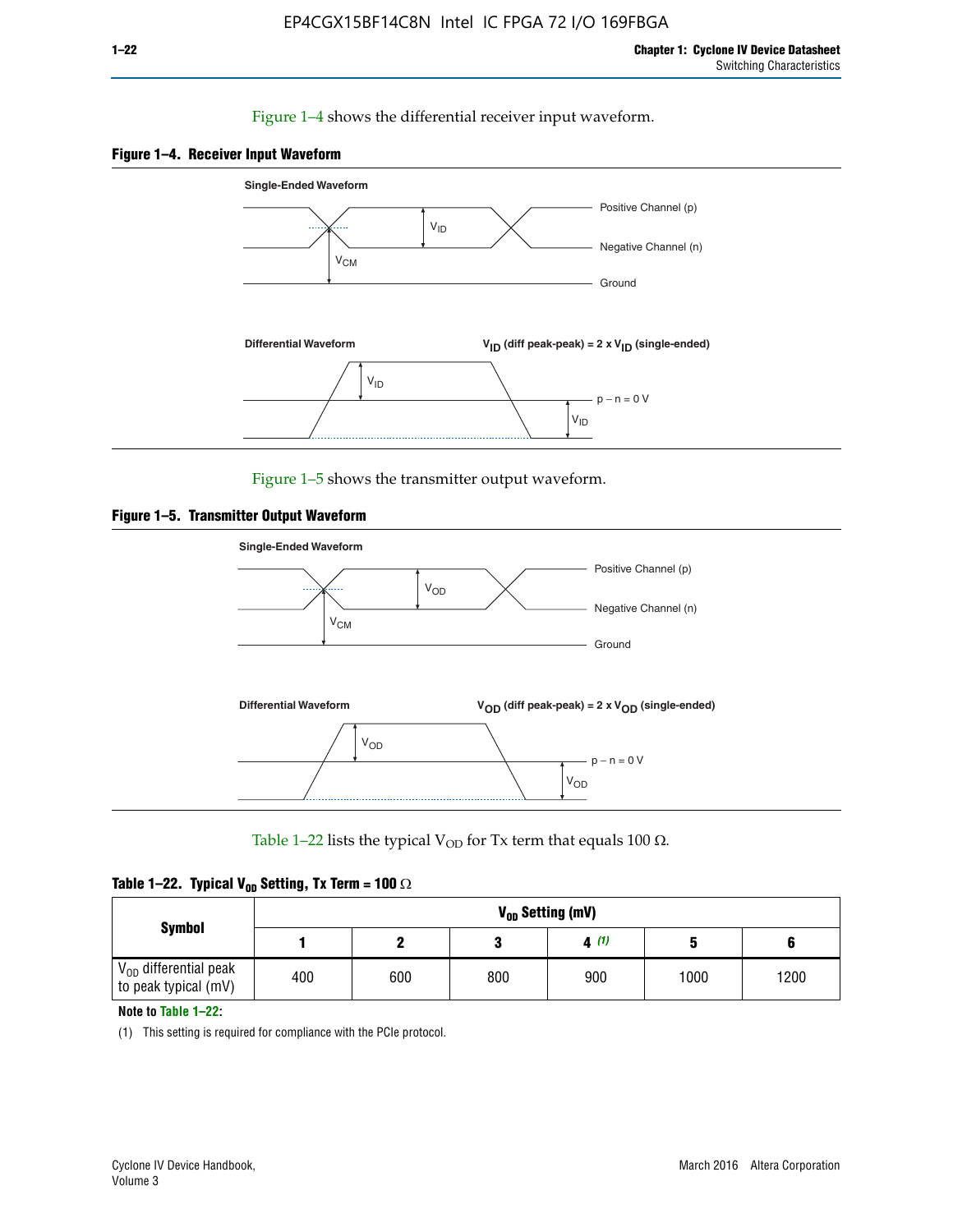Table 1–23 lists the Cyclone IV GX transceiver block AC specifications.

| Symbol/                                                                 |                    |       | C <sub>6</sub> |            |        | C7, I7     |       |       |            |       |             |
|-------------------------------------------------------------------------|--------------------|-------|----------------|------------|--------|------------|-------|-------|------------|-------|-------------|
| <b>Description</b>                                                      | <b>Conditions</b>  | Min   | <b>Typ</b>     | <b>Max</b> | Min    | <b>Typ</b> | Max   | Min   | <b>Typ</b> | Max   | <b>Unit</b> |
| PCIe Transmit Jitter Generation (3)                                     |                    |       |                |            |        |            |       |       |            |       |             |
| Total jitter at 2.5 Gbps<br>(Gen1)                                      | Compliance pattern |       |                | 0.25       |        |            | 0.25  |       |            | 0.25  | UI          |
| PCIe Receiver Jitter Tolerance (3)                                      |                    |       |                |            |        |            |       |       |            |       |             |
| Total jitter at 2.5 Gbps<br>(Gen1)                                      | Compliance pattern | > 0.6 |                |            | > 0.6  |            |       |       | UI         |       |             |
| <b>GIGE Transmit Jitter Generation (4)</b>                              |                    |       |                |            |        |            |       |       |            |       |             |
| Deterministic jitter                                                    | Pattern = CRPAT    |       |                | 0.14       |        |            | 0.14  |       |            | 0.14  | UI          |
| (peak-to-peak)                                                          |                    |       |                |            |        |            |       |       |            |       |             |
| Total jitter (peak-to-peak)                                             | Pattern = CRPAT    |       |                | 0.279      |        |            | 0.279 |       |            | 0.279 | UI          |
| <b>GIGE Receiver Jitter Tolerance (4)</b>                               |                    |       |                |            |        |            |       |       |            |       |             |
| Deterministic jitter<br>tolerance (peak-to-peak)                        | Pattern = CJPAT    | > 0.4 |                |            |        | > 0.4      |       | > 0.4 |            |       | U           |
| Combined deterministic<br>and random jitter<br>tolerance (peak-to-peak) | Pattern = CJPAT    |       | > 0.66         |            | > 0.66 |            |       |       | UI         |       |             |

#### **Table 1–23. Transceiver Block AC Specification for Cyclone IV GX Devices** *(1)***,** *(2)*

**Notes to Table 1–23:**

(1) Dedicated refclk pins were used to drive the input reference clocks.

(2) The jitter numbers specified are valid for the stated conditions only.

(3) The jitter numbers for PIPE are compliant to the PCIe Base Specification 2.0.

(4) The jitter numbers for GIGE are compliant to the IEEE802.3-2002 Specification.

# **Core Performance Specifications**

The following sections describe the clock tree specifications, PLLs, embedded multiplier, memory block, and configuration specifications for Cyclone IV Devices.

### **Clock Tree Specifications**

Table 1–24 lists the clock tree specifications for Cyclone IV devices.

**Table 1–24. Clock Tree Performance for Cyclone IV Devices** *(Part 1 of 2)*

| <b>Device</b> |     | <b>Performance</b> |                |           |             |              |                  |     |             |  |  |  |  |  |  |
|---------------|-----|--------------------|----------------|-----------|-------------|--------------|------------------|-----|-------------|--|--|--|--|--|--|
|               | C6  | C7                 | C <sub>8</sub> | $C8L$ (1) | $C9L$ $(1)$ | $\mathbf{I}$ | <b>18L</b> $(1)$ | A7  | <b>Unit</b> |  |  |  |  |  |  |
| EP4CE6        | 500 | 437.5              | 402            | 362       | 265         | 437.5        | 362              | 402 | <b>MHz</b>  |  |  |  |  |  |  |
| EP4CE10       | 500 | 437.5              | 402            | 362       | 265         | 437.5        | 362              | 402 | <b>MHz</b>  |  |  |  |  |  |  |
| EP4CE15       | 500 | 437.5              | 402            | 362       | 265         | 437.5        | 362              | 402 | <b>MHz</b>  |  |  |  |  |  |  |
| EP4CE22       | 500 | 437.5              | 402            | 362       | 265         | 437.5        | 362              | 402 | <b>MHz</b>  |  |  |  |  |  |  |
| EP4CE30       | 500 | 437.5              | 402            | 362       | 265         | 437.5        | 362              | 402 | <b>MHz</b>  |  |  |  |  |  |  |
| EP4CE40       | 500 | 437.5              | 402            | 362       | 265         | 437.5        | 362              | 402 | <b>MHz</b>  |  |  |  |  |  |  |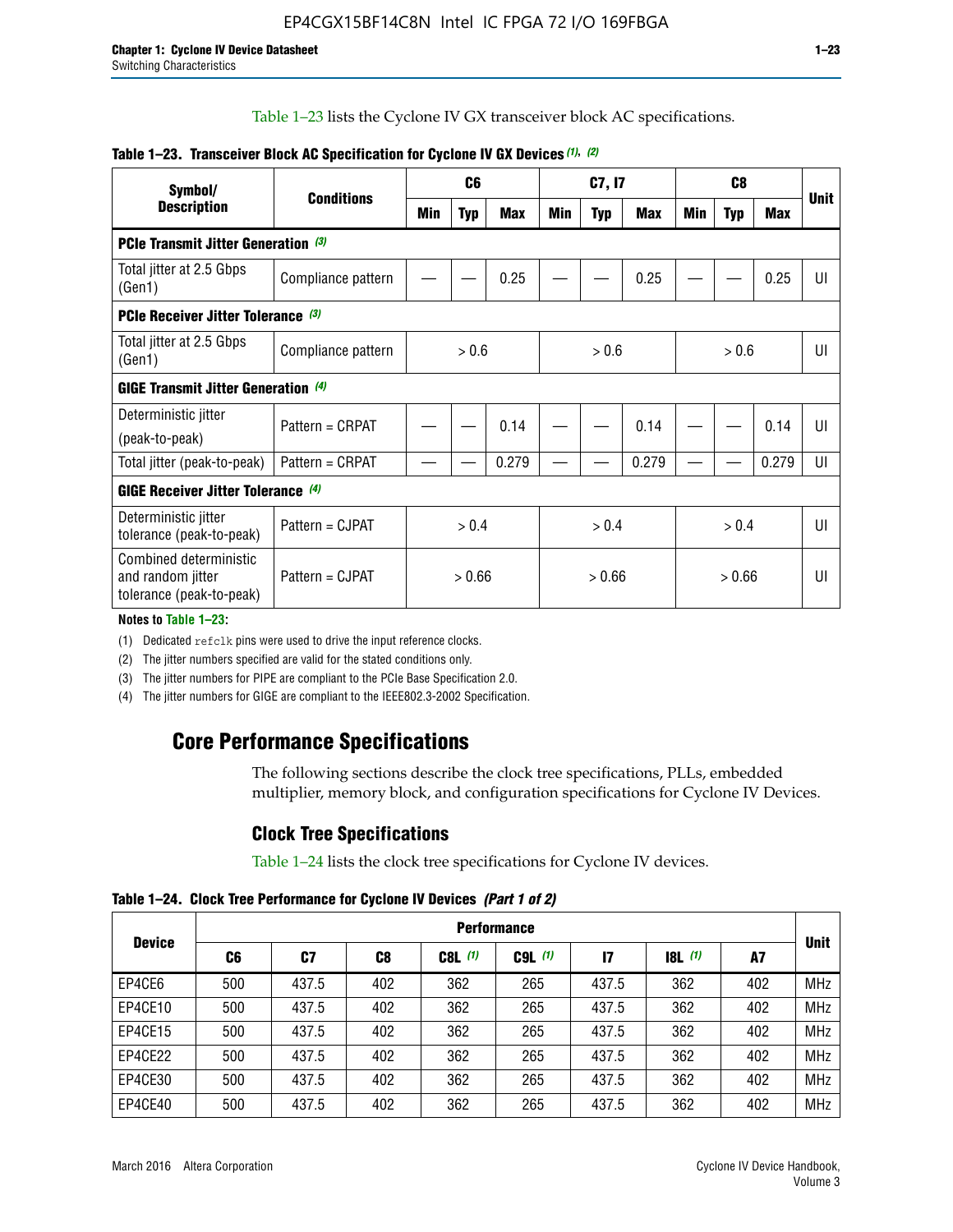|               |                | <b>Performance</b> |     |             |             |              |                  |    |             |  |  |  |  |  |  |
|---------------|----------------|--------------------|-----|-------------|-------------|--------------|------------------|----|-------------|--|--|--|--|--|--|
| <b>Device</b> | C <sub>6</sub> | C7                 | C8  | $C8L$ $(1)$ | $C9L$ $(1)$ | $\mathbf{I}$ | <b>18L</b> $(1)$ | A7 | <b>Unit</b> |  |  |  |  |  |  |
| EP4CE55       | 500            | 437.5              | 402 | 362         | 265         | 437.5        | 362              |    | <b>MHz</b>  |  |  |  |  |  |  |
| EP4CE75       | 500            | 437.5              | 402 | 362         | 265         | 437.5        | 362              |    | <b>MHz</b>  |  |  |  |  |  |  |
| EP4CE115      |                | 437.5              | 402 | 362         | 265         | 437.5        | 362              |    | <b>MHz</b>  |  |  |  |  |  |  |
| EP4CGX15      | 500            | 437.5              | 402 |             |             | 437.5        |                  |    | <b>MHz</b>  |  |  |  |  |  |  |
| EP4CGX22      | 500            | 437.5              | 402 |             |             | 437.5        |                  |    | <b>MHz</b>  |  |  |  |  |  |  |
| EP4CGX30      | 500            | 437.5              | 402 |             |             | 437.5        |                  |    | <b>MHz</b>  |  |  |  |  |  |  |
| EP4CGX50      | 500            | 437.5              | 402 |             |             | 437.5        |                  |    | <b>MHz</b>  |  |  |  |  |  |  |
| EP4CGX75      | 500            | 437.5              | 402 |             |             | 437.5        |                  |    | <b>MHz</b>  |  |  |  |  |  |  |
| EP4CGX110     | 500            | 437.5              | 402 |             |             | 437.5        |                  |    | <b>MHz</b>  |  |  |  |  |  |  |
| EP4CGX150     | 500            | 437.5              | 402 |             |             | 437.5        |                  |    | <b>MHz</b>  |  |  |  |  |  |  |

**Table 1–24. Clock Tree Performance for Cyclone IV Devices** *(Part 2 of 2)*

**Note to Table 1–24:**

(1) Cyclone IV E 1.0 V core voltage devices only support C8L, C9L, and I8L speed grades.

### **PLL Specifications**

Table 1–25 lists the PLL specifications for Cyclone IV devices when operating in the commercial junction temperature range (0°C to 85°C), the industrial junction temperature range (–40°C to 100°C), the extended industrial junction temperature range (–40°C to 125°C), and the automotive junction temperature range (–40°C to 125°C). For more information about the PLL block, refer to "Glossary" on page 1–37.

|  |  | Table 1–25. PLL Specifications for Cyclone IV Devices $(1)$ , $(2)$ (Part 1 of 2) |  |
|--|--|-----------------------------------------------------------------------------------|--|
|--|--|-----------------------------------------------------------------------------------|--|

| <b>Symbol</b>                                          | <b>Parameter</b>                                            | Min      | <b>Typ</b>               | Max   | <b>Unit</b>   |
|--------------------------------------------------------|-------------------------------------------------------------|----------|--------------------------|-------|---------------|
|                                                        | Input clock frequency $(-6, -7, -8)$ speed grades)          | 5        | —                        | 472.5 | <b>MHz</b>    |
| $f_{\text{IN}}$ (3)                                    | Input clock frequency (-8L speed grade)                     | 5        |                          | 362   | <b>MHz</b>    |
|                                                        | Input clock frequency (-9L speed grade)                     | 5        |                          | 265   | <b>MHz</b>    |
| f <sub>INPFD</sub>                                     | PFD input frequency                                         | 5        |                          | 325   | <b>MHz</b>    |
| $f_{VCO}$ (4)                                          | PLL internal VCO operating range                            | 600      | $\overline{\phantom{0}}$ | 1300  | <b>MHz</b>    |
| f <sub>INDUTY</sub>                                    | Input clock duty cycle                                      | 40       |                          | 60    | $\frac{0}{0}$ |
| $t_{\text{INJITTER\_CCJ}}$ (5)                         | Input clock cycle-to-cycle jitter<br>$F_{REF} \geq 100$ MHz |          |                          | 0.15  | UI            |
|                                                        | $F_{RFF}$ < 100 MHz                                         |          |                          | ±750  | ps            |
| $f_{\text{OUT\_EXT}}$ (external clock<br>output) $(3)$ | PLL output frequency                                        |          |                          | 472.5 | <b>MHz</b>    |
|                                                        | PLL output frequency (-6 speed grade)                       |          |                          | 472.5 | <b>MHz</b>    |
|                                                        | PLL output frequency (-7 speed grade)                       |          |                          | 450   | <b>MHz</b>    |
| $f_{OUT}$ (to global clock)                            | PLL output frequency (-8 speed grade)                       |          |                          | 402.5 | <b>MHz</b>    |
|                                                        | PLL output frequency (-8L speed grade)                      |          |                          | 362   | <b>MHz</b>    |
|                                                        | PLL output frequency (-9L speed grade)                      | 45<br>50 |                          | 265   | <b>MHz</b>    |
| t <sub>outputy</sub>                                   | Duty cycle for external clock output (when set to 50%)      |          |                          | 55    | $\frac{0}{0}$ |
| $t_{\text{LOCK}}$                                      | Time required to lock from end of device configuration      |          |                          |       | ms            |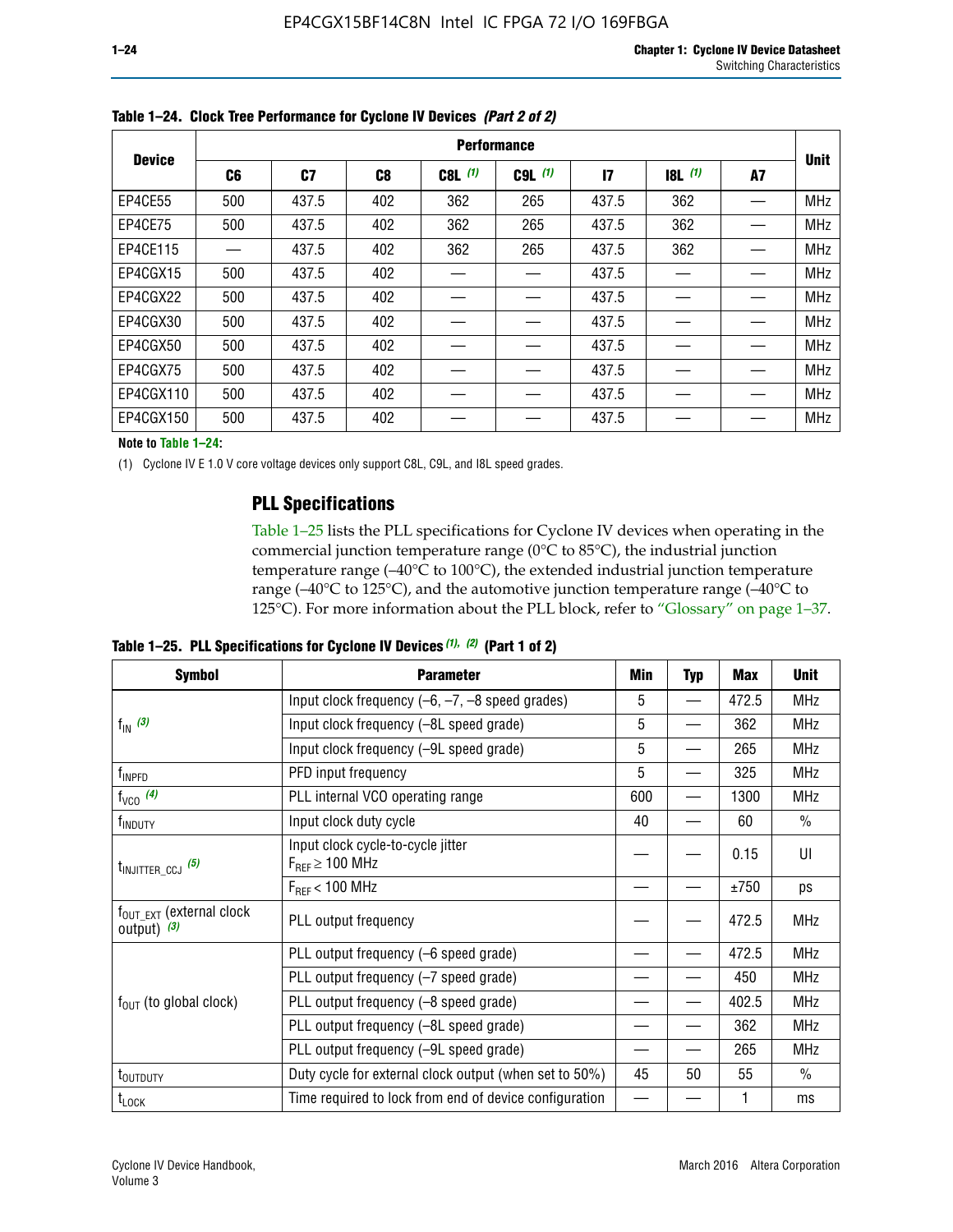| <b>Symbol</b>                             | <b>Parameter</b>                                                                                                                     | Min | Typ    | <b>Max</b> | <b>Unit</b>              |
|-------------------------------------------|--------------------------------------------------------------------------------------------------------------------------------------|-----|--------|------------|--------------------------|
| t <sub>DLOCK</sub>                        | Time required to lock dynamically (after switchover,<br>reconfiguring any non-post-scale counters/delays or<br>areset is deasserted) |     |        |            | ms                       |
| t <sub>outjitter_period_dedclk</sub> (6)  | Dedicated clock output period jitter<br>$F_{OIII} \geq 100$ MHz                                                                      |     |        | 300        | ps                       |
|                                           | $F_{OUT}$ < 100 MHz                                                                                                                  |     |        | 30         | mUI                      |
| t <sub>outjitter_ccj_dedclk</sub> (6)     | Dedicated clock output cycle-to-cycle jitter<br>$F_{OUT} \geq 100$ MHz                                                               |     |        | 300        | ps                       |
|                                           | $F_{OIII}$ < 100 MHz                                                                                                                 |     |        | 30         | mUI                      |
| t <sub>outjitter_period_io</sub> (6)      | Regular I/O period jitter<br>$F_{OUT} \geq 100$ MHz                                                                                  |     |        | 650        | ps                       |
|                                           | $F_{OUT}$ < 100 MHz                                                                                                                  |     |        | 75         | mUI                      |
| t <sub>outjitter_ccj_io</sub> (6)         | Regular I/O cycle-to-cycle jitter<br>$F_{OUT} \ge 100$ MHz                                                                           |     |        | 650        | ps                       |
|                                           | $F_{OIII}$ < 100 MHz                                                                                                                 |     |        | 75         | mUI                      |
| t <sub>PLL_PSERR</sub>                    | Accuracy of PLL phase shift                                                                                                          |     |        | ±50        | ps                       |
| $t_{\scriptsize{\text{ARESET}}}$          | Minimum pulse width on areset signal.                                                                                                | 10  |        |            | ns                       |
| t <sub>configpll</sub>                    | Time required to reconfigure scan chains for PLLs                                                                                    |     | 3.5(7) |            | <b>SCANCLK</b><br>cycles |
| <b>f</b> <sub>SCANCLK</sub>               | scanclk frequency                                                                                                                    |     |        | 100        | <b>MHz</b>               |
| t <sub>CASC_OUTJITTER_PERIOD_DEDCLK</sub> | Period jitter for dedicated clock output in cascaded<br>PLLs ( $F_{OUI} \ge 100$ MHz)                                                |     |        | 425        | ps                       |
| (8), (9)                                  | Period jitter for dedicated clock output in cascaded<br>PLLs ( $F_{OUI}$ < 100 MHz)                                                  |     |        | 42.5       | mUI                      |

#### **Table 1–25. PLL Specifications for Cyclone IV Devices** *(1), (2)* **(Part 2 of 2)**

#### **Notes to Table 1–25:**

- (1) This table is applicable for general purpose PLLs and multipurpose PLLs.
- (2) You must connect  $V_{CCD-PLL}$  to  $V_{CCINT}$  through the decoupling capacitor and ferrite bead.
- (3) This parameter is limited in the Quartus II software by the I/O maximum frequency. The maximum I/O frequency is different for each I/O standard.
- (4) The  $V_{CO}$  frequency reported by the Quartus II software in the PLL Summary section of the compilation report takes into consideration the  $V_{CO}$ post-scale counter K value. Therefore, if the counter K has a value of 2, the frequency reported can be lower than the f<sub>VCO</sub> specification.
- (5) A high input jitter directly affects the PLL output jitter. To have low PLL output clock jitter, you must provide a clean clock source that is less than 200 ps.
- (6) Peak-to-peak jitter with a probability level of 10–12 (14 sigma, 99.99999999974404% confidence level). The output jitter specification applies to the intrinsic jitter of the PLL when an input jitter of 30 ps is applied.
- (7) With 100-MHz scanclk frequency.
- (8) The cascaded PLLs specification is applicable only with the following conditions:
	- **■** Upstream PLL—0.59 MHz  $\leq$  Upstream PLL bandwidth  $<$  1 MHz
	- Downstream PLL—Downstream PLL bandwidth > 2 MHz
- (9) PLL cascading is not supported for transceiver applications.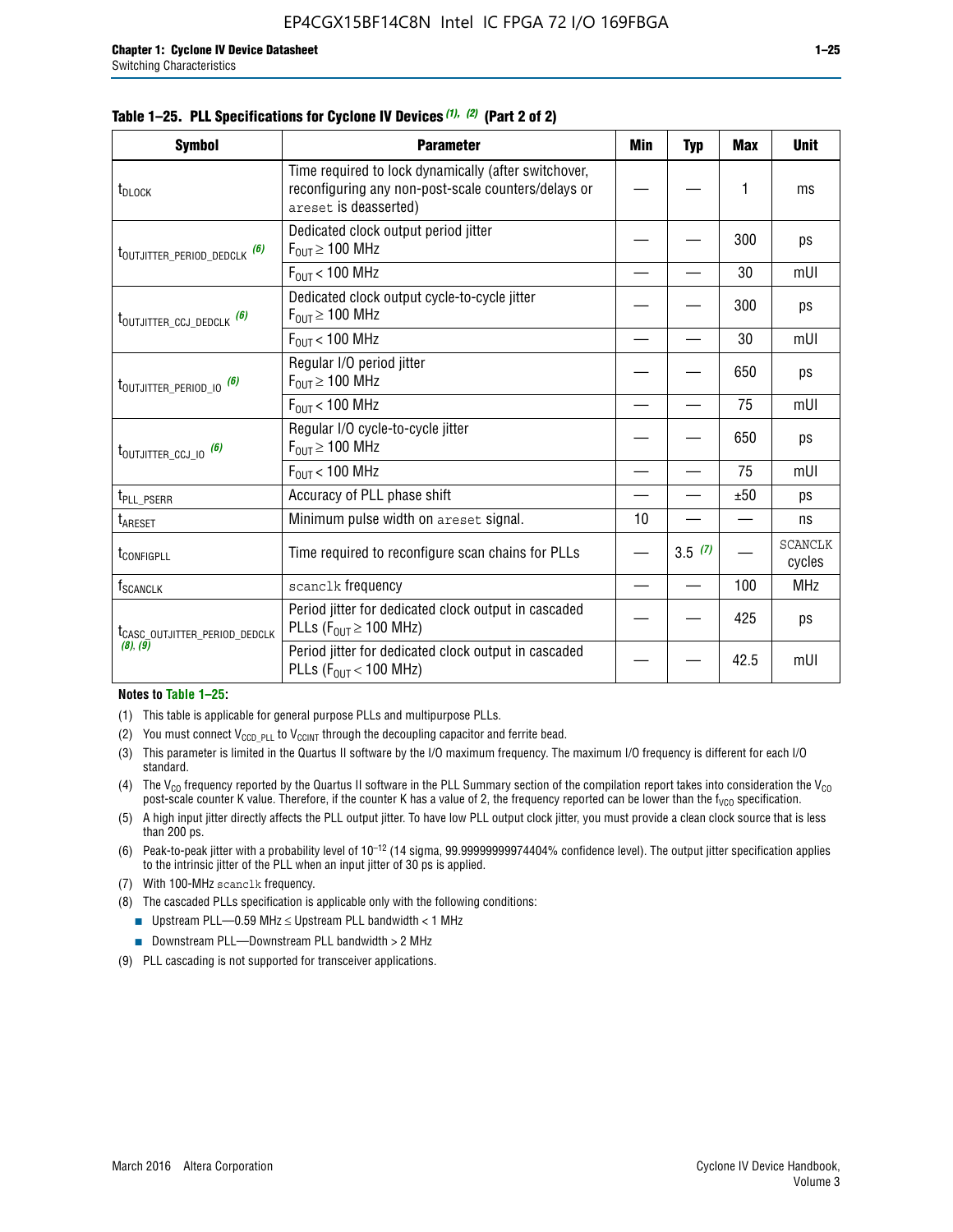# **Embedded Multiplier Specifications**

Table 1–26 lists the embedded multiplier specifications for Cyclone IV devices.

#### **Table 1–26. Embedded Multiplier Specifications for Cyclone IV Devices**

|                                | <b>Resources Used</b>        |     | <b>Performance</b> |     |                 |     |             |  |  |  |  |  |
|--------------------------------|------------------------------|-----|--------------------|-----|-----------------|-----|-------------|--|--|--|--|--|
| Mode                           | <b>Number of Multipliers</b> | C6  | C7, I7, A7         | C8  | <b>C8L, I8L</b> | C9L | <b>Unit</b> |  |  |  |  |  |
| $9 \times 9$ -bit multiplier   |                              | 340 | 300                | 260 | 240             | 175 | <b>MHz</b>  |  |  |  |  |  |
| $18 \times 18$ -bit multiplier |                              | 287 | 250                | 200 | 185             | 135 | <b>MHz</b>  |  |  |  |  |  |

# **Memory Block Specifications**

Table 1–27 lists the M9K memory block specifications for Cyclone IV devices.

#### **Table 1–27. Memory Block Performance Specifications for Cyclone IV Devices**

|               |                                           |     | <b>Resources Used</b>       |                |            |                |                 |     |             |
|---------------|-------------------------------------------|-----|-----------------------------|----------------|------------|----------------|-----------------|-----|-------------|
| <b>Memory</b> | <b>Mode</b>                               | LEs | <b>M9K</b><br><b>Memory</b> | C <sub>6</sub> | C7, I7, A7 | C <sub>8</sub> | <b>C8L, I8L</b> | C9L | <b>Unit</b> |
|               | FIFO 256 $\times$ 36                      | 47  |                             | 315            | 274        | 238            | 200             | 157 | <b>MHz</b>  |
| M9K Block     | Single-port $256 \times 36$               | 0   |                             | 315            | 274        | 238            | 200             | 157 | <b>MHz</b>  |
|               | Simple dual-port $256 \times 36$ CLK      | 0   |                             | 315            | 274        | 238            | 200             | 157 | <b>MHz</b>  |
|               | True dual port $512 \times 18$ single CLK | 0   |                             | 315            | 274        | 238            | 200             | 157 | <b>MHz</b>  |

### **Configuration and JTAG Specifications**

Table 1–28 lists the configuration mode specifications for Cyclone IV devices.

#### **Table 1–28. Passive Configuration Mode Specifications for Cyclone IV Devices** *(1)*

| <b>Programming Mode</b>         | V <sub>CCINT</sub> Voltage Level (V) | <b>DCLK f<sub>MAX</sub></b> | <b>Unit</b> |
|---------------------------------|--------------------------------------|-----------------------------|-------------|
| Passive Serial (PS)             | 1.0 $(3)$                            | 66                          | MHz         |
|                                 | 1.2                                  | 133                         | MHz         |
| Fast Passive Parallel (FPP) (2) | 1.0 $(3)$                            | 66                          | <b>MHz</b>  |
|                                 | 12(4)                                | 100                         | <b>MHz</b>  |

#### **Notes to Table 1–28:**

- (1) For more information about PS and FPP configuration timing parameters, refer to the *[Configuration and Remote](http://www.altera.com/literature/hb/cyclone-iv/cyiv-51008.pdf)  [System Upgrades in Cyclone IV Devices](http://www.altera.com/literature/hb/cyclone-iv/cyiv-51008.pdf)* chapter.
- (2) FPP configuration mode supports all Cyclone IV E devices (except for E144 package devices) and EP4CGX50, EP4CGX75, EP4CGX110, and EP4CGX150 only.
- (3)  $V_{CCMT}$  = 1.0 V is only supported for Cyclone IV E 1.0 V core voltage devices.
- (4) Cyclone IV E devices support 1.2 V V<sub>CCINT</sub>. Cyclone IV E 1.2 V core voltage devices support 133 MHz DCLK f<sub>MAX</sub> for EP4CE6, EP4CE10, EP4CE15, EP4CE22, EP4CE30, and EP4CE40 only.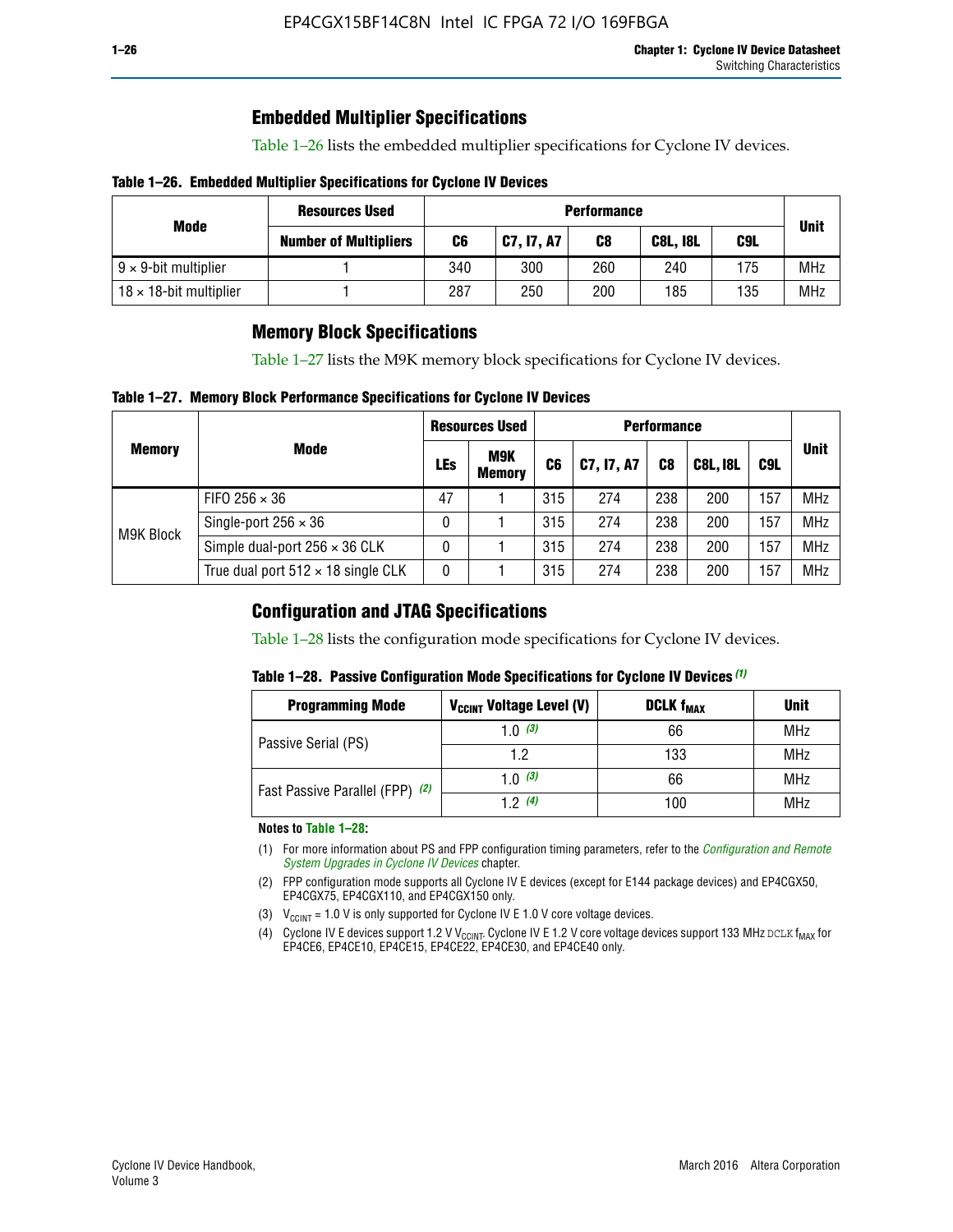Table 1–29 lists the active configuration mode specifications for Cyclone IV devices.

**Table 1–29. Active Configuration Mode Specifications for Cyclone IV Devices**

| <b>Programming Mode</b>  | <b>DCLK Range</b> | <b>Typical DCLK</b> | <b>Unit</b> |
|--------------------------|-------------------|---------------------|-------------|
| Active Parallel (AP) (1) | 20 to 40          | 33                  | MHz         |
| Active Serial (AS)       | 20 to 40          | 33                  | MHz         |

**Note to Table 1–29:**

(1) AP configuration mode is only supported for Cyclone IV E devices.

Table 1–30 lists the JTAG timing parameters and values for Cyclone IV devices.

**Table 1–30. JTAG Timing Parameters for Cyclone IV Devices** *(1)*

| <b>Symbol</b>         | <b>Parameter</b>                                       | Min | <b>Max</b> | <b>Unit</b> |
|-----------------------|--------------------------------------------------------|-----|------------|-------------|
| $t_{JCP}$             | <b>TCK clock period</b>                                | 40  |            | ns          |
| $t_{\rm JCH}$         | TCK clock high time                                    | 19  |            | ns          |
| $t_{JCL}$             | TCK clock low time                                     | 19  |            | ns          |
| t <sub>JPSU_TDI</sub> | JTAG port setup time for TDI                           | 1   |            | ns          |
| t <sub>JPSU_TMS</sub> | JTAG port setup time for TMS                           | 3   |            | ns          |
| t <sub>JPH</sub>      | JTAG port hold time                                    | 10  |            | ns          |
| t <sub>JPCO</sub>     | JTAG port clock to output (2), (3)                     |     | 15         | ns          |
| $t_{JPZX}$            | JTAG port high impedance to valid output $(2)$ , $(3)$ |     | 15         | ns          |
| t <sub>JPXZ</sub>     | JTAG port valid output to high impedance $(2)$ , $(3)$ |     | 15         | ns          |
| $t_{\rm JSSU}$        | Capture register setup time                            | 5   |            | ns          |
| $t_{\mathsf{JSH}}$    | Capture register hold time                             | 10  |            | ns          |
| $t_{\rm JSCO}$        | Update register clock to output                        |     | 25         | ns          |
| $t_{\text{JSZX}}$     | Update register high impedance to valid output         |     | 25         | ns          |
| t <sub>JSXZ</sub>     | Update register valid output to high impedance         |     | 25         | ns          |

**Notes to Table 1–30:**

(1) For more information about JTAG waveforms, refer to "JTAG Waveform" in "Glossary" on page 1–37.

(2) The specification is shown for 3.3-, 3.0-, and 2.5-V LVTTL/LVCMOS operation of JTAG pins. For 1.8-V LVTTL/LVCMOS and 1.5-V LVCMOS, the output time specification is 16 ns.

(3) For EP4CGX22, EP4CGX30 (F324 and smaller package), EP4CGX110, and EP4CGX150 devices, the output time specification for 3.3-, 3.0-, and 2.5-V LVTTL/LVCMOS operation of JTAG pins is 16 ns. For 1.8-V LVTTL/LVCMOS and 1.5-V LVCMOS, the output time specification is 18 ns.

# **Periphery Performance**

This section describes periphery performance, including high-speed I/O and external memory interface.

I/O performance supports several system interfaces, such as the high-speed I/O interface, external memory interface, and the PCI/PCI-X bus interface. I/Os using the SSTL-18 Class I termination standard can achieve up to the stated DDR2 SDRAM interfacing speeds. I/Os using general-purpose I/O standards such as 3.3-, 3.0-, 2.5-, 1.8-, or 1.5-LVTTL/LVCMOS are capable of a typical 200 MHz interfacing frequency with a 10 pF load.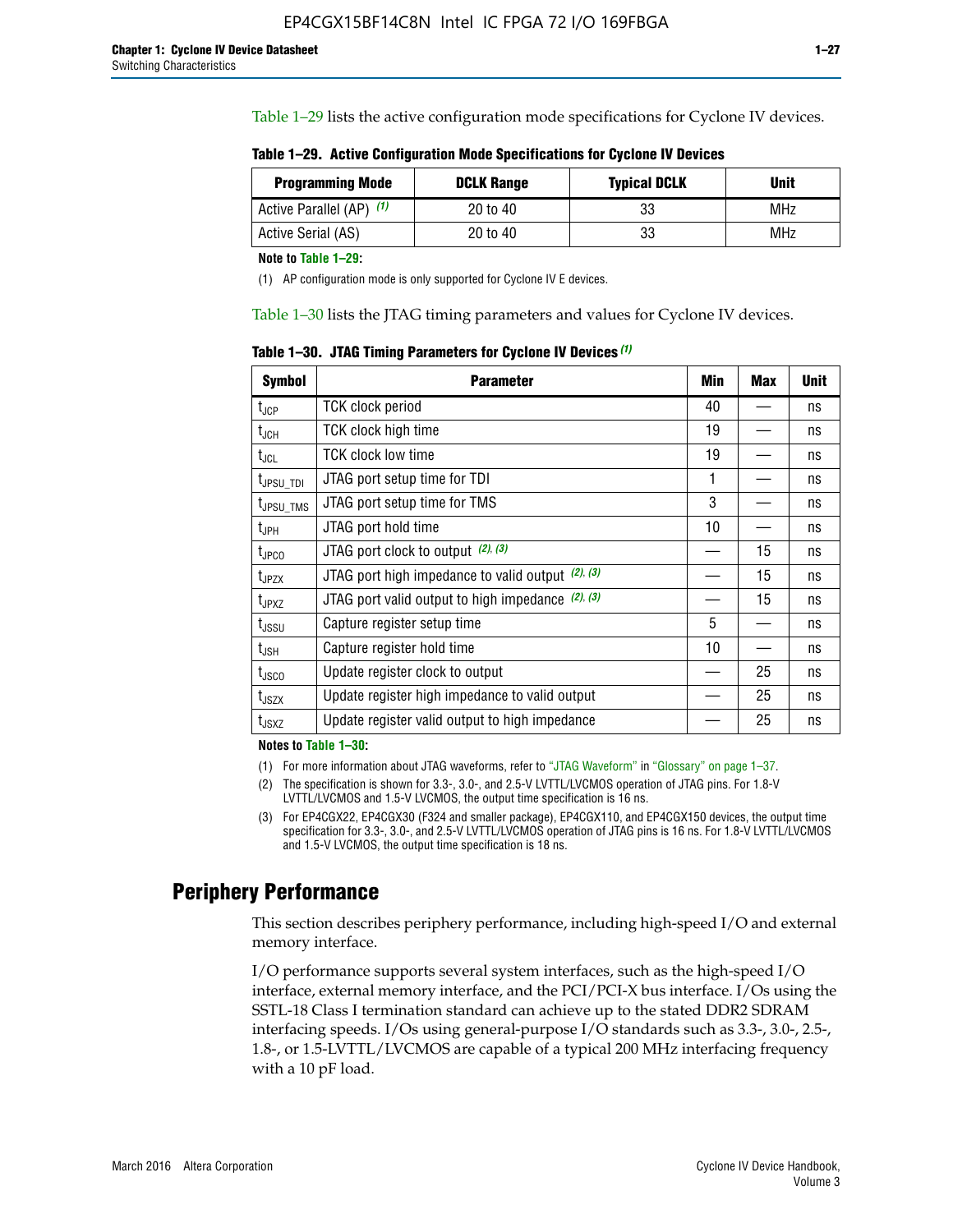- For more information about the supported maximum clock rate, device and pin planning, IP implementation, and device termination, refer to *[Section III: System](http://www.altera.com/literature/hb/external-memory/emi_intro_specs.pdf)  [Performance Specifications](http://www.altera.com/literature/hb/external-memory/emi_intro_specs.pdf)* of the *External Memory Interfaces Handbook*.
- **1 Actual achievable frequency depends on design- and system-specific factors. Perform** HSPICE/IBIS simulations based on your specific design and system setup to determine the maximum achievable frequency in your system.

# **High-Speed I/O Specifications**

Table 1–31 through Table 1–36 list the high-speed I/O timing for Cyclone IV devices. For definitions of high-speed timing specifications, refer to "Glossary" on page 1–37.

**Table 1–31. RSDS Transmitter Timing Specifications for Cyclone IV Devices** *(1)***,** *(2)***,** *(4)* **(Part 1 of 2)**

|                                                      |                                     |            | C6                       |            |            | C7, I7                   |            |                 | <b>C8, A7</b>            |            |            | <b>C8L, I8L</b>          |            | C <sub>9</sub> L |                          |            |             |
|------------------------------------------------------|-------------------------------------|------------|--------------------------|------------|------------|--------------------------|------------|-----------------|--------------------------|------------|------------|--------------------------|------------|------------------|--------------------------|------------|-------------|
| <b>Symbol</b>                                        | <b>Modes</b>                        | <b>Min</b> | <b>Typ</b>               | <b>Max</b> | <b>Min</b> | <b>Typ</b>               | <b>Max</b> | <b>Min</b>      | <b>Typ</b>               | <b>Max</b> | <b>Min</b> | <b>Typ</b>               | <b>Max</b> | Min              | <b>Typ</b>               | <b>Max</b> | <b>Unit</b> |
|                                                      | $\times$ 10                         | 5          | $\overline{\phantom{0}}$ | 180        | 5          | —                        | 155.5      | 5               | $\overline{\phantom{0}}$ | 155.5      | 5          |                          | 155.5      | 5                |                          | 132.5      | <b>MHz</b>  |
|                                                      | $\times 8$                          | 5          |                          | 180        | 5          |                          | 155.5      | $5\phantom{.0}$ | $\overline{\phantom{0}}$ | 155.5      | 5          |                          | 155.5      | 5                |                          | 132.5      | <b>MHz</b>  |
| f <sub>HSCLK</sub><br>(input clock                   | $\times 7$                          | 5          | $\overline{\phantom{0}}$ | 180        | 5          |                          | 155.5      | 5               | $\overline{\phantom{0}}$ | 155.5      | 5          |                          | 155.5      | 5                |                          | 132.5      | <b>MHz</b>  |
| frequency)                                           | $\times$ 4                          | 5          | $\overline{\phantom{0}}$ | 180        | 5          | $\overline{\phantom{0}}$ | 155.5      | 5               | $\equiv$                 | 155.5      | 5          | $\overline{\phantom{0}}$ | 155.5      | 5                | $\overline{\phantom{0}}$ | 132.5      | <b>MHz</b>  |
|                                                      | $\times 2$                          | 5          | $\equiv$                 | 180        | 5          |                          | 155.5      | 5               | $\equiv$                 | 155.5      | 5          | $\equiv$                 | 155.5      | 5                | $\overline{\phantom{0}}$ | 132.5      | <b>MHz</b>  |
|                                                      | $\times$ 1                          | 5          |                          | 360        | 5          |                          | 311        | 5               | $\overline{\phantom{0}}$ | 311        | 5          | $\overline{\phantom{0}}$ | 311        | 5                |                          | 265        | <b>MHz</b>  |
|                                                      | $\times$ 10                         | 100        | $\overline{\phantom{0}}$ | 360        | 100        |                          | 311        | 100             | $\overline{\phantom{0}}$ | 311        | 100        | $\overline{\phantom{0}}$ | 311        | 100              |                          | 265        | <b>Mbps</b> |
|                                                      | $\times 8$                          | 80         |                          | 360        | 80         |                          | 311        | 80              | $\overline{\phantom{0}}$ | 311        | 80         | $\overline{\phantom{0}}$ | 311        | 80               | $\overline{\phantom{0}}$ | 265        | <b>Mbps</b> |
| Device<br>operation in                               | $\times 7$                          | 70         | $\overline{\phantom{0}}$ | 360        | 70         |                          | 311        | 70              | $\overline{\phantom{0}}$ | 311        | 70         | $\overline{\phantom{0}}$ | 311        | 70               | $\overline{\phantom{0}}$ | 265        | <b>Mbps</b> |
| <b>Mbps</b>                                          | $\times$ 4                          | 40         |                          | 360        | 40         |                          | 311        | 40              |                          | 311        | 40         | $\overline{\phantom{0}}$ | 311        | 40               | $\overline{\phantom{0}}$ | 265        | <b>Mbps</b> |
|                                                      | $\times 2$                          | 20         |                          | 360        | 20         | $\equiv$                 | 311        | 20              | $\overline{\phantom{0}}$ | 311        | 20         |                          | 311        | 20               | $\equiv$                 | 265        | <b>Mbps</b> |
|                                                      | $\times$ 1                          | 10         |                          | 360        | 10         |                          | 311        | 10              |                          | 311        | 10         | $\overline{\phantom{0}}$ | 311        | 10               | $\overline{\phantom{0}}$ | 265        | <b>Mbps</b> |
| t <sub>DUTY</sub>                                    | —                                   | 45         | $\overline{\phantom{0}}$ | 55         | 45         |                          | 55         | 45              | $\overline{\phantom{0}}$ | 55         | 45         |                          | 55         | 45               |                          | 55         | $\%$        |
| Transmitter<br>channel-to-<br>channel skew<br>(TCCS) |                                     |            |                          | 200        |            |                          | 200        |                 |                          | 200        |            |                          | 200        |                  |                          | 200        | ps          |
| Output jitter<br>(peak to peak)                      |                                     |            |                          | 500        |            |                          | 500        |                 |                          | 550        |            |                          | 600        |                  |                          | 700        | ps          |
| $t_{\text{RISE}}$                                    | $20 - 80\%$<br>$C_{LOAD} =$<br>5 pF |            | 500                      |            |            | 500                      |            |                 | 500                      |            |            | 500                      |            |                  | 500                      |            | ps          |
| t <sub>FALL</sub>                                    | $20 - 80\%$<br>$C_{LOAD} =$<br>5 pF |            | 500                      |            |            | 500                      |            |                 | 500                      |            |            | 500                      |            |                  | 500                      |            | ps          |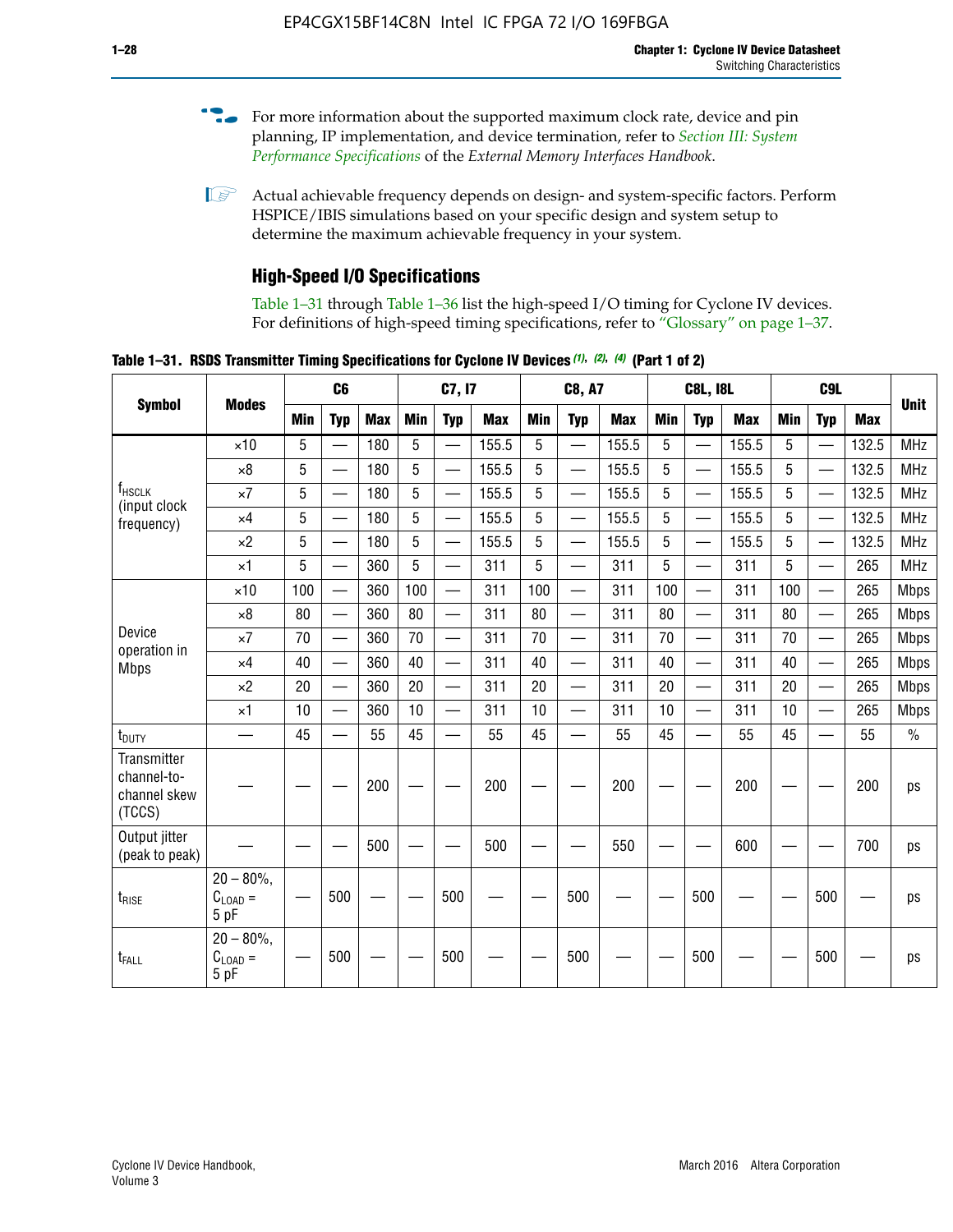#### **Table 1–31. RSDS Transmitter Timing Specifications for Cyclone IV Devices** *(1)***,** *(2)***,** *(4)* **(Part 2 of 2)**

**Notes to Table 1–31:**

(1) Applicable for true RSDS and emulated RSDS\_E\_3R transmitter.

(2) Cyclone IV E devices—true RSDS transmitter is only supported at the output pin of Row I/O Banks 1, 2, 5, and 6. Emulated RSDS transmitter is supported at the output pin of all I/O Banks. Cyclone IV GX devices—true RSDS transmitter is only supported at the output pin of Row I/O Banks 5 and 6. Emulated RSDS transmitter is supported at the output

pin of I/O Banks 3, 4, 5, 6, 7, 8, and 9.

(3)  $t_{\text{LOCK}}$  is the time required for the PLL to lock from the end-of-device configuration.

(4) Cyclone IV E 1.0 V core voltage devices only support C8L, C9L, and I8L speed grades. Cyclone IV E 1.2 V core voltage devices only support C6, C7, C8, I7, and A7 speed grades. Cyclone IV GX devices only support C6, C7, C8, and I7 speed grades.

| <b>Symbol</b>                   |                                              |     | C <sub>6</sub>           |     |     | C7, I7                   |            |            | <b>C8, A7</b>            |     |            | <b>C8L, I8L</b>          |            |     | C <sub>9</sub> L         |            |               |
|---------------------------------|----------------------------------------------|-----|--------------------------|-----|-----|--------------------------|------------|------------|--------------------------|-----|------------|--------------------------|------------|-----|--------------------------|------------|---------------|
|                                 | <b>Modes</b>                                 | Min | <b>Typ</b>               | Max | Min | <b>Typ</b>               | <b>Max</b> | <b>Min</b> | <b>Typ</b>               | Max | <b>Min</b> | <b>Typ</b>               | <b>Max</b> | Min | <b>Typ</b>               | <b>Max</b> | <b>Unit</b>   |
|                                 | $\times$ 10                                  | 5   |                          | 85  | 5   |                          | 85         | 5          |                          | 85  | 5          |                          | 85         | 5   |                          | 72.5       | <b>MHz</b>    |
|                                 | $\times 8$                                   | 5   | —                        | 85  | 5   | —<br>—                   | 85         | 5          | $\qquad \qquad$          | 85  | 5          | —                        | 85         | 5   | —                        | 72.5       | <b>MHz</b>    |
| f <sub>HSCLK</sub> (input       | $\times 7$                                   | 5   | —                        | 85  | 5   |                          | 85         | 5          | $\overline{\phantom{0}}$ | 85  | 5          | —                        | 85         | 5   | —<br>—                   | 72.5       | <b>MHz</b>    |
| clock<br>frequency)             | $\times$ 4                                   | 5   | $\overline{\phantom{0}}$ | 85  | 5   | $\sim$                   | 85         | 5          | $\overline{\phantom{0}}$ | 85  | 5          | $\overline{\phantom{0}}$ | 85         | 5   | $\overline{\phantom{0}}$ | 72.5       | <b>MHz</b>    |
|                                 | $\times 2$                                   | 5   | —                        | 85  | 5   | —                        | 85         | 5          |                          | 85  | 5          | —                        | 85         | 5   | $\hspace{0.05cm}$        | 72.5       | <b>MHz</b>    |
|                                 | $\times$ 1                                   | 5   | $\overline{\phantom{0}}$ | 170 | 5   | $\overline{\phantom{0}}$ | 170        | 5          | $\overline{\phantom{0}}$ | 170 | 5          | $\overline{\phantom{0}}$ | 170        | 5   |                          | 145        | <b>MHz</b>    |
|                                 | $\times$ 10                                  | 100 | $\equiv$                 | 170 | 100 | $\overline{\phantom{0}}$ | 170        | 100        | $\overline{\phantom{0}}$ | 170 | 100        | $\overline{\phantom{0}}$ | 170        | 100 |                          | 145        | <b>Mbps</b>   |
|                                 | $\times 8$                                   | 80  | $\qquad \qquad$          | 170 | 80  | —                        | 170        | 80         | —                        | 170 | 80         | $\overline{\phantom{0}}$ | 170        | 80  |                          | 145        | <b>Mbps</b>   |
| Device                          | $\times 7$                                   | 70  | $\overline{\phantom{0}}$ | 170 | 70  | $\overline{\phantom{0}}$ | 170        | 70         | $\overline{\phantom{0}}$ | 170 | 70         | $\overline{\phantom{0}}$ | 170        | 70  |                          | 145        | <b>Mbps</b>   |
| operation in<br><b>Mbps</b>     | $\times$ 4                                   | 40  | $\qquad \qquad$          | 170 | 40  | —                        | 170        | 40         | $\overline{\phantom{0}}$ | 170 | 40         | $\overline{\phantom{0}}$ | 170        | 40  | —                        | 145        | <b>Mbps</b>   |
|                                 | $\times 2$                                   | 20  | $\overline{\phantom{0}}$ | 170 | 20  | $\overline{\phantom{0}}$ | 170        | 20         | $\overline{\phantom{0}}$ | 170 | 20         |                          | 170        | 20  | $\overline{\phantom{0}}$ | 145        | <b>Mbps</b>   |
|                                 | $\times$ 1                                   | 10  | $\overline{\phantom{0}}$ | 170 | 10  | $\overline{\phantom{0}}$ | 170        | 10         | $\overline{\phantom{0}}$ | 170 | 10         | $\overline{\phantom{0}}$ | 170        | 10  |                          | 145        | <b>Mbps</b>   |
| t <sub>DUTY</sub>               | $\overline{\phantom{0}}$                     | 45  | $\equiv$                 | 55  | 45  | $\sim$                   | 55         | 45         | $\overline{\phantom{0}}$ | 55  | 45         | $\overline{\phantom{0}}$ | 55         | 45  |                          | 55         | $\frac{0}{0}$ |
| <b>TCCS</b>                     |                                              |     |                          | 200 |     |                          | 200        | $\sim$     |                          | 200 |            | <u>—</u>                 | 200        |     |                          | 200        | ps            |
| Output jitter<br>(peak to peak) |                                              |     |                          | 500 |     |                          | 500        |            |                          | 550 |            |                          | 600        |     |                          | 700        | ps            |
| $t_{\text{RISE}}$               | $20 - 80\%$ ,<br>$C_{LOAD} =$<br>5 pF        |     | 500                      |     |     | 500                      |            |            | 500                      |     |            | 500                      |            |     | 500                      |            | ps            |
| t <sub>FALL</sub>               | $20 - 80\%$ ,<br>$C_{\text{LOAD}} =$<br>5 pF |     | 500                      |     |     | 500                      |            |            | 500                      |     |            | 500                      |            |     | 500                      |            | ps            |

### **Table 1–32. Emulated RSDS\_E\_1R Transmitter Timing Specifications for Cyclone IV Devices** *(1), (3)* **(Part 1 of 2)**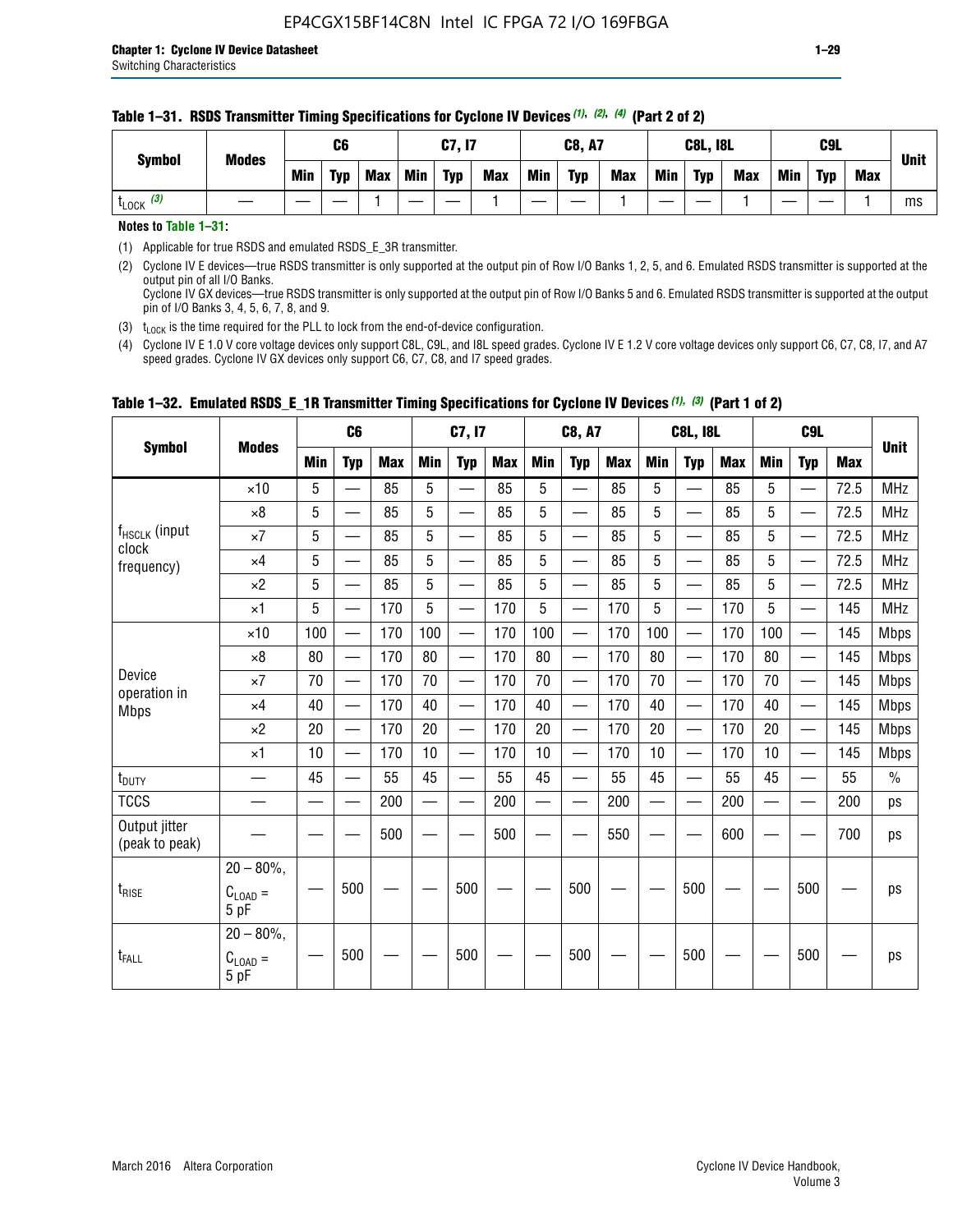| <b>Symbol</b>        | <b>Modes</b> |            | C6         |            |            | C7, I7     |            |     | <b>C8, A7</b> |            |            | <b>C8L, I8L</b> |            |     | C9L        |            |             |
|----------------------|--------------|------------|------------|------------|------------|------------|------------|-----|---------------|------------|------------|-----------------|------------|-----|------------|------------|-------------|
|                      |              | <b>Min</b> | <b>Typ</b> | <b>Max</b> | <b>Min</b> | <b>Typ</b> | <b>Max</b> | Min | <b>Typ</b>    | <b>Max</b> | <b>Min</b> | <b>Typ</b>      | <b>Max</b> | Min | <b>Typ</b> | <b>Max</b> | <b>Unit</b> |
| (2)<br><b>L</b> LOCK |              |            |            |            |            |            |            |     |               |            |            |                 |            |     |            |            | ms          |

#### **Table 1–32. Emulated RSDS\_E\_1R Transmitter Timing Specifications for Cyclone IV Devices** *(1), (3)* **(Part 2 of 2)**

**Notes to Table 1–32:**

(1) Emulated RSDS\_E\_1R transmitter is supported at the output pin of all I/O Banks of Cyclone IV E devices and I/O Banks 3, 4, 5, 6, 7, 8, and 9 of Cyclone IV GX devices.

(2)  $t_{\text{LOCK}}$  is the time required for the PLL to lock from the end-of-device configuration.

(3) Cyclone IV E 1.0 V core voltage devices only support C8L, C9L, and I8L speed grades. Cyclone IV E 1.2 V core voltage devices only support C6, C7, C8, I7, and A7 speed grades. Cyclone IV GX devices only support C6, C7, C8, and I7 speed grades.

| <b>Symbol</b>                      |                                              |            | C <sub>6</sub>           |            |            | C7, I7                   |            |            | <b>C8, A7</b>            |              |            | <b>C8L, I8L</b>          |            |            | C <sub>9L</sub>          |            |               |
|------------------------------------|----------------------------------------------|------------|--------------------------|------------|------------|--------------------------|------------|------------|--------------------------|--------------|------------|--------------------------|------------|------------|--------------------------|------------|---------------|
|                                    | <b>Modes</b>                                 | <b>Min</b> | <b>Typ</b>               | <b>Max</b> | <b>Min</b> | <b>Typ</b>               | <b>Max</b> | <b>Min</b> | <b>Typ</b>               | <b>Max</b>   | <b>Min</b> | <b>Typ</b>               | <b>Max</b> | <b>Min</b> | <b>Typ</b>               | <b>Max</b> | <b>Unit</b>   |
|                                    | $\times$ 10                                  | 5          |                          | 200        | 5          | —                        | 155.5      | 5          | $\overline{\phantom{0}}$ | 155.5        | 5          | $\overline{\phantom{0}}$ | 155.5      | 5          |                          | 132.5      | <b>MHz</b>    |
|                                    | $\times 8$                                   | 5          | $\qquad \qquad$          | 200        | 5          | —                        | 155.5      | 5          | $\overline{\phantom{0}}$ | 155.5        | 5          |                          | 155.5      | 5          | —                        | 132.5      | <b>MHz</b>    |
| f <sub>HSCLK</sub> (input<br>clock | $\times 7$                                   | 5          | $\qquad \qquad$          | 200        | 5          | ÷,                       | 155.5      | 5          | $\qquad \qquad$          | 155.5        | 5          | $\qquad \qquad$          | 155.5      | 5          | —                        | 132.5      | <b>MHz</b>    |
| frequency)                         | $\times 4$                                   | 5          | $\overline{\phantom{0}}$ | 200        | 5          | $\overline{\phantom{0}}$ | 155.5      | 5          | $\overline{\phantom{0}}$ | 155.5        | 5          | $\overline{\phantom{0}}$ | 155.5      | 5          | $\overline{\phantom{0}}$ | 132.5      | <b>MHz</b>    |
|                                    | $\times 2$                                   | 5          |                          | 200        | 5          |                          | 155.5      | 5          | —                        | 155.5        | 5          | $\equiv$                 | 155.5      | 5          |                          | 132.5      | <b>MHz</b>    |
|                                    | $\times$ 1                                   | 5          | $\overline{\phantom{0}}$ | 400        | 5          | —                        | 311        | 5          | $\overline{\phantom{0}}$ | 311          | 5          | —                        | 311        | 5          |                          | 265        | <b>MHz</b>    |
|                                    | $\times$ 10                                  | 100        | $\overline{\phantom{0}}$ | 400        | 100        | $\equiv$                 | 311        | 100        | $\overline{\phantom{0}}$ | 311          | 100        | $\qquad \qquad$          | 311        | 100        |                          | 265        | <b>Mbps</b>   |
|                                    | $\times 8$                                   | 80         |                          | 400        | 80         | $\overline{\phantom{0}}$ | 311        | 80         | $\equiv$                 | 311          | 80         | $\equiv$                 | 311        | 80         |                          | 265        | <b>Mbps</b>   |
| Device                             | $\times 7$                                   | 70         |                          | 400        | 70         | $\overline{\phantom{0}}$ | 311        | 70         | $\overline{\phantom{0}}$ | 311          | 70         | $\overline{\phantom{0}}$ | 311        | 70         |                          | 265        | <b>Mbps</b>   |
| operation in<br><b>Mbps</b>        | $\times$ 4                                   | 40         |                          | 400        | 40         |                          | 311        | 40         | $\overline{\phantom{0}}$ | 311          | 40         | $\overline{\phantom{0}}$ | 311        | 40         |                          | 265        | <b>Mbps</b>   |
|                                    | $\times 2$                                   | 20         |                          | 400        | 20         | —                        | 311        | 20         | —                        | 311          | 20         | $\qquad \qquad$          | 311        | 20         | —                        | 265        | <b>Mbps</b>   |
|                                    | $\times$ 1                                   | 10         |                          | 400        | 10         | —                        | 311        | 10         | $\overline{\phantom{0}}$ | 311          | 10         | $\overline{\phantom{0}}$ | 311        | 10         |                          | 265        | <b>Mbps</b>   |
| $t_{\text{DUTY}}$                  | $\overline{\phantom{0}}$                     | 45         |                          | 55         | 45         | $\overline{\phantom{0}}$ | 55         | 45         | $\overline{\phantom{0}}$ | 55           | 45         | —                        | 55         | 45         |                          | 55         | $\frac{0}{0}$ |
| <b>TCCS</b>                        |                                              |            |                          | 200        | $\equiv$   | $\overline{\phantom{0}}$ | 200        |            | $\overline{\phantom{0}}$ | 200          | $\equiv$   | $\overline{\phantom{0}}$ | 200        |            |                          | 200        | ps            |
| Output jitter<br>(peak to peak)    |                                              |            |                          | 500        |            |                          | 500        |            |                          | 550          |            |                          | 600        |            |                          | 700        | ps            |
| $t_{\text{RISE}}$                  | $20 - 80\%$ ,<br>$C_{\text{LOAD}} =$<br>5 pF |            | 500                      |            |            | 500                      |            |            | 500                      |              |            | 500                      |            |            | 500                      |            | ps            |
| t <sub>FALL</sub>                  | $20 - 80\%$<br>$C_{\text{LOAD}} =$<br>5 pF   |            | 500                      |            |            | 500                      |            |            | 500                      |              |            | 500                      |            |            | 500                      |            | ps            |
| $t_{\text{LOCK}}$ (3)              |                                              |            |                          | 1          |            |                          | 1          |            |                          | $\mathbf{1}$ |            |                          | 1          |            |                          |            | ms            |

**Table 1–33. Mini-LVDS Transmitter Timing Specifications for Cyclone IV Devices** *(1)***,** *(2)***,** *(4)*

**Notes to Table 1–33:**

(1) Applicable for true and emulated mini-LVDS transmitter.

(2) Cyclone IV E—true mini-LVDS transmitter is only supported at the output pin of Row I/O Banks 1, 2, 5, and 6. Emulated mini-LVDS transmitter is supported at the output pin of all I/O banks.

Cyclone IV GX—true mini-LVDS transmitter is only supported at the output pin of Row I/O Banks 5 and 6. Emulated mini-LVDS transmitter is supported at the output pin of I/O Banks 3, 4, 5, 6, 7, 8, and 9.

(3)  $t_{\text{LOCK}}$  is the time required for the PLL to lock from the end-of-device configuration.

(4) Cyclone IV E 1.0 V core voltage devices only support C8L, C9L, and I8L speed grades. Cyclone IV E 1.2 V core voltage devices only support C6, C7, C8, I7, and A7 speed grades. Cyclone IV GX devices only support C6, C7, C8, and I7 speed grades.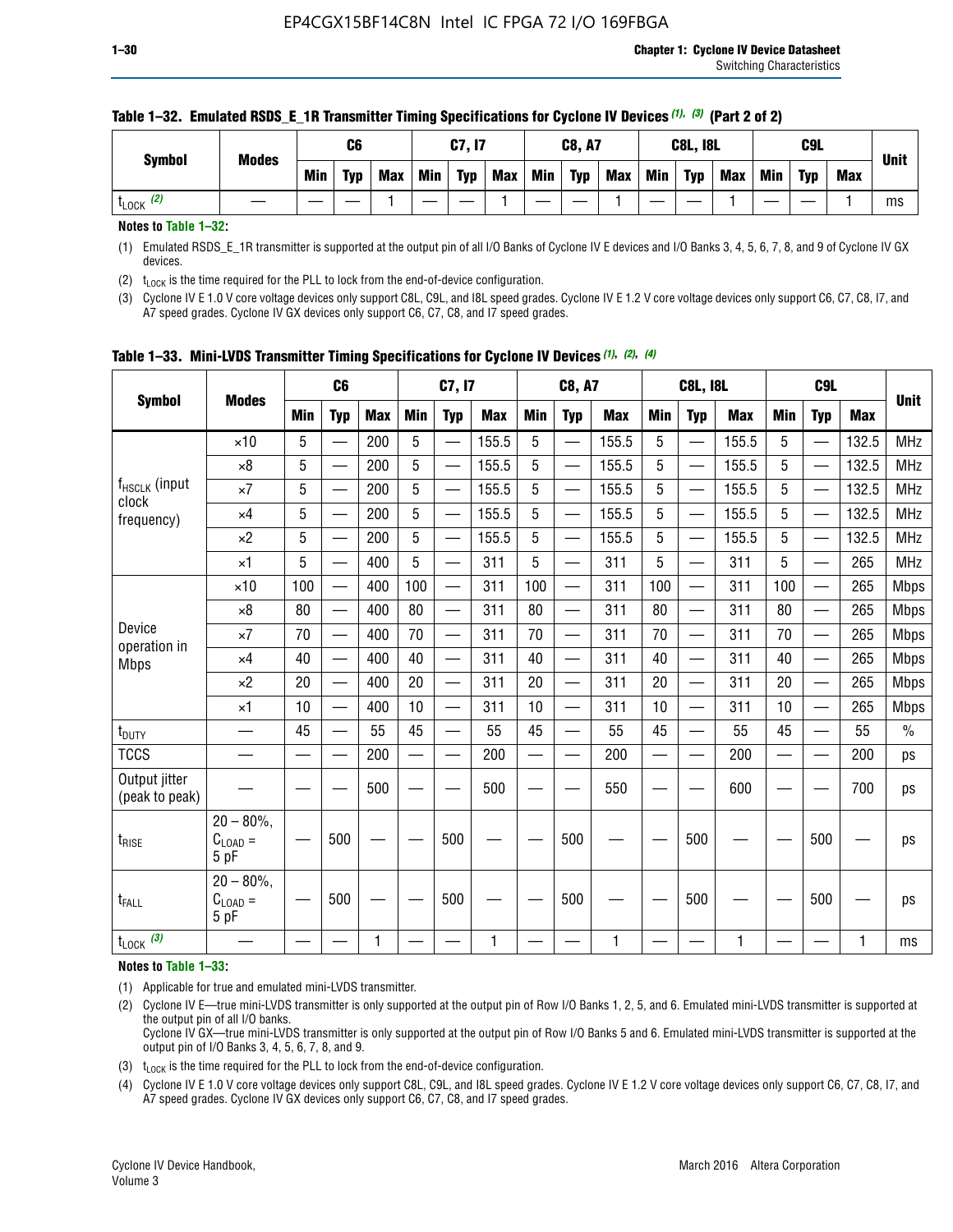|                                 |              |     | C <sub>6</sub> |     | C7, I7     |            | <b>C8, A7</b> |     | <b>C8L, I8L</b> |            | C9L        |               |
|---------------------------------|--------------|-----|----------------|-----|------------|------------|---------------|-----|-----------------|------------|------------|---------------|
| <b>Symbol</b>                   | <b>Modes</b> | Min | <b>Max</b>     | Min | <b>Max</b> | <b>Min</b> | <b>Max</b>    | Min | <b>Max</b>      | <b>Min</b> | <b>Max</b> | <b>Unit</b>   |
|                                 | $\times$ 10  | 5   | 420            | 5   | 370        | 5          | 320           | 5   | 320             | 5          | 250        | <b>MHz</b>    |
|                                 | $\times 8$   | 5   | 420            | 5   | 370        | 5          | 320           | 5   | 320             | 5          | 250        | <b>MHz</b>    |
| f <sub>HSCLK</sub> (input       | $\times 7$   | 5   | 420            | 5   | 370        | 5          | 320           | 5   | 320             | 5          | 250        | <b>MHz</b>    |
| clock<br>frequency)             | $\times$ 4   | 5   | 420            | 5   | 370        | 5          | 320           | 5   | 320             | 5          | 250        | <b>MHz</b>    |
|                                 | $\times 2$   | 5   | 420            | 5   | 370        | 5          | 320           | 5   | 320             | 5          | 250        | <b>MHz</b>    |
|                                 | $\times$ 1   | 5   | 420            | 5   | 402.5      | 5          | 402.5         | 5   | 362             | 5          | 265        | <b>MHz</b>    |
|                                 | $\times$ 10  | 100 | 840            | 100 | 740        | 100        | 640           | 100 | 640             | 100        | 500        | <b>Mbps</b>   |
|                                 | $\times 8$   | 80  | 840            | 80  | 740        | 80         | 640           | 80  | 640             | 80         | 500        | <b>Mbps</b>   |
| <b>HSIODR</b>                   | $\times 7$   | 70  | 840            | 70  | 740        | 70         | 640           | 70  | 640             | 70         | 500        | <b>Mbps</b>   |
|                                 | $\times$ 4   | 40  | 840            | 40  | 740        | 40         | 640           | 40  | 640             | 40         | 500        | <b>Mbps</b>   |
|                                 | $\times 2$   | 20  | 840            | 20  | 740        | 20         | 640           | 20  | 640             | 20         | 500        | <b>Mbps</b>   |
|                                 | $\times$ 1   | 10  | 420            | 10  | 402.5      | 10         | 402.5         | 10  | 362             | 10         | 265        | <b>Mbps</b>   |
| t <sub>DUTY</sub>               |              | 45  | 55             | 45  | 55         | 45         | 55            | 45  | 55              | 45         | 55         | $\frac{0}{0}$ |
| <b>TCCS</b>                     |              |     | 200            |     | 200        |            | 200           |     | 200             |            | 200        | ps            |
| Output jitter<br>(peak to peak) |              |     | 500            |     | 500        |            | 550           |     | 600             |            | 700        | ps            |
| $t_{\text{LOCK}}$ (2)           |              |     | 1              |     | 1          |            | 1             |     | 1               |            | 1          | ms            |

**Table 1–34. True LVDS Transmitter Timing Specifications for Cyclone IV Devices** *(1)***,** *(3)*

**Notes to Table 1–34:**

(1) Cyclone IV E—true LVDS transmitter is only supported at the output pin of Row I/O Banks 1, 2, 5, and 6. Cyclone IV GX—true LVDS transmitter is only supported at the output pin of Row I/O Banks 5 and 6.

(2)  $t_{\text{LOCK}}$  is the time required for the PLL to lock from the end-of-device configuration.

(3) Cyclone IV E 1.0 V core voltage devices only support C8L, C9L, and I8L speed grades. Cyclone IV E 1.2 V core voltage devices only support C6, C7, C8, I7, and A7 speed grades. Cyclone IV GX devices only support C6, C7, C8, and I7 speed grades.

|  |  |  |  |  |  | Table 1–35. Emulated LVDS Transmitter Timing Specifications for Cyclone IV Devices <sup>(1),</sup> <sup>(3)</sup> (Part 1 of 2) |  |  |
|--|--|--|--|--|--|---------------------------------------------------------------------------------------------------------------------------------|--|--|
|--|--|--|--|--|--|---------------------------------------------------------------------------------------------------------------------------------|--|--|

| <b>Symbol</b>               |              | C <sub>6</sub> |            | C7, I7     |            | <b>C8, A7</b> |            | <b>C8L, I8L</b> |            |            | C <sub>9</sub> L |             |
|-----------------------------|--------------|----------------|------------|------------|------------|---------------|------------|-----------------|------------|------------|------------------|-------------|
|                             | <b>Modes</b> | Min            | <b>Max</b> | <b>Min</b> | <b>Max</b> | <b>Min</b>    | <b>Max</b> | <b>Min</b>      | <b>Max</b> | <b>Min</b> | <b>Max</b>       | <b>Unit</b> |
|                             | $\times$ 10  | 5              | 320        | 5          | 320        | 5             | 275        | 5               | 275        | 5          | 250              | <b>MHz</b>  |
|                             | $\times 8$   | 5              | 320        | 5          | 320        | 5             | 275        | 5               | 275        | 5          | 250              | <b>MHz</b>  |
| $f_{HSCLK}$ (input<br>clock | $\times 7$   | 5              | 320        | 5          | 320        | 5             | 275        | 5               | 275        | 5          | 250              | <b>MHz</b>  |
| frequency)                  | $\times$ 4   | 5              | 320        | 5          | 320        | 5             | 275        | 5               | 275        | 5          | 250              | <b>MHz</b>  |
|                             | $\times 2$   | 5              | 320        | 5          | 320        | 5             | 275        | 5               | 275        | 5          | 250              | <b>MHz</b>  |
|                             | $\times$ 1   | 5              | 402.5      | 5          | 402.5      | 5             | 402.5      | 5               | 362        | 5          | 265              | <b>MHz</b>  |
|                             | $\times$ 10  | 100            | 640        | 100        | 640        | 100           | 550        | 100             | 550        | 100        | 500              | <b>Mbps</b> |
|                             | $\times 8$   | 80             | 640        | 80         | 640        | 80            | 550        | 80              | 550        | 80         | 500              | <b>Mbps</b> |
|                             | $\times 7$   | 70             | 640        | 70         | 640        | 70            | 550        | 70              | 550        | 70         | 500              | <b>Mbps</b> |
| <b>HSIODR</b>               | $\times$ 4   | 40             | 640        | 40         | 640        | 40            | 550        | 40              | 550        | 40         | 500              | <b>Mbps</b> |
|                             | $\times 2$   | 20             | 640        | 20         | 640        | 20            | 550        | 20              | 550        | 20         | 500              | <b>Mbps</b> |
|                             | $\times$ 1   | 10             | 402.5      | 10         | 402.5      | 10            | 402.5      | 10              | 362        | 10         | 265              | <b>Mbps</b> |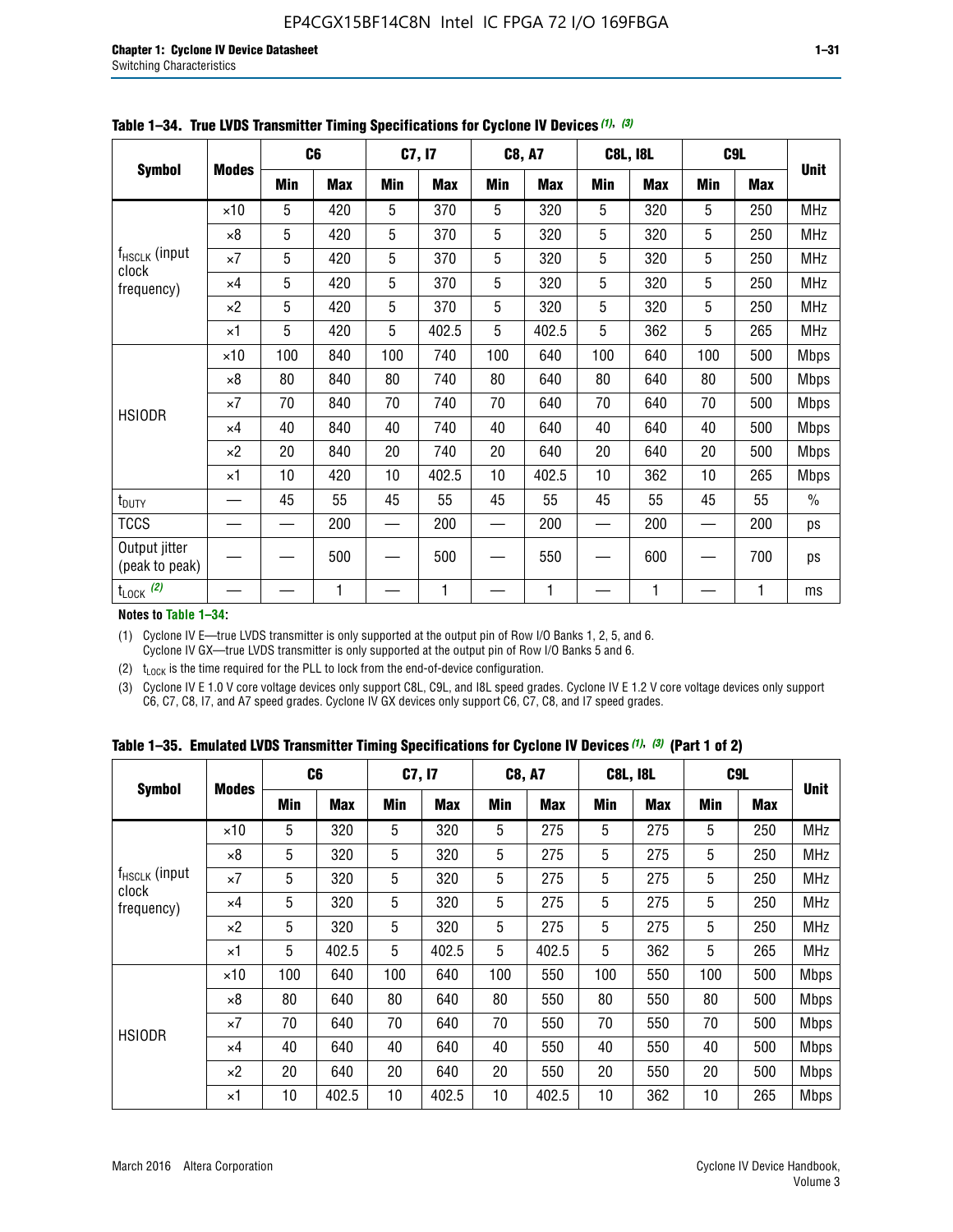| <b>Symbol</b>                   |              | C <sub>6</sub> |            | C7, I7 |            | <b>C8, A7</b> |            | <b>C8L, I8L</b> |            |     | C9L        |               |
|---------------------------------|--------------|----------------|------------|--------|------------|---------------|------------|-----------------|------------|-----|------------|---------------|
|                                 | <b>Modes</b> | Min            | <b>Max</b> | Min    | <b>Max</b> | Min           | <b>Max</b> | Min             | <b>Max</b> | Min | <b>Max</b> | <b>Unit</b>   |
| t <sub>DUTY</sub>               |              | 45             | 55         | 45     | 55         | 45            | 55         | 45              | 55         | 45  | 55         | $\frac{0}{0}$ |
| <b>TCCS</b>                     |              |                | 200        |        | 200        |               | 200        |                 | 200        | —   | 200        | ps            |
| Output jitter<br>(peak to peak) |              |                | 500        |        | 500        |               | 550        |                 | 600        | —   | 700        | ps            |
| $t_{\text{LOCK}}$ (2)           |              |                |            |        |            |               |            |                 |            |     |            | ms            |

#### **Table 1–35. Emulated LVDS Transmitter Timing Specifications for Cyclone IV Devices** *(1)***,** *(3)* **(Part 2 of 2)**

#### **Notes to Table 1–35:**

(1) Cyclone IV E—emulated LVDS transmitter is supported at the output pin of all I/O Banks.

Cyclone IV GX—emulated LVDS transmitter is supported at the output pin of I/O Banks 3, 4, 5, 6, 7, 8, and 9.

(2)  $t_{\text{LOCK}}$  is the time required for the PLL to lock from the end-of-device configuration.

(3) Cyclone IV E 1.0 V core voltage devices only support C8L, C9L, and I8L speed grades. Cyclone IV E 1.2 V core voltage devices only support C6, C7, C8, I7, and A7 speed grades. Cyclone IV GX devices only support C6, C7, C8, and I7 speed grades.

|                                    |              | C <sub>6</sub> |            | C7, I7     |            | <b>C8, A7</b> |            | <b>C8L, I8L</b> |            | C <sub>9</sub> L |            |             |
|------------------------------------|--------------|----------------|------------|------------|------------|---------------|------------|-----------------|------------|------------------|------------|-------------|
| <b>Symbol</b>                      | <b>Modes</b> | Min            | <b>Max</b> | <b>Min</b> | <b>Max</b> | Min           | <b>Max</b> | Min             | <b>Max</b> | Min              | <b>Max</b> | <b>Unit</b> |
|                                    | $\times$ 10  | 10             | 437.5      | 10         | 370        | 10            | 320        | 10              | 320        | 10               | 250        | <b>MHz</b>  |
|                                    | $\times 8$   | 10             | 437.5      | 10         | 370        | 10            | 320        | 10              | 320        | 10               | 250        | <b>MHz</b>  |
| f <sub>HSCLK</sub> (input<br>clock | $\times 7$   | 10             | 437.5      | 10         | 370        | 10            | 320        | 10              | 320        | 10               | 250        | <b>MHz</b>  |
| frequency)                         | ×4           | 10             | 437.5      | 10         | 370        | 10            | 320        | 10              | 320        | 10               | 250        | <b>MHz</b>  |
|                                    | $\times 2$   | 10             | 437.5      | 10         | 370        | 10            | 320        | 10              | 320        | 10               | 250        | <b>MHz</b>  |
|                                    | ×1           | 10             | 437.5      | 10         | 402.5      | 10            | 402.5      | 10              | 362        | 10               | 265        | <b>MHz</b>  |
|                                    | $\times$ 10  | 100            | 875        | 100        | 740        | 100           | 640        | 100             | 640        | 100              | 500        | <b>Mbps</b> |
|                                    | $\times 8$   | 80             | 875        | 80         | 740        | 80            | 640        | 80              | 640        | 80               | 500        | <b>Mbps</b> |
| <b>HSIODR</b>                      | $\times 7$   | 70             | 875        | 70         | 740        | 70            | 640        | 70              | 640        | 70               | 500        | <b>Mbps</b> |
|                                    | $\times 4$   | 40             | 875        | 40         | 740        | 40            | 640        | 40              | 640        | 40               | 500        | <b>Mbps</b> |
|                                    | $\times 2$   | 20             | 875        | 20         | 740        | 20            | 640        | 20              | 640        | 20               | 500        | <b>Mbps</b> |
|                                    | ×1           | 10             | 437.5      | 10         | 402.5      | 10            | 402.5      | 10              | 362        | 10               | 265        | <b>Mbps</b> |
| SW                                 |              |                | 400        |            | 400        |               | 400        |                 | 550        | —                | 640        | ps          |
| Input jitter<br>tolerance          |              |                | 500        |            | 500        |               | 550        |                 | 600        |                  | 700        | ps          |
| $t_{\text{LOCK}}$ (2)              |              |                | 1          |            | 1          |               | 1          |                 | 1          |                  | 1          | ms          |

**Table 1–36. LVDS Receiver Timing Specifications for Cyclone IV Devices** *(1)***,** *(3)*

#### **Notes to Table 1–36:**

(1) Cyclone IV E—LVDS receiver is supported at all I/O Banks.

Cyclone IV GX—LVDS receiver is supported at I/O Banks 3, 4, 5, 6, 7, 8, and 9.

(2)  $t_{\text{LOCK}}$  is the time required for the PLL to lock from the end-of-device configuration.

(3) Cyclone IV E 1.0 V core voltage devices only support C8L, C9L, and I8L speed grades. Cyclone IV E 1.2 V core voltage devices only support C6, C7, C8, I7, and A7 speed grades. Cyclone IV GX devices only support C6, C7, C8, and I7 speed grades.

#### **External Memory Interface Specifications**

The external memory interfaces for Cyclone IV devices are auto-calibrating and easy to implement.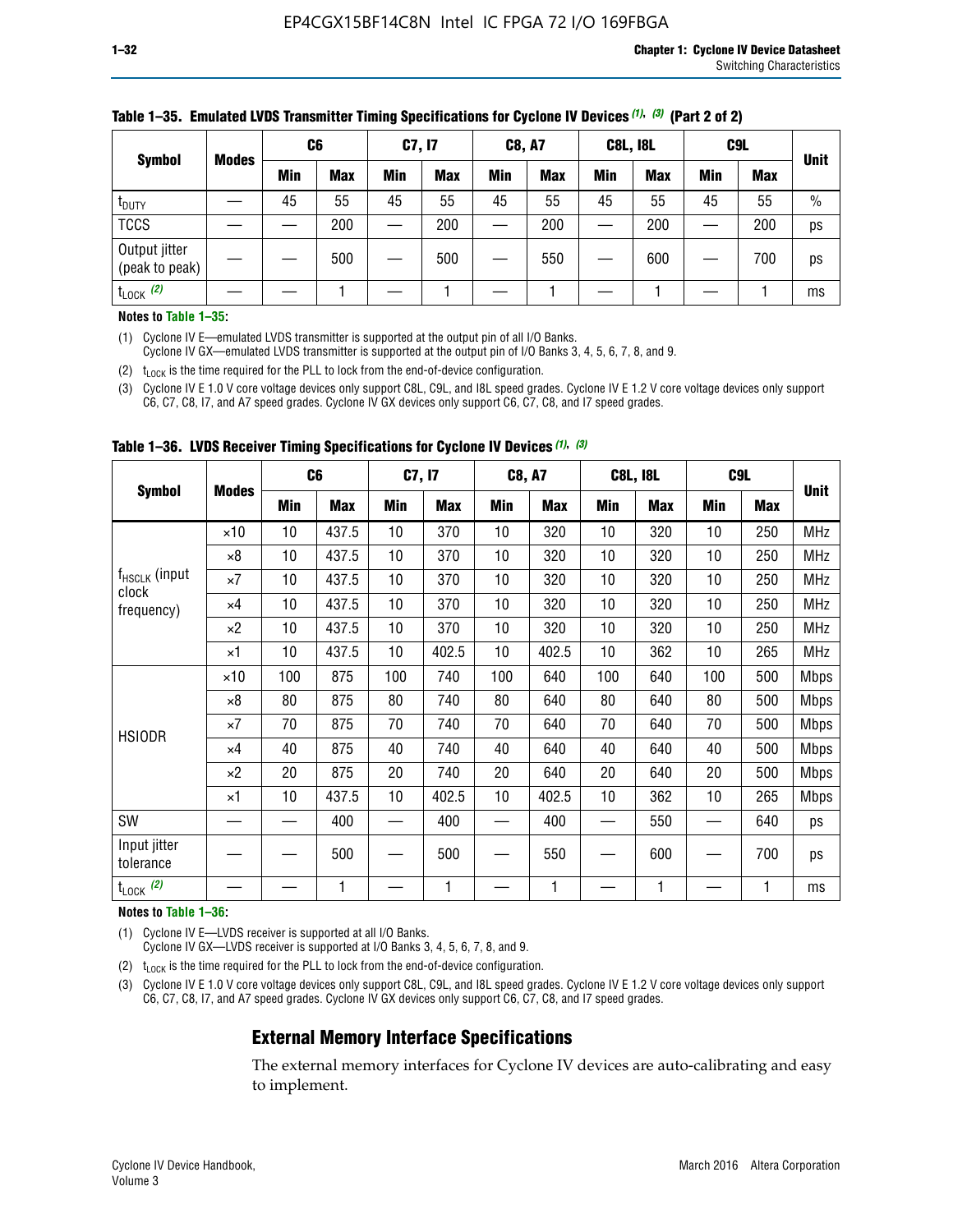**for more information about the supported maximum clock rate, device and pin** planning, IP implementation, and device termination, refer to *[Section III: System](http://www.altera.com/literature/hb/external-memory/emi_intro_specs.pdf)  [Performance Specifications](http://www.altera.com/literature/hb/external-memory/emi_intro_specs.pdf)* of the *External Memory Interface Handbook*.

Table 1–37 lists the memory output clock jitter specifications for Cyclone IV devices.

**Table 1–37. Memory Output Clock Jitter Specifications for Cyclone IV Devices** *(1)***,** *(2)*

| <b>Parameter</b>             | <b>Symbol</b>  | Min    | <b>Max</b> | <b>Unit</b> |
|------------------------------|----------------|--------|------------|-------------|
| Clock period jitter          | $L$ JIT(per)   | $-125$ | 125        | ps          |
| Cycle-to-cycle period jitter | $L$ JIT $(cc)$ | $-200$ | 200        | ps          |
| Duty cycle jitter            | LJIT(duty)     | $-150$ | 150        | рs          |

**Notes to Table 1–37:**

- (1) Memory output clock jitter measurements are for 200 consecutive clock cycles, as specified in the JEDEC DDR2 standard.
- (2) The clock jitter specification applies to memory output clock pins generated using DDIO circuits clocked by a PLL output routed on a global clock (GCLK) network.

# **Duty Cycle Distortion Specifications**

Table 1–38 lists the worst case duty cycle distortion for Cyclone IV devices.

**Table 1–38. Duty Cycle Distortion on Cyclone IV Devices I/O Pins** *(1)***,** *(2), (3)*

| <b>Symbol</b>     | C <sub>6</sub> |            | C7, I7     |            | <b>C8, I8L, A7</b> |            |            | C9L        | <b>Unit</b>   |
|-------------------|----------------|------------|------------|------------|--------------------|------------|------------|------------|---------------|
|                   | Min            | <b>Max</b> | <b>Min</b> | <b>Max</b> | Min                | <b>Max</b> | <b>Min</b> | <b>Max</b> |               |
| Output Duty Cycle | 45             | 55         | 45         | 55         | 45                 | 55         | 45         | 55         | $\frac{0}{0}$ |

**Notes to Table 1–38:**

(1) The duty cycle distortion specification applies to clock outputs from the PLLs, global clock tree, and IOE driving the dedicated and general purpose I/O pins.

(2) Cyclone IV devices meet the specified duty cycle distortion at the maximum output toggle rate for each combination of I/O standard and current strength.

(3) Cyclone IV E 1.0 V core voltage devices only support C8L, C9L, and I8L speed grades. Cyclone IV E 1.2 V core voltage devices only support C6, C7, C8, I7, and A7 speed grades. Cyclone IV GX devices only support C6, C7, C8, and I7 speed grades.

# **OCT Calibration Timing Specification**

Table 1–39 lists the duration of calibration for series OCT with calibration at device power-up for Cyclone IV devices.

#### **Table 1–39. Timing Specification for Series OCT with Calibration at Device Power-Up for Cyclone IV Devices** *(1)*

| Symbol  | <b>Description</b>                                            | <b>Maximum</b> | <b>Units</b> |
|---------|---------------------------------------------------------------|----------------|--------------|
| LOCTCAL | Duration of series OCT with<br>calibration at device power-up | 20             | μs           |

#### **Note to Table 1–39***:*

(1) OCT calibration takes place after device configuration and before entering user mode.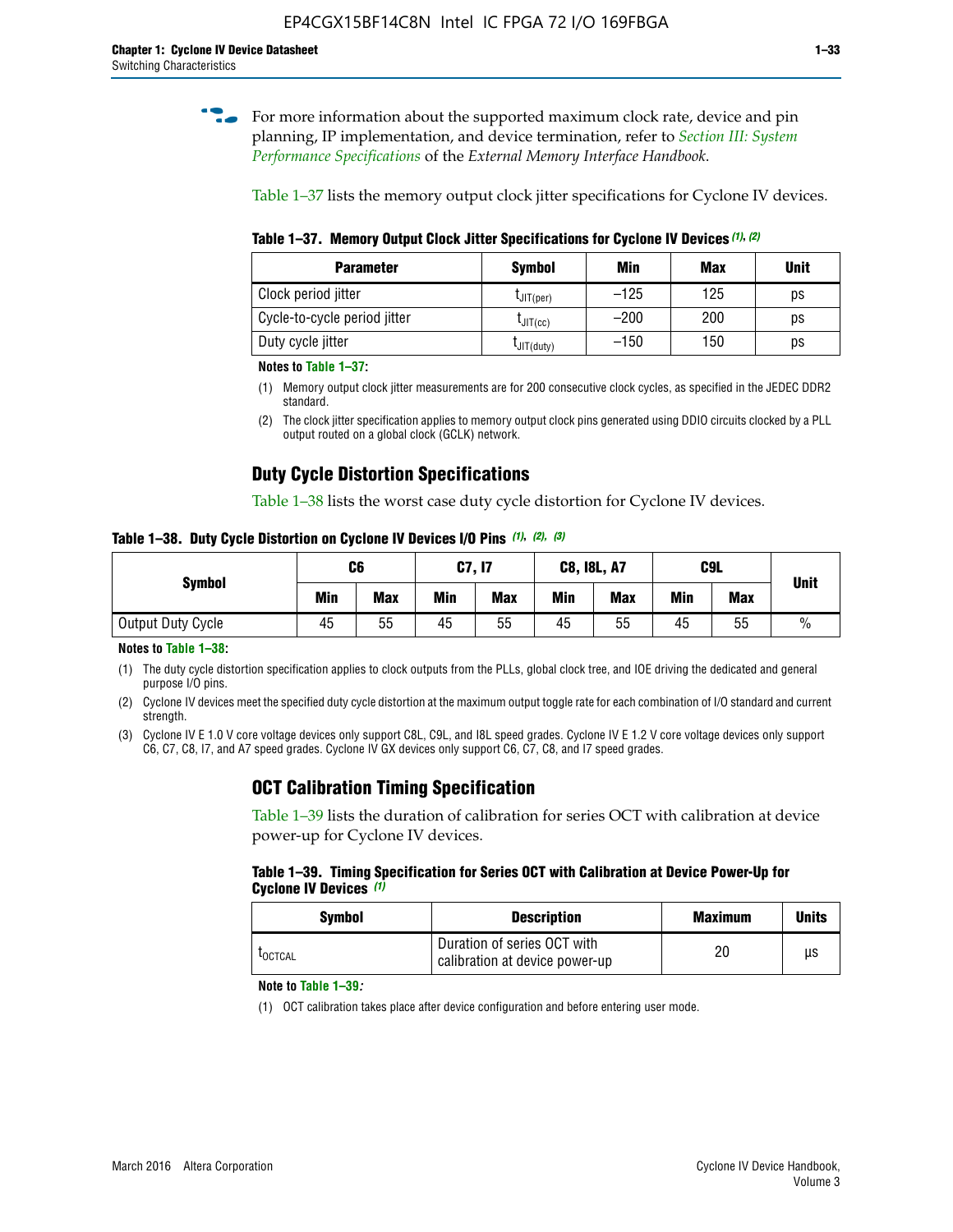# **IOE Programmable Delay**

Table 1–40 and Table 1–41 list the IOE programmable delay for Cyclone IV E 1.0 V core voltage devices.

#### **Table 1–40. IOE Programmable Delay on Column Pins for Cyclone IV E 1.0 V Core Voltage Devices** *(1)***,** *(2)*

|                                                                       |                                | <b>Number</b>  |                      |       |                    | <b>Max Offset</b> |                    |            |             |
|-----------------------------------------------------------------------|--------------------------------|----------------|----------------------|-------|--------------------|-------------------|--------------------|------------|-------------|
| <b>Parameter</b>                                                      | <b>Paths Affected</b>          | 0f             | Min<br><b>Offset</b> |       | <b>Fast Corner</b> |                   | <b>Slow Corner</b> |            | <b>Unit</b> |
|                                                                       |                                | <b>Setting</b> |                      | C8L   | <b>18L</b>         | C8L               | C9L                | <b>18L</b> |             |
| Input delay from pin to<br>internal cells                             | Pad to I/O<br>dataout to core  |                | 0                    | 2.054 | 1.924              | 3.387             | 4.017              | 3.411      | ns          |
| Input delay from pin to<br>input register                             | Pad to I/O input<br>register   | 8              | 0                    | 2.010 | 1.875              | 3.341             | 4.252              | 3.367      | ns          |
| Delay from output register<br>to output pin                           | I/O output<br>register to pad  | 2              | 0                    | 0.641 | 0.631              | 1.111             | 1.377              | 1.124      | ns          |
| Input delay from<br>dual-purpose clock pin to<br>fan-out destinations | Pad to global<br>clock network | 12             | 0                    | 0.971 | 0.931              | 1.684             | 2.298              | 1.684      | ns          |

#### **Notes to Table 1–40:**

(1) The incremental values for the settings are generally linear. For the exact values for each setting, use the latest version of the Quartus II software.

(2) The minimum and maximum offset timing numbers are in reference to setting **0** as available in the Quartus II software.

| Table 1–41. IOE Programmable Delay on Row Pins for Cyclone IV E 1.0 V Core Voltage Devices (1), (2) |  |  |
|-----------------------------------------------------------------------------------------------------|--|--|
|-----------------------------------------------------------------------------------------------------|--|--|

|                                                                       |                                | <b>Number</b>        |                      | <b>Max Offset</b>  |            |                    |       |            |             |
|-----------------------------------------------------------------------|--------------------------------|----------------------|----------------------|--------------------|------------|--------------------|-------|------------|-------------|
| <b>Parameter</b>                                                      | <b>Paths Affected</b>          | 0f<br><b>Setting</b> | Min<br><b>Offset</b> | <b>Fast Corner</b> |            | <b>Slow Corner</b> |       |            | <b>Unit</b> |
|                                                                       |                                |                      |                      | C8L                | <b>18L</b> | C8L                | C9L   | <b>18L</b> |             |
| Input delay from pin to<br>internal cells                             | Pad to I/O<br>dataout to core  |                      | 0                    | 2.057              | 1.921      | 3.389              | 4.146 | 3.412      | ns          |
| Input delay from pin to<br>input register                             | Pad to I/O input<br>register   | 8                    | 0                    | 2.059              | 1.919      | 3.420              | 4.374 | 3.441      | ns          |
| Delay from output register<br>to output pin                           | I/O output<br>register to pad  | 2                    | 0                    | 0.670              | 0.623      | 1.160              | 1.420 | 1.168      | ns          |
| Input delay from<br>dual-purpose clock pin to<br>fan-out destinations | Pad to global<br>clock network | 12                   | 0                    | 0.960              | 0.919      | 1.656              | 2.258 | 1.656      | ns          |

#### **Notes to Table 1–41:**

(1) The incremental values for the settings are generally linear. For the exact values for each setting, use the latest version of the Quartus II software.

(2) The minimum and maximum offset timing numbers are in reference to setting **0** as available in the Quartus II software.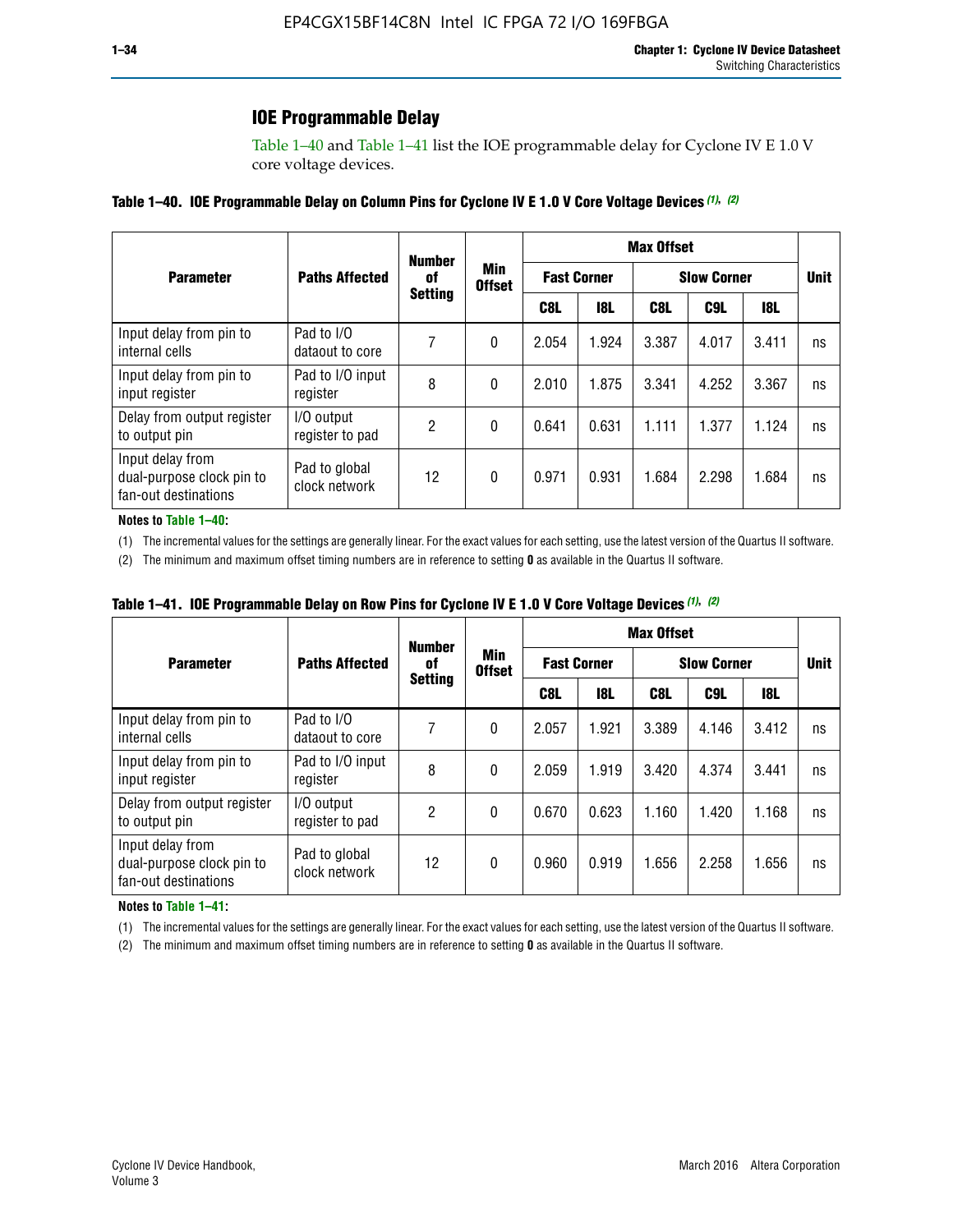Table 1–42 and Table 1–43 list the IOE programmable delay for Cyclone IV E 1.2 V core voltage devices.

|                                                                       |                                   | <b>Number</b>        |                             | <b>Max Offset</b>  |              |           |                    |       |       |               |       |             |
|-----------------------------------------------------------------------|-----------------------------------|----------------------|-----------------------------|--------------------|--------------|-----------|--------------------|-------|-------|---------------|-------|-------------|
| <b>Parameter</b>                                                      | <b>Paths</b><br><b>Affected</b>   | of<br><b>Setting</b> | <b>Min</b><br><b>Offset</b> | <b>Fast Corner</b> |              |           | <b>Slow Corner</b> |       |       |               |       | <b>Unit</b> |
|                                                                       |                                   |                      |                             | C <sub>6</sub>     | $\mathbf{I}$ | <b>A7</b> | C6                 | C7    | C8    | $\mathsf{I}7$ | A7    |             |
| Input delay from pin to<br>internal cells                             | Pad to I/O<br>dataout to<br>core  | 7                    | 0                           | 1.314              | 1.211        | 1.211     | 2.177              | 2.340 | 2.433 | 2.388         | 2.508 | ns          |
| Input delay from pin to<br>input register                             | Pad to I/O<br>input register      | 8                    | $\Omega$                    | 1.307              | 1.203        | 1.203     | 2.19               | 2.387 | 2.540 | 2.430         | 2.545 | ns          |
| Delay from output<br>register to output pin                           | I/O output<br>register to<br>pad  | 2                    | 0                           | 0.437              | 0.402        | 0.402     | 0.747              | 0.820 | 0.880 | 0.834         | 0.873 | ns          |
| Input delay from<br>dual-purpose clock pin<br>to fan-out destinations | Pad to global<br>clock<br>network | 12                   | 0                           | 0.693              | 0.665        | 0.665     | 1.200              | 1.379 | 1.532 | 1.393         | 1.441 | ns          |

**Table 1–42. IOE Programmable Delay on Column Pins for Cyclone IV E 1.2 V Core Voltage Devices** *(1)***,** *(2)*

**Notes to Table 1–42:**

(1) The incremental values for the settings are generally linear. For the exact values for each setting, use the latest version of the Quartus II software.

(2) The minimum and maximum offset timing numbers are in reference to setting **0** as available in the Quartus II software.

|                                                                       |                                   | <b>Number</b>        | <b>Min</b><br><b>Offset</b> |                    | <b>Max Offset</b> |           |                    |       |       |               |       |             |
|-----------------------------------------------------------------------|-----------------------------------|----------------------|-----------------------------|--------------------|-------------------|-----------|--------------------|-------|-------|---------------|-------|-------------|
| <b>Parameter</b>                                                      | <b>Paths</b><br><b>Affected</b>   | 0f<br><b>Setting</b> |                             | <b>Fast Corner</b> |                   |           | <b>Slow Corner</b> |       |       |               |       | <b>Unit</b> |
|                                                                       |                                   |                      |                             | C6                 | $\mathbf{I}$      | <b>A7</b> | C6                 | C7    | C8    | $\mathsf{I}7$ | A7    |             |
| Input delay from pin to<br>internal cells                             | Pad to I/O<br>dataout to<br>core  | 7                    | $\Omega$                    | 1.314              | 1.209             | 1.209     | 2.201              | 2.386 | 2.510 | 2.429         | 2.548 | ns          |
| Input delay from pin to<br>input register                             | Pad to I/O<br>input register      | 8                    | $\Omega$                    | 1.312              | 1.207             | 1.207     | 2.202              | 2.402 | 2.558 | 2.447         | 2.557 | ns          |
| Delay from output<br>register to output pin                           | I/O output<br>register to<br>pad  | 2                    | $\Omega$                    | 0.458              | 0.419             | 0.419     | 0.783              | 0.861 | 0.924 | 0.875         | 0.915 | ns          |
| Input delay from<br>dual-purpose clock pin<br>to fan-out destinations | Pad to global<br>clock<br>network | 12                   | $\Omega$                    | 0.686              | 0.657             | 0.657     | 1.185              | 1.360 | 1.506 | 1.376         | 1.422 | ns          |

**Table 1–43. IOE Programmable Delay on Row Pins for Cyclone IV E 1.2 V Core Voltage Devices** *(1)***,** *(2)*

#### **Notes to Table 1–43:**

(1) The incremental values for the settings are generally linear. For the exact values for each setting, use the latest version of the Quartus II software.

(2) The minimum and maximum offset timing numbers are in reference to setting **0** as available in the Quartus II software.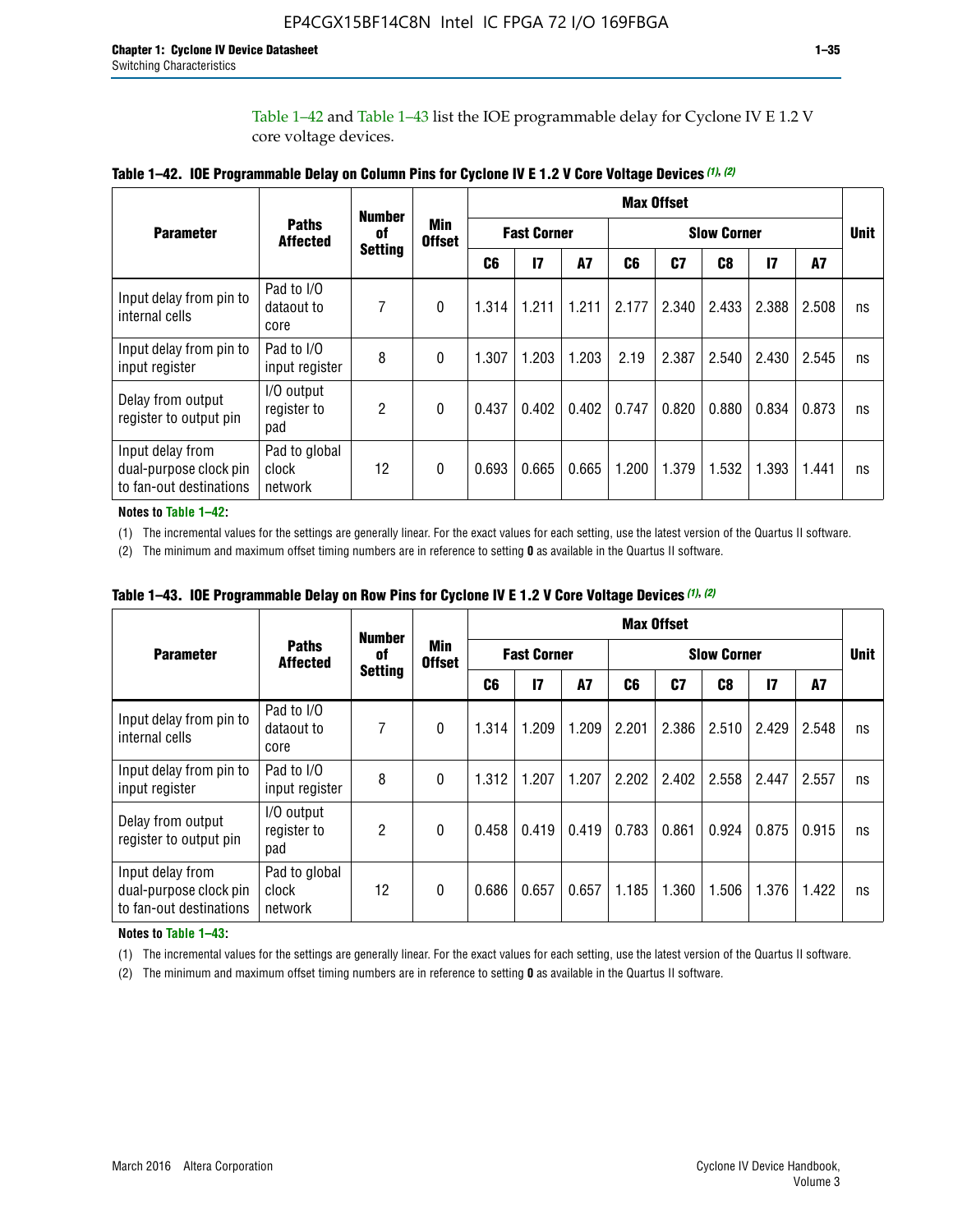Table 1–44 and Table 1–45 list the IOE programmable delay for Cyclone IV GX devices.

|                                                                       |                                   | <b>Number</b>         |                             |                    |              |                    | <b>Max Offset</b> |       |               |             |
|-----------------------------------------------------------------------|-----------------------------------|-----------------------|-----------------------------|--------------------|--------------|--------------------|-------------------|-------|---------------|-------------|
| <b>Parameter</b>                                                      | <b>Paths</b><br><b>Affected</b>   | 0f<br><b>Settings</b> | <b>Min</b><br><b>Offset</b> | <b>Fast Corner</b> |              | <b>Slow Corner</b> |                   |       |               | <b>Unit</b> |
|                                                                       |                                   |                       |                             | C6                 | $\mathbf{I}$ | C6                 | C7                | C8    | $\mathsf{I}7$ |             |
| Input delay from pin to<br>internal cells                             | Pad to I/O<br>dataout to<br>core  | 7                     | $\mathbf{0}$                | 1.313              | 1.209        | 2.184              | 2.336             | 2.451 | 2.387         | ns          |
| Input delay from pin to<br>input register                             | Pad to I/O<br>input register      | 8                     | $\theta$                    | 1.312              | 1.208        | 2.200              | 2.399             | 2.554 | 2.446         | ns          |
| Delay from output<br>register to output pin                           | I/O output<br>register to<br>pad  | 2                     | $\mathbf 0$                 | 0.438              | 0.404        | 0.751              | 0.825             | 0.886 | 0.839         | ns          |
| Input delay from<br>dual-purpose clock pin<br>to fan-out destinations | Pad to global<br>clock<br>network | 12                    | 0                           | 0.713              | 0.682        | 1.228              | 1.41              | 1.566 | 1.424         | ns          |

**Table 1–44. IOE Programmable Delay on Column Pins for Cyclone IV GX Devices** *(1)***,** *(2)*

**Notes to Table 1–44:**

(1) The incremental values for the settings are generally linear. For exact values of each setting, use the latest version of the Quartus II software.

(2) The minimum and maximum offset timing numbers are in reference to setting **0** as available in the Quartus II software.

|                                                                       |                                  | <b>Number</b>         | <b>Min</b><br><b>Offset</b> | <b>Max Offset</b>  |       |                    |       |       |               |             |
|-----------------------------------------------------------------------|----------------------------------|-----------------------|-----------------------------|--------------------|-------|--------------------|-------|-------|---------------|-------------|
| <b>Parameter</b>                                                      | <b>Paths</b><br><b>Affected</b>  | 0f<br><b>Settings</b> |                             | <b>Fast Corner</b> |       | <b>Slow Corner</b> |       |       |               | <b>Unit</b> |
|                                                                       |                                  |                       |                             | C6                 | 17    | C6                 | C7    | C8    | $\mathsf{I}7$ |             |
| Input delay from pin to<br>internal cells                             | Pad to I/O<br>dataout to<br>core | 7                     | $\mathbf{0}$                | 1.314              | 1.210 | 2.209              | 2.398 | 2.526 | 2.443         | ns          |
| Input delay from pin to<br>input register                             | Pad to I/O<br>input register     | 8                     | $\mathbf{0}$                | 1.313              | 1.208 | 2.205              | 2.406 | 2.563 | 2.450         | ns          |
| Delay from output<br>register to output pin                           | I/O output<br>register to<br>pad | $\overline{2}$        | $\mathbf{0}$                | 0.461              | 0.421 | 0.789              | 0.869 | 0.933 | 0.884         | ns          |
| Input delay from<br>dual-purpose clock pin<br>to fan-out destinations | Pad to global<br>clock network   | 12                    | 0                           | 0.712              | 0.682 | 1.225              | 1.407 | 1.562 | 1.421         | ns          |

**Table 1–45. IOE Programmable Delay on Row Pins for Cyclone IV GX Devices** *(1)***,** *(2)*

#### **Notes to Table 1–45:**

(1) The incremental values for the settings are generally linear. For exact values of each setting, use the latest version of Quartus II software.

(2) The minimum and maximum offset timing numbers are in reference to setting **0** as available in the Quartus II software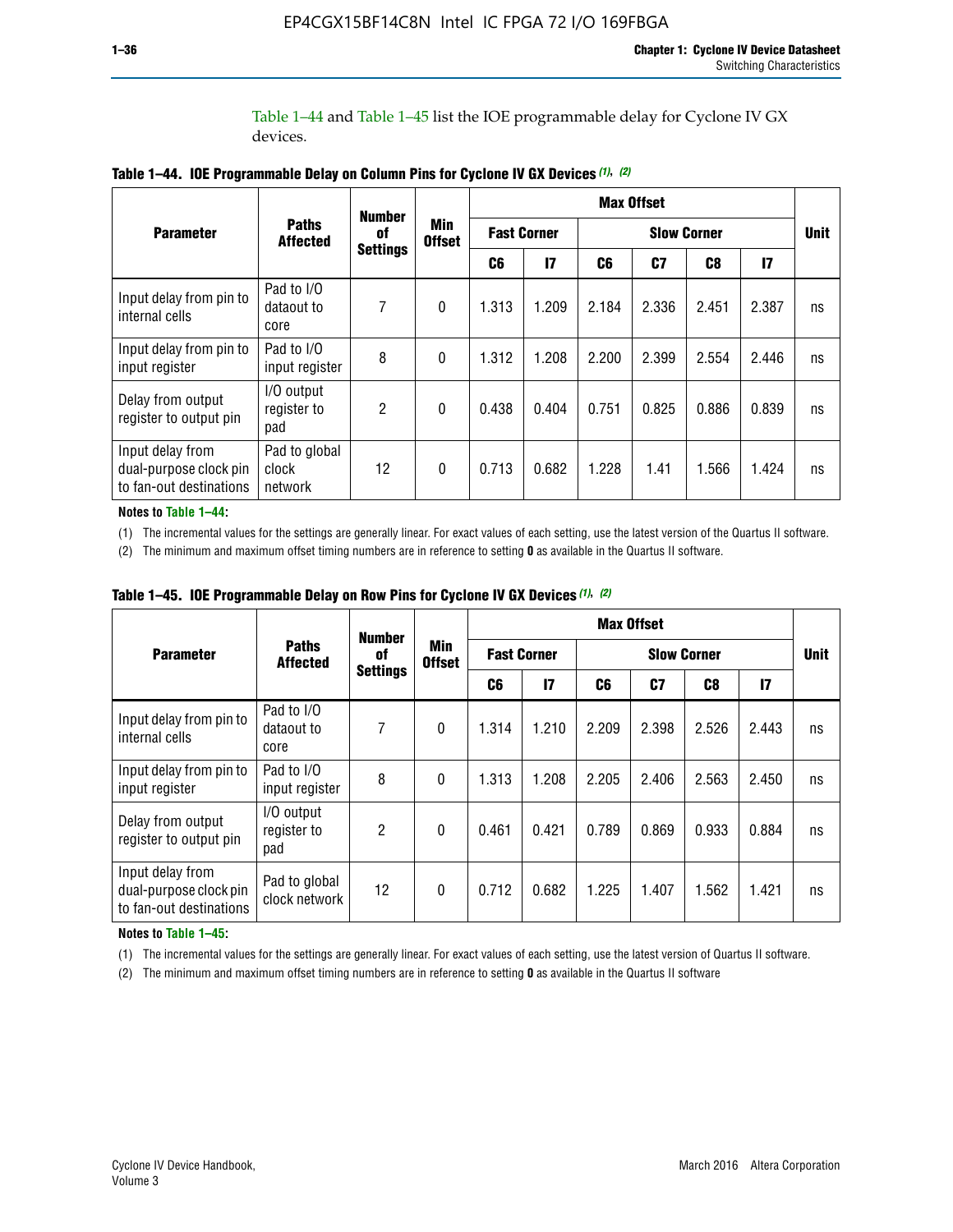# **I/O Timing**

Use the following methods to determine I/O timing:

- the Excel-based I/O Timing
- the Quartus II timing analyzer

The Excel-based I/O timing provides pin timing performance for each device density and speed grade. The data is typically used prior to designing the FPGA to get a timing budget estimation as part of the link timing analysis. The Quartus II timing analyzer provides a more accurate and precise I/O timing data based on the specifics of the design after place-and-route is complete.

**For The Excel-based I/O Timing spreadsheet is downloadable from Cyclone IV Devices** [Literature](http://www.altera.com/literature/lit-cyclone-iv.jsp) website.

# **Glossary**

Table 1–46 lists the glossary for this chapter.

| <b>Letter</b> | <b>Term</b>                                                     | <b>Definitions</b>                                                                                                                               |  |  |  |  |  |
|---------------|-----------------------------------------------------------------|--------------------------------------------------------------------------------------------------------------------------------------------------|--|--|--|--|--|
| A             |                                                                 |                                                                                                                                                  |  |  |  |  |  |
| B             |                                                                 |                                                                                                                                                  |  |  |  |  |  |
| C             |                                                                 |                                                                                                                                                  |  |  |  |  |  |
| D             |                                                                 |                                                                                                                                                  |  |  |  |  |  |
| E             |                                                                 |                                                                                                                                                  |  |  |  |  |  |
| F             | $f_{\sf HSCLK}$                                                 | High-speed I/O block: High-speed receiver/transmitter input and output clock frequency.                                                          |  |  |  |  |  |
| G             | <b>GCLK</b>                                                     | Input pin directly to Global Clock network.                                                                                                      |  |  |  |  |  |
|               | <b>GCLK PLL</b>                                                 | Input pin to Global Clock network through the PLL.                                                                                               |  |  |  |  |  |
| н             | <b>HSIODR</b>                                                   | High-speed I/O block: Maximum/minimum LVDS data transfer rate (HSIODR = 1/TUI).                                                                  |  |  |  |  |  |
|               | Input Waveforms<br>for the SSTL<br>Differential I/O<br>Standard | $\frac{1}{\sqrt{1+\frac{1}{2}}}\left\{ \frac{1}{\sqrt{1+\frac{1}{2}}}\right\}$<br><b>V</b> swing<br>$\cdots$ $V_{REF}$<br>\<br>$\sim V_{\rm IL}$ |  |  |  |  |  |

#### **Table 1–46. Glossary (Part 1 of 5)**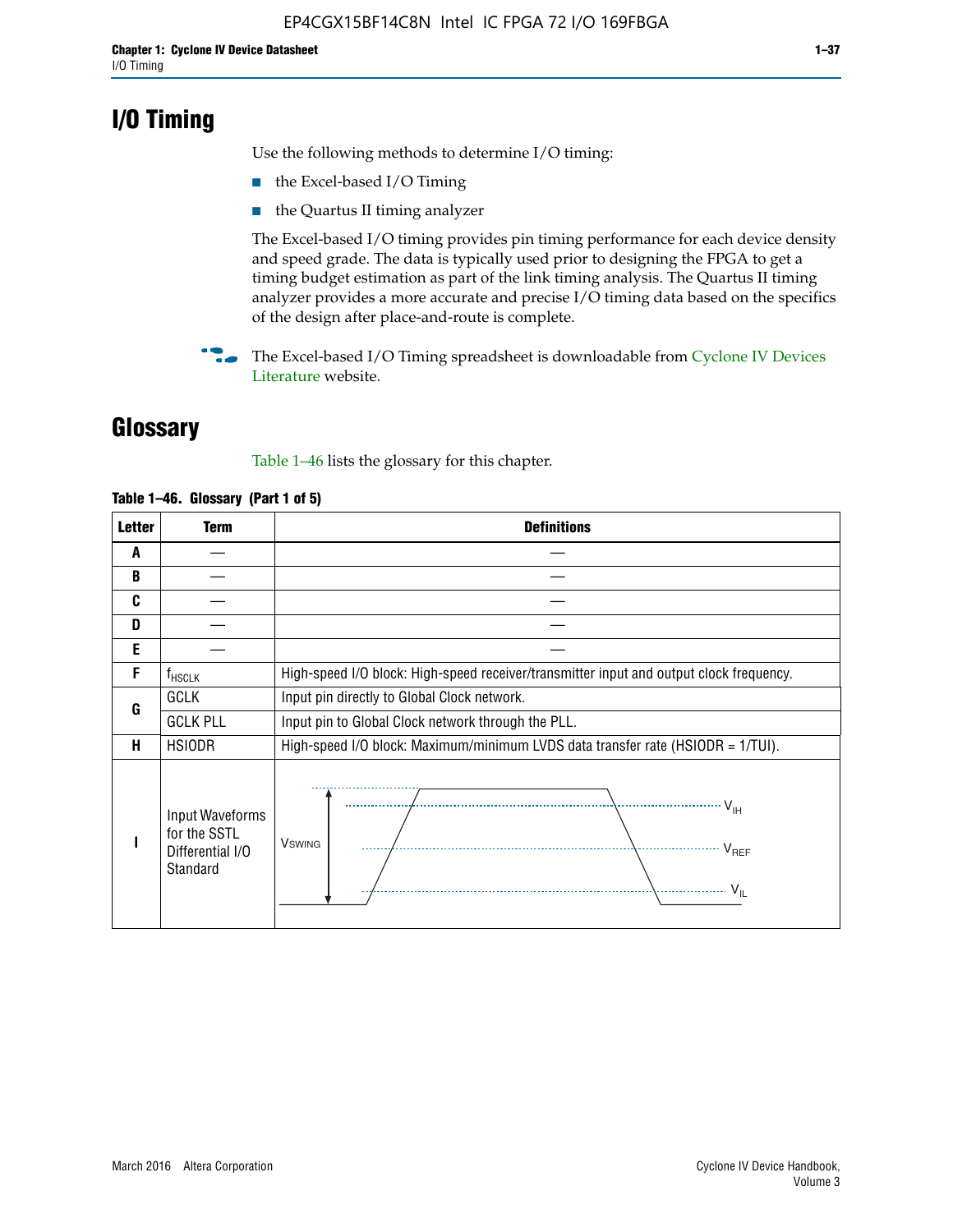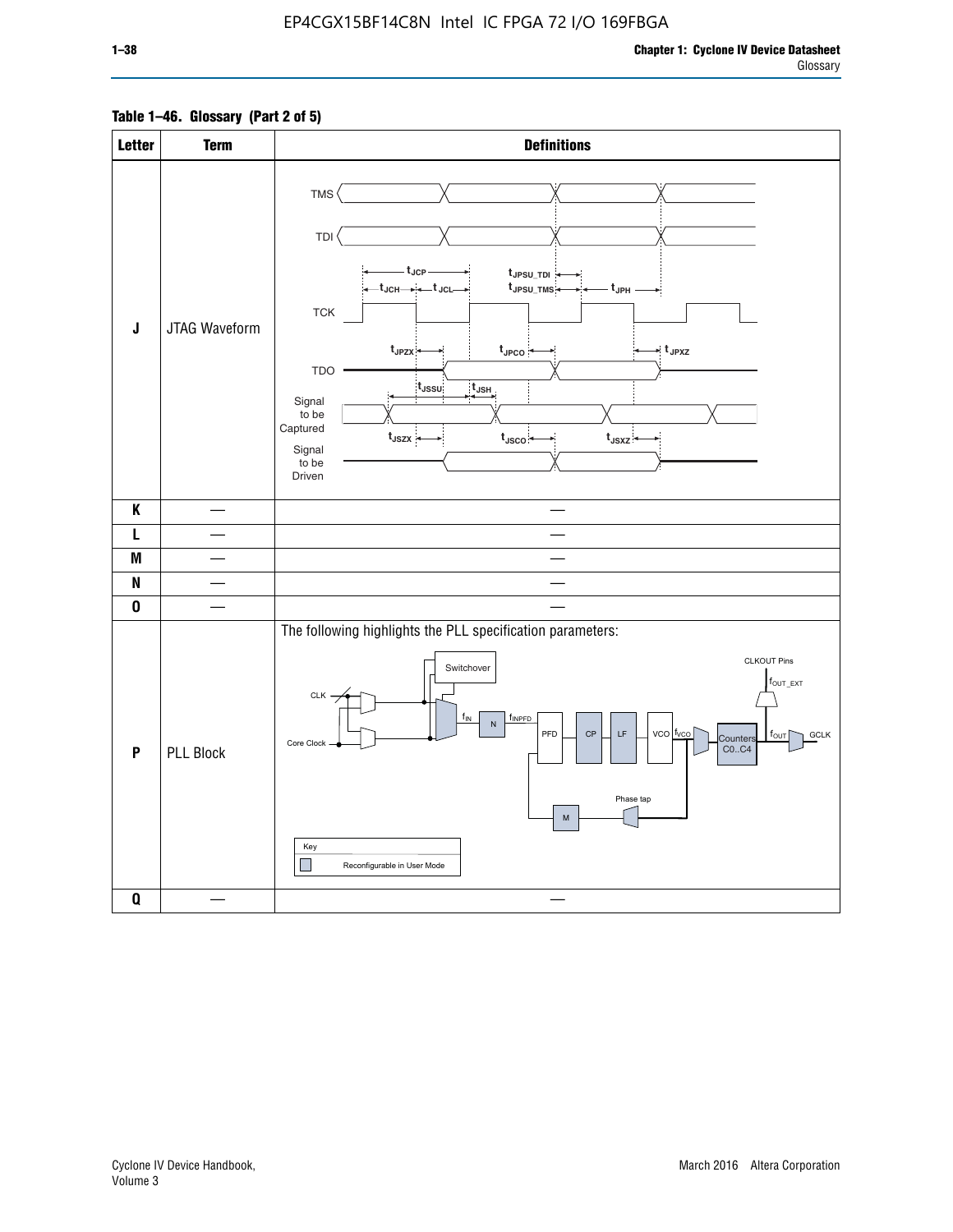#### **Table 1–46. Glossary (Part 3 of 5)**

| <b>Letter</b> | <b>Term</b>                                                            | <b>Definitions</b>                                                                                                                                                                                                                                                                                                                                                                                                                                                                                                                                                                                                                                                                                                                                                                                                                                                                                                                          |  |  |  |  |
|---------------|------------------------------------------------------------------------|---------------------------------------------------------------------------------------------------------------------------------------------------------------------------------------------------------------------------------------------------------------------------------------------------------------------------------------------------------------------------------------------------------------------------------------------------------------------------------------------------------------------------------------------------------------------------------------------------------------------------------------------------------------------------------------------------------------------------------------------------------------------------------------------------------------------------------------------------------------------------------------------------------------------------------------------|--|--|--|--|
|               | $R_L$                                                                  | Receiver differential input discrete resistor (external to Cyclone IV devices).                                                                                                                                                                                                                                                                                                                                                                                                                                                                                                                                                                                                                                                                                                                                                                                                                                                             |  |  |  |  |
|               |                                                                        | Receiver input waveform for LVDS and LVPECL differential standards:                                                                                                                                                                                                                                                                                                                                                                                                                                                                                                                                                                                                                                                                                                                                                                                                                                                                         |  |  |  |  |
|               |                                                                        | <b>Single-Ended Waveform</b>                                                                                                                                                                                                                                                                                                                                                                                                                                                                                                                                                                                                                                                                                                                                                                                                                                                                                                                |  |  |  |  |
|               |                                                                        | Positive Channel (p) = $V_{\text{H}}$                                                                                                                                                                                                                                                                                                                                                                                                                                                                                                                                                                                                                                                                                                                                                                                                                                                                                                       |  |  |  |  |
|               |                                                                        | $\mathsf{V}_{\mathsf{ID}}$                                                                                                                                                                                                                                                                                                                                                                                                                                                                                                                                                                                                                                                                                                                                                                                                                                                                                                                  |  |  |  |  |
|               |                                                                        | Negative Channel (n) = $V_{\parallel}$<br>$\mathsf{V}_{\scriptscriptstyle \mathsf{CM}}$                                                                                                                                                                                                                                                                                                                                                                                                                                                                                                                                                                                                                                                                                                                                                                                                                                                     |  |  |  |  |
|               |                                                                        | Ground                                                                                                                                                                                                                                                                                                                                                                                                                                                                                                                                                                                                                                                                                                                                                                                                                                                                                                                                      |  |  |  |  |
|               | Receiver Input<br>Waveform                                             |                                                                                                                                                                                                                                                                                                                                                                                                                                                                                                                                                                                                                                                                                                                                                                                                                                                                                                                                             |  |  |  |  |
| $\mathbf{R}$  |                                                                        |                                                                                                                                                                                                                                                                                                                                                                                                                                                                                                                                                                                                                                                                                                                                                                                                                                                                                                                                             |  |  |  |  |
|               |                                                                        | Differential Waveform (Mathematical Function of Positive & Negative Channel)                                                                                                                                                                                                                                                                                                                                                                                                                                                                                                                                                                                                                                                                                                                                                                                                                                                                |  |  |  |  |
|               |                                                                        | $V_{ID}$                                                                                                                                                                                                                                                                                                                                                                                                                                                                                                                                                                                                                                                                                                                                                                                                                                                                                                                                    |  |  |  |  |
|               |                                                                        | - 0 V                                                                                                                                                                                                                                                                                                                                                                                                                                                                                                                                                                                                                                                                                                                                                                                                                                                                                                                                       |  |  |  |  |
|               |                                                                        | $V_{ID}$                                                                                                                                                                                                                                                                                                                                                                                                                                                                                                                                                                                                                                                                                                                                                                                                                                                                                                                                    |  |  |  |  |
|               |                                                                        | $p - n$                                                                                                                                                                                                                                                                                                                                                                                                                                                                                                                                                                                                                                                                                                                                                                                                                                                                                                                                     |  |  |  |  |
|               | Receiver input<br>skew margin                                          | High-speed I/O block: The total margin left after accounting for the sampling window and TCCS.<br>$RSKM = (TUI - SW - TCCS) / 2.$                                                                                                                                                                                                                                                                                                                                                                                                                                                                                                                                                                                                                                                                                                                                                                                                           |  |  |  |  |
|               | (RSKM)                                                                 |                                                                                                                                                                                                                                                                                                                                                                                                                                                                                                                                                                                                                                                                                                                                                                                                                                                                                                                                             |  |  |  |  |
| S             | Single-ended<br>voltage-<br>referenced I/O<br>Standard<br>SW (Sampling | V <sub>CCIO</sub><br>$\nabla_{\!\circ\mathsf{H}}^-$<br>V <sub>IH</sub> (AC)<br>$V_{IH(DC)}$<br>$V_{REF}$<br>$V_{I L (DC)}$<br>VIL(AC)<br>$V_{OL}$<br>$\overline{\mathsf{V}}_\mathsf{SS}^-$<br>The JEDEC standard for SSTI and HSTL I/O standards defines both the AC and DC input signal<br>values. The AC values indicate the voltage levels at which the receiver must meet its timing<br>specifications. The DC values indicate the voltage levels at which the final logic state of the<br>receiver is unambiguously defined. After the receiver input crosses the AC value, the receiver<br>changes to the new logic state. The new logic state is then maintained as long as the input stays<br>beyond the DC threshold. This approach is intended to provide predictable receiver timing in the<br>presence of input waveform ringing.<br>High-speed I/O block: The period of time during which the data must be valid to capture it |  |  |  |  |
|               | Window)                                                                | correctly. The setup and hold times determine the ideal strobe position in the sampling window.                                                                                                                                                                                                                                                                                                                                                                                                                                                                                                                                                                                                                                                                                                                                                                                                                                             |  |  |  |  |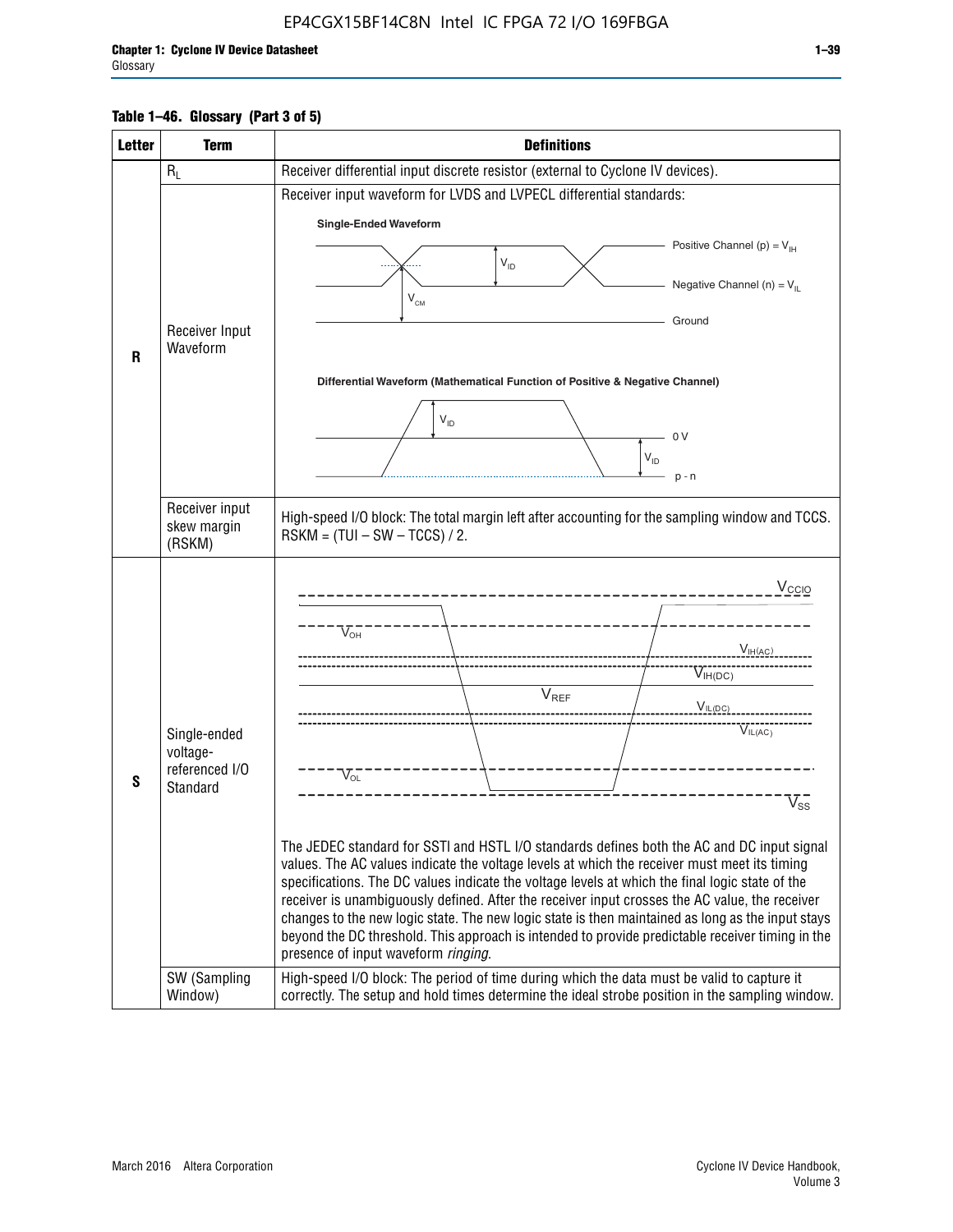| <b>Letter</b> | <b>Term</b>                           | <b>Definitions</b>                                                                                                                                                                                                                                                                                                                                                                      |  |  |  |  |  |  |
|---------------|---------------------------------------|-----------------------------------------------------------------------------------------------------------------------------------------------------------------------------------------------------------------------------------------------------------------------------------------------------------------------------------------------------------------------------------------|--|--|--|--|--|--|
|               | $t_{\rm C}$                           | High-speed receiver and transmitter input and output clock period.                                                                                                                                                                                                                                                                                                                      |  |  |  |  |  |  |
|               | Channel-to-<br>channel-skew<br>(TCCS) | High-speed I/O block: The timing difference between the fastest and slowest output edges,<br>including t <sub>co</sub> variation and clock skew. The clock is included in the TCCS measurement.                                                                                                                                                                                         |  |  |  |  |  |  |
|               | $t_{\text{cin}}$                      | Delay from the clock pad to the I/O input register.                                                                                                                                                                                                                                                                                                                                     |  |  |  |  |  |  |
|               | $t_{CO}$                              | Delay from the clock pad to the I/O output.                                                                                                                                                                                                                                                                                                                                             |  |  |  |  |  |  |
|               | $t_{\text{cout}}$                     | Delay from the clock pad to the I/O output register.                                                                                                                                                                                                                                                                                                                                    |  |  |  |  |  |  |
|               | t <sub>DUTY</sub>                     | High-speed I/O block: Duty cycle on high-speed transmitter output clock.                                                                                                                                                                                                                                                                                                                |  |  |  |  |  |  |
|               | t <sub>FALL</sub>                     | Signal high-to-low transition time (80-20%).                                                                                                                                                                                                                                                                                                                                            |  |  |  |  |  |  |
|               | $t_H$                                 | Input register hold time.                                                                                                                                                                                                                                                                                                                                                               |  |  |  |  |  |  |
|               | <b>Timing Unit</b><br>Interval (TUI)  | High-speed I/O block: The timing budget allowed for skew, propagation delays, and data<br>sampling window. (TUI = $1/($ Receiver Input Clock Frequency Multiplication Factor) = $t_c/w$ ).                                                                                                                                                                                              |  |  |  |  |  |  |
|               | t <sub>INJITTER</sub>                 | Period jitter on the PLL clock input.                                                                                                                                                                                                                                                                                                                                                   |  |  |  |  |  |  |
|               | t <sub>outjitter_dedclk</sub>         | Period jitter on the dedicated clock output driven by a PLL.                                                                                                                                                                                                                                                                                                                            |  |  |  |  |  |  |
|               | t <sub>outjitter_io</sub>             | Period jitter on the general purpose I/O driven by a PLL.                                                                                                                                                                                                                                                                                                                               |  |  |  |  |  |  |
|               | $t_{\text{pllcin}}$                   | Delay from the PLL inclk pad to the I/O input register.                                                                                                                                                                                                                                                                                                                                 |  |  |  |  |  |  |
|               | $t_{\rm plicout}$                     | Delay from the PLL inclk pad to the I/O output register.                                                                                                                                                                                                                                                                                                                                |  |  |  |  |  |  |
| т             | Transmitter<br>Output<br>Waveform     | Transmitter output waveforms for the LVDS, mini-LVDS, PPDS and RSDS Differential I/O<br>Standards:<br><b>Single-Ended Waveform</b><br>Positive Channel (p) = $V_{OH}$<br>VOD<br>Negative Channel (n) = $V_{OL}$<br>$\rm V_{OS}$<br>Ground<br>Differential Waveform (Mathematical Function of Positive & Negative Channel)<br>$\mathsf{V}_{\mathsf{OD}}$<br>- 0 V<br>$V_{OD}$<br>$p - n$ |  |  |  |  |  |  |
|               | $t_{\text{RISE}}$                     | Signal low-to-high transition time (20-80%).                                                                                                                                                                                                                                                                                                                                            |  |  |  |  |  |  |
|               | $t_{\text{SU}}$                       | Input register setup time.                                                                                                                                                                                                                                                                                                                                                              |  |  |  |  |  |  |
| U             |                                       |                                                                                                                                                                                                                                                                                                                                                                                         |  |  |  |  |  |  |

#### **Table 1–46. Glossary (Part 4 of 5)**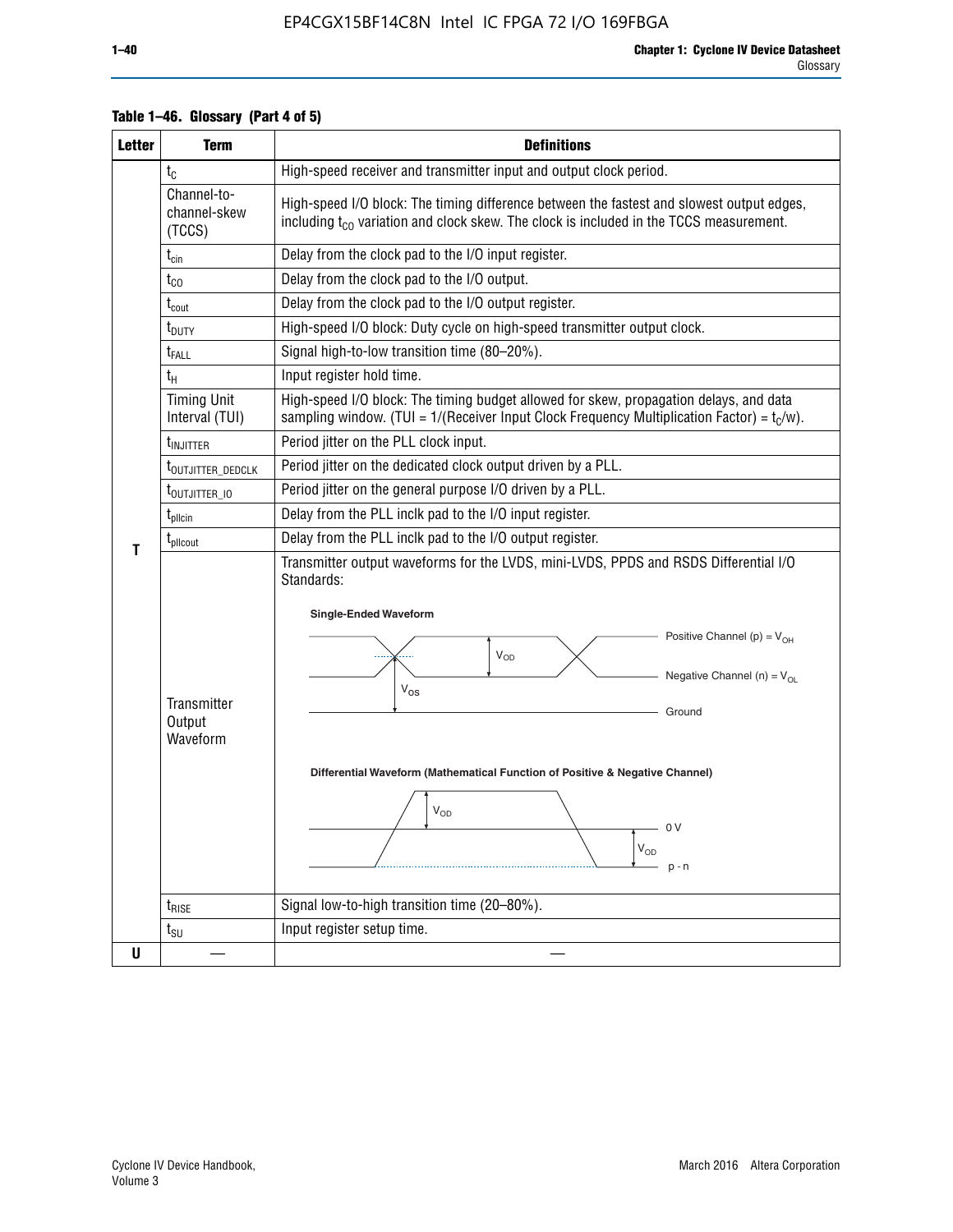#### **Table 1–46. Glossary (Part 5 of 5)**

| <b>Letter</b> | <b>Term</b>             | <b>Definitions</b>                                                                                                                                                                                |  |  |  |  |  |  |  |  |
|---------------|-------------------------|---------------------------------------------------------------------------------------------------------------------------------------------------------------------------------------------------|--|--|--|--|--|--|--|--|
|               | $V_{CM(DC)}$            | DC common mode input voltage.                                                                                                                                                                     |  |  |  |  |  |  |  |  |
|               | $V_{DIF(AC)}$           | AC differential input voltage: The minimum AC input differential voltage required for switching.                                                                                                  |  |  |  |  |  |  |  |  |
|               | $V_{DIF(DC)}$           | DC differential input voltage: The minimum DC input differential voltage required for switching.                                                                                                  |  |  |  |  |  |  |  |  |
|               | <b>V<sub>ICM</sub></b>  | Input common mode voltage: The common mode of the differential signal at the receiver.                                                                                                            |  |  |  |  |  |  |  |  |
|               | $V_{ID}$                | Input differential voltage swing: The difference in voltage between the positive and<br>complementary conductors of a differential transmission at the receiver.                                  |  |  |  |  |  |  |  |  |
|               | $V_{\text{IH}}$         | Voltage input high: The minimum positive voltage applied to the input that is accepted by the<br>device as a logic high.                                                                          |  |  |  |  |  |  |  |  |
|               | $V_{IH(AC)}$            | High-level AC input voltage.                                                                                                                                                                      |  |  |  |  |  |  |  |  |
|               | $V_{IH(DC)}$            | High-level DC input voltage.                                                                                                                                                                      |  |  |  |  |  |  |  |  |
|               | $V_{IL}$                | Voltage input low: The maximum positive voltage applied to the input that is accepted by the<br>device as a logic low.                                                                            |  |  |  |  |  |  |  |  |
|               | $V_{IL(AC)}$            | Low-level AC input voltage.                                                                                                                                                                       |  |  |  |  |  |  |  |  |
|               | $V_{IL(DC)}$            | Low-level DC input voltage.                                                                                                                                                                       |  |  |  |  |  |  |  |  |
|               | $V_{\text{IN}}$         | DC input voltage.                                                                                                                                                                                 |  |  |  |  |  |  |  |  |
|               | $\rm V_{\rm OCM}$       | Output common mode voltage: The common mode of the differential signal at the transmitter.                                                                                                        |  |  |  |  |  |  |  |  |
| $\mathbf{V}$  | $V_{OD}$                | Output differential voltage swing: The difference in voltage between the positive and<br>complementary conductors of a differential transmission at the transmitter. $V_{OD} = V_{OH} - V_{OL}$ . |  |  |  |  |  |  |  |  |
|               | $V_{OH}$                | Voltage output high: The maximum positive voltage from an output that the device considers is<br>accepted as the minimum positive high level.                                                     |  |  |  |  |  |  |  |  |
|               | $V_{OL}$                | Voltage output low: The maximum positive voltage from an output that the device considers is<br>accepted as the maximum positive low level.                                                       |  |  |  |  |  |  |  |  |
|               | $V_{OS}$                | Output offset voltage: $V_{OS} = (V_{OH} + V_{OL}) / 2$ .                                                                                                                                         |  |  |  |  |  |  |  |  |
|               | $V_{OX (AC)}$           | AC differential output cross point voltage: the voltage at which the differential output signals<br>must cross.                                                                                   |  |  |  |  |  |  |  |  |
|               | V <sub>REF</sub>        | Reference voltage for the SSTL and HSTL I/O standards.                                                                                                                                            |  |  |  |  |  |  |  |  |
|               | $V_{REF\,(AC)}$         | AC input reference voltage for the SSTL and HSTL I/O standards. $V_{REF(AC)} = V_{REF(DC)} +$ noise. The<br>peak-to-peak AC noise on $V_{REF}$ must not exceed 2% of $V_{REF(DC)}$ .              |  |  |  |  |  |  |  |  |
|               | $V_{REF(DC)}$           | DC input reference voltage for the SSTL and HSTL I/O standards.                                                                                                                                   |  |  |  |  |  |  |  |  |
|               | $V_{\text{SWING (AC)}}$ | AC differential input voltage: AC input differential voltage required for switching. For the SSTL<br>differential I/O standard, refer to Input Waveforms.                                         |  |  |  |  |  |  |  |  |
|               | $V_{SWING(DC)}$         | DC differential input voltage: DC input differential voltage required for switching. For the SSTL<br>differential I/O standard, refer to Input Waveforms.                                         |  |  |  |  |  |  |  |  |
|               | $V_{TT}$                | Termination voltage for the SSTL and HSTL I/O standards.                                                                                                                                          |  |  |  |  |  |  |  |  |
|               | $V_{X(AC)}$             | AC differential input cross point voltage: The voltage at which the differential input signals must<br>cross.                                                                                     |  |  |  |  |  |  |  |  |
| W             |                         |                                                                                                                                                                                                   |  |  |  |  |  |  |  |  |
| X             |                         |                                                                                                                                                                                                   |  |  |  |  |  |  |  |  |
| Y             |                         |                                                                                                                                                                                                   |  |  |  |  |  |  |  |  |
| $\mathbf{Z}$  |                         |                                                                                                                                                                                                   |  |  |  |  |  |  |  |  |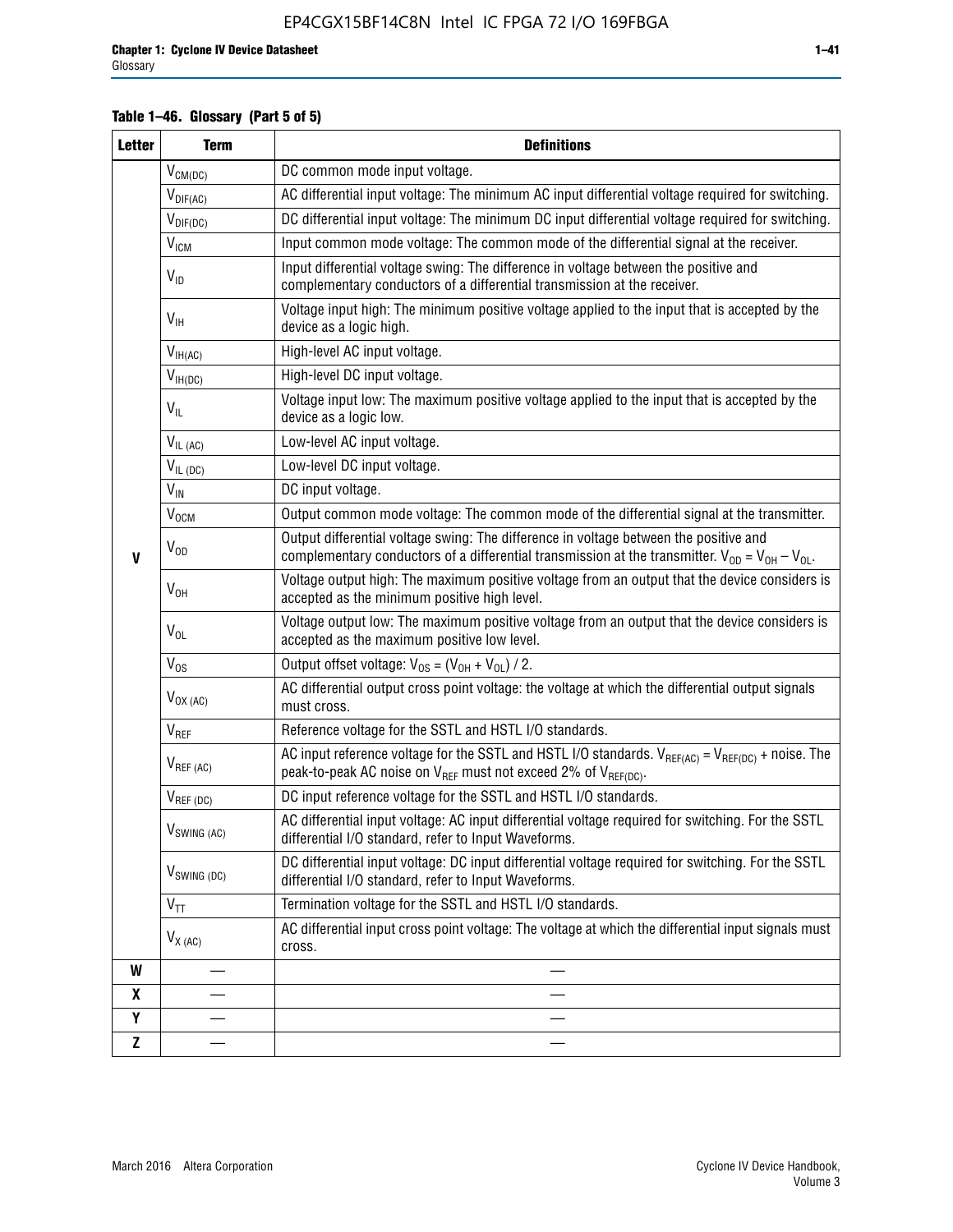# **Document Revision History**

Table 1–47 lists the revision history for this chapter.

| Table 1-47. Document Revision History |  |  |
|---------------------------------------|--|--|
|                                       |  |  |

| <b>Date</b>      | <b>Version</b> | <b>Changes</b>                                                                                                                                                                                                                            |  |  |  |  |
|------------------|----------------|-------------------------------------------------------------------------------------------------------------------------------------------------------------------------------------------------------------------------------------------|--|--|--|--|
| March 2016       | 2.0            | Updated note (5) in Table $1-21$ to remove support for the N148 package.                                                                                                                                                                  |  |  |  |  |
|                  |                | Updated maximum value for $V_{CCD, PL}$ in Table 1-1.                                                                                                                                                                                     |  |  |  |  |
| October 2014     | 1.9            | Removed extended temperature note in Table 1-3.                                                                                                                                                                                           |  |  |  |  |
| December 2013    | 1.8            | Updated Table 1-21 by adding Note (15).                                                                                                                                                                                                   |  |  |  |  |
| May 2013         | 1.7            | Updated Table 1-15 by adding Note (4).                                                                                                                                                                                                    |  |  |  |  |
|                  |                | Dpdated the maximum value for $V_1$ , $V_{CCD\_PLL}$ , $V_{CC10}$ , $V_{CC\_CLKIN}$ , $V_{CCH\_GXB}$ , and $V_{CCA\_GXB}$<br>Table $1-1$ .                                                                                                |  |  |  |  |
|                  | 1.6            | $\blacksquare$ Updated Table 1-11 and Table 1-22.                                                                                                                                                                                         |  |  |  |  |
| October 2012     |                | $\blacksquare$ Updated Table 1-21 to include peak-to-peak differential input voltage for the<br>Cyclone IV GX transceiver input reference clock.                                                                                          |  |  |  |  |
|                  |                | $\blacksquare$ Updated Table 1-29 to include the typical DCLK value.                                                                                                                                                                      |  |  |  |  |
|                  |                | <b>Updated the minimum f<sub>HSCLK</sub></b> value in Table 1-31, Table 1-32, Table 1-33,<br>Table 1-34, and Table 1-35.                                                                                                                  |  |  |  |  |
| November 2011    | 1.5            | • Updated "Maximum Allowed Overshoot or Undershoot Voltage", "Operating<br>Conditions", and "PLL Specifications" sections.                                                                                                                |  |  |  |  |
|                  |                | Updated Table 1-2, Table 1-3, Table 1-4, Table 1-5, Table 1-8, Table 1-9,<br>Table 1-15, Table 1-18, Table 1-19, and Table 1-21.                                                                                                          |  |  |  |  |
|                  |                | ■ Updated Figure $1-1$ .                                                                                                                                                                                                                  |  |  |  |  |
|                  |                | • Updated for the Quartus II software version 10.1 release.                                                                                                                                                                               |  |  |  |  |
| December 2010    | 1.4            | $\blacksquare$ Updated Table 1-21 and Table 1-25.                                                                                                                                                                                         |  |  |  |  |
|                  |                | $\blacksquare$ Minor text edits.                                                                                                                                                                                                          |  |  |  |  |
|                  |                | Updated for the Quartus II software version 10.0 release:                                                                                                                                                                                 |  |  |  |  |
|                  |                | Updated Table 1-3, Table 1-4, Table 1-21, Table 1-25, Table 1-28, Table 1-30,<br>Table 1-40, Table 1-41, Table 1-42, Table 1-43, Table 1-44, and Table 1-45.                                                                              |  |  |  |  |
| <b>July 2010</b> | 1.3            | ■ Updated Figure $1-2$ and Figure $1-3$ .                                                                                                                                                                                                 |  |  |  |  |
|                  |                | Removed SW Requirement and TCCS for Cyclone IV Devices tables.                                                                                                                                                                            |  |  |  |  |
|                  |                | $\blacksquare$ Minor text edits.                                                                                                                                                                                                          |  |  |  |  |
|                  |                | Updated to include automotive devices:                                                                                                                                                                                                    |  |  |  |  |
|                  |                | • Updated the "Operating Conditions" and "PLL Specifications" sections.                                                                                                                                                                   |  |  |  |  |
| March 2010       | 1.2            | $\blacksquare$ Updated Table 1-1, Table 1-8, Table 1-9, Table 1-21, Table 1-26, Table 1-27,<br>Table 1-31, Table 1-32, Table 1-33, Table 1-34, Table 1-35, Table 1-36,<br>Table 1-37, Table 1-38, Table 1-40, Table 1-42, and Table 1-43. |  |  |  |  |
|                  |                | Added Table 1-5 to include ESD for Cyclone IV devices GPIOs and HSSI I/Os.                                                                                                                                                                |  |  |  |  |
|                  |                | Added Table 1-44 and Table 1-45 to include IOE programmable delay for<br>Cyclone IV E 1.2 V core voltage devices.                                                                                                                         |  |  |  |  |
|                  |                | Minor text edits.                                                                                                                                                                                                                         |  |  |  |  |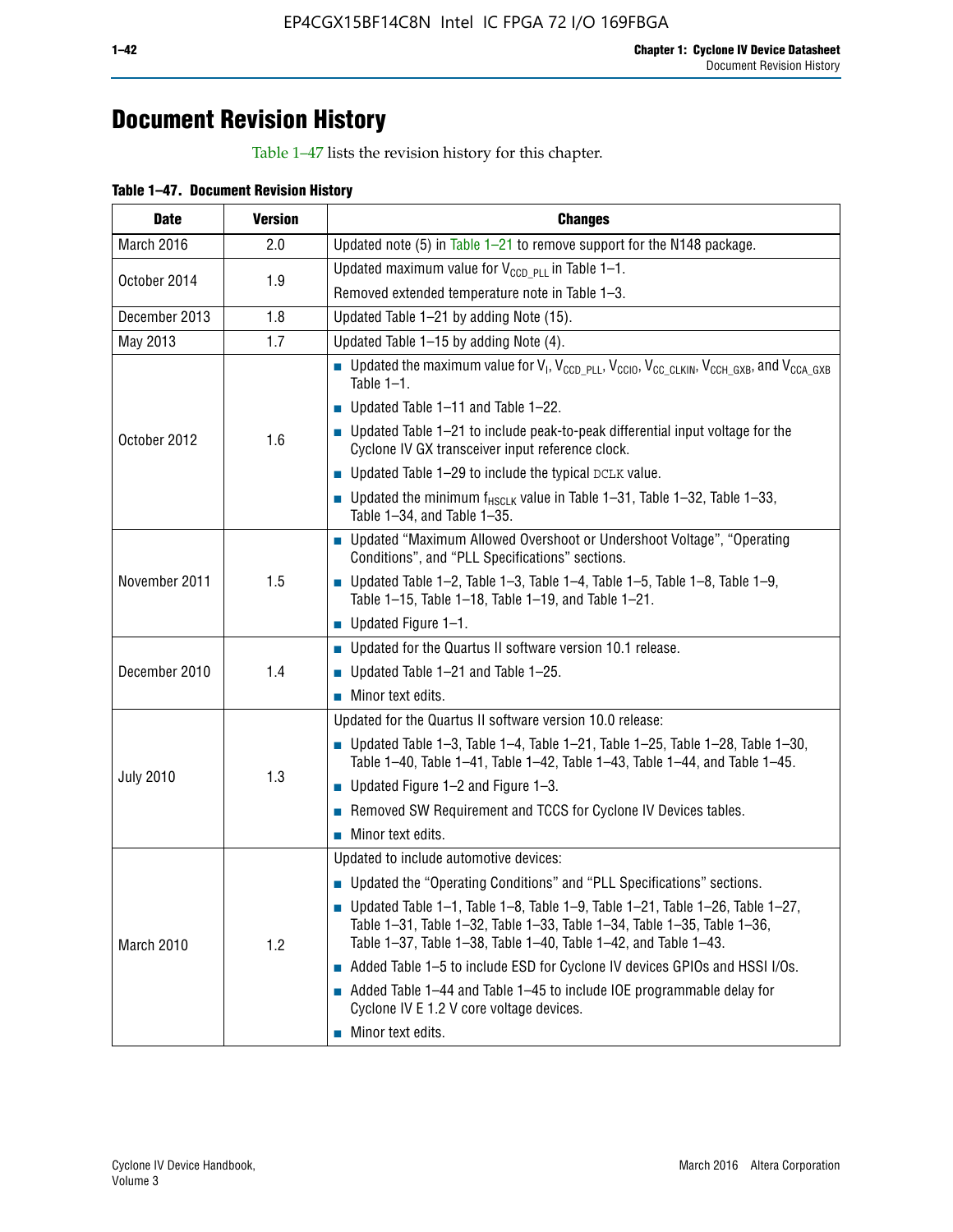#### **Table 1–47. Document Revision History**

| <b>Date</b>   | <b>Version</b> | <b>Changes</b>                                                                                                                                                                          |
|---------------|----------------|-----------------------------------------------------------------------------------------------------------------------------------------------------------------------------------------|
| February 2010 | 1.1            | Updated Table 1-3 through Table 1-44 to include information for Cyclone IV E<br>devices and Cyclone IV GX devices for Quartus II software version 9.1 SP1 release.<br>Minor text edits. |
| November 2009 | 1.0            | Initial release.                                                                                                                                                                        |